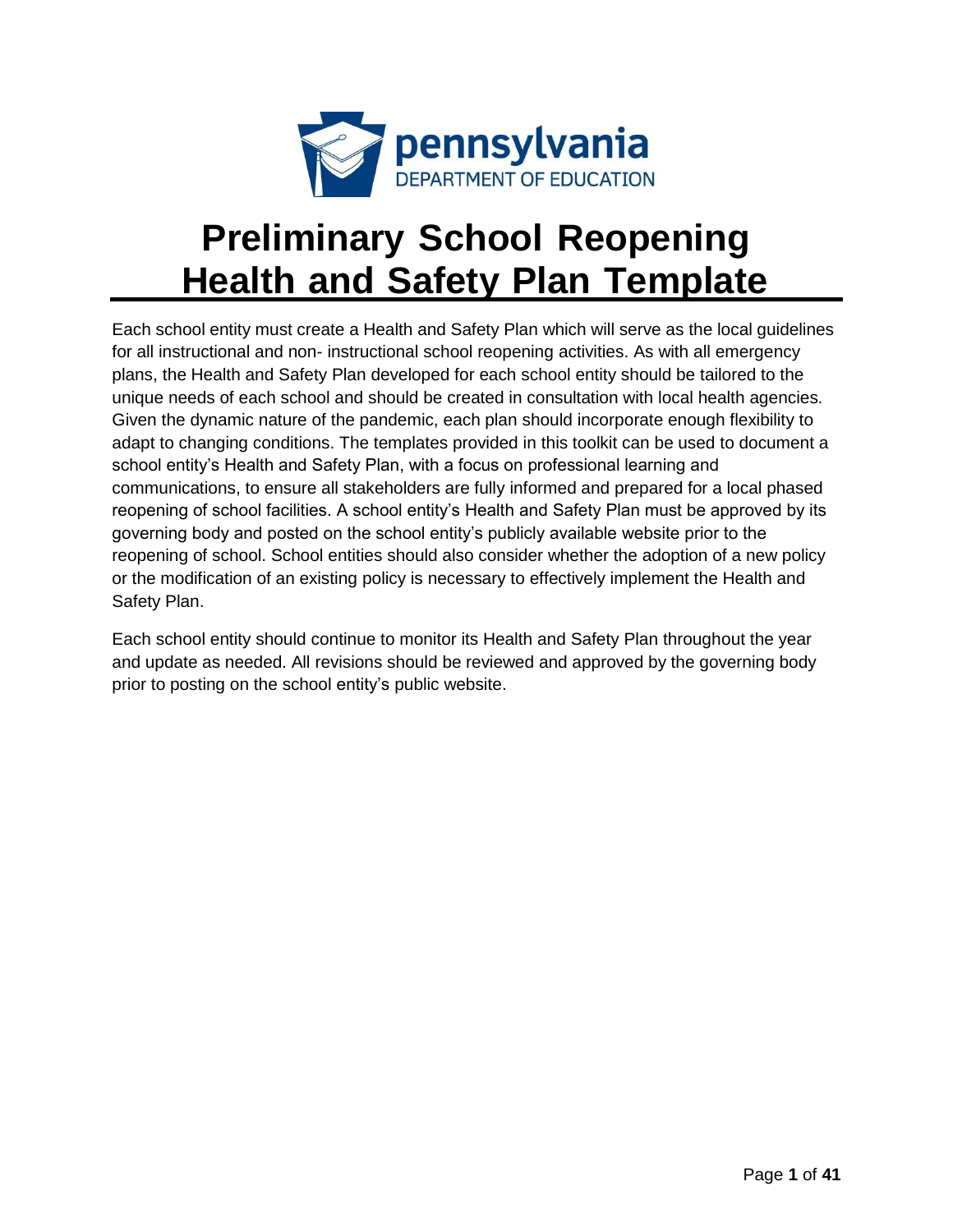## **Table of Contents**

| Health and Safety Plan Governing Body Affirmation Statement 41 |  |
|----------------------------------------------------------------|--|

*This resource draws on a resource created by the Council of Chief State School Officers (CCSSO) that is based on official guidance from multiple sources to include: the Centers for Disease Control and Prevention, the White House, American Academy of Pediatrics, Learning Policy Institute, American Enterprise Institute, Rutgers Graduate School of Education, the World Health Organization, the Office of the Prime Minister of Norway as well as the departments of education/health and/or offices of the governor for Idaho, Montana, New York, Texas and Washington, DC.*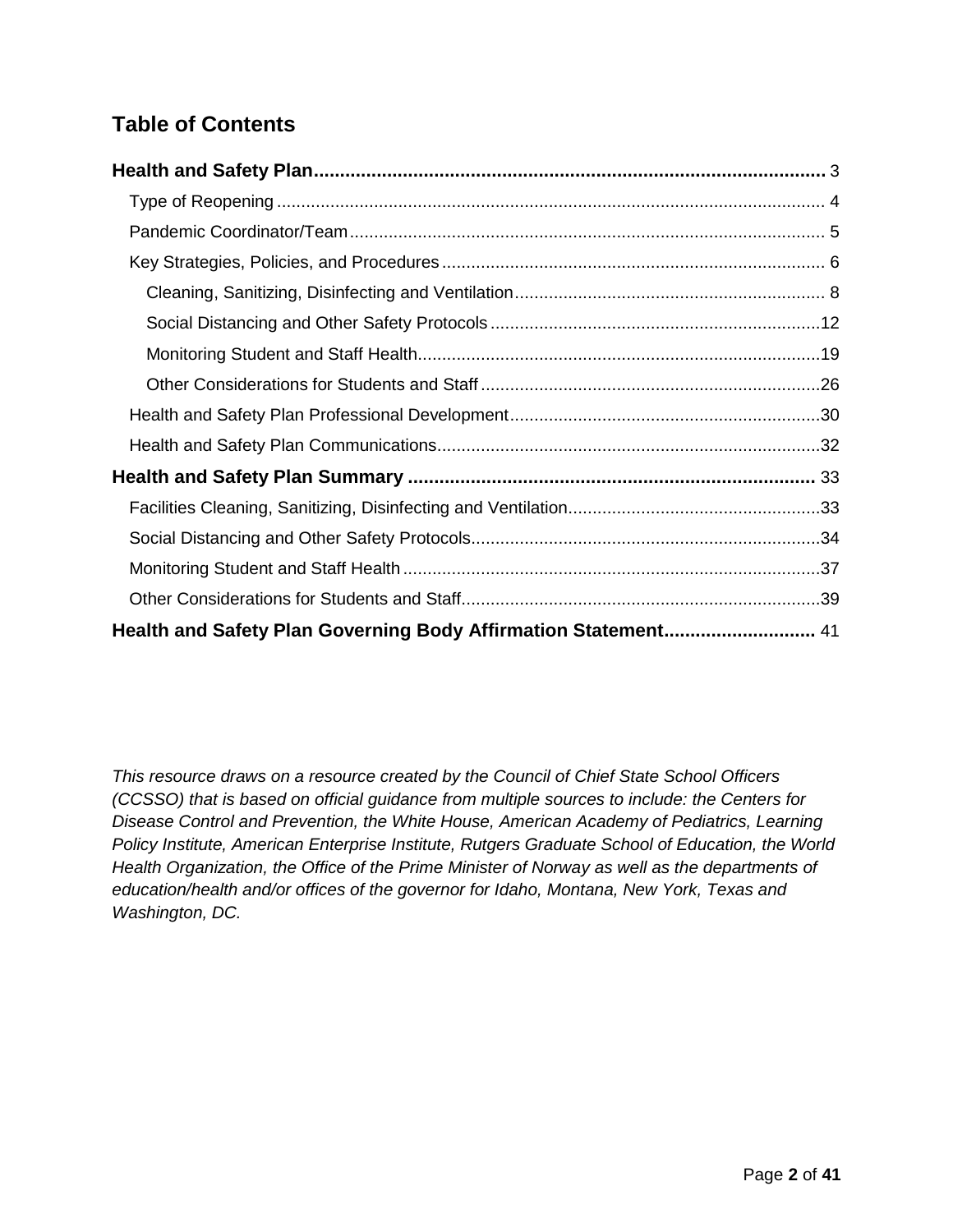## **Health and Safety Plan: People for People Charter School (Modification to Original 2020-21 Reopening H&S Plan)**

All decision-makers should be mindful that as long as there are cases of COVID-19 in the community, there are no strategies that can completely eliminate transmission risk within a school population. The goal is to keep transmission as low as possible to safely continue school activities. All school activities must be informed by [Governor Wolf's Process to Reopen Pennsylvania. T](https://www.governor.pa.gov/process-to-reopen-pennsylvania/)he administration has categorized reopening into three broad phases: red, yellow, or green. These designations signal how counties and/or regions may begin easing some restrictions on school, work, congregate settings, and social interactions:

- The Red Phase: Schools remain closed for in-person instruction and all instruction must be provided via remote learning, whether using digital or non-digital platforms. Provisions for student services such as school meal programs should continue. Large gatherings are prohibited.
- <span id="page-2-0"></span> The Yellow Phase and Green Phase: Schools may provide in-person instruction after developing a written Health and Safety Plan, to be approved by the local governing body (e.g. board of directors/trustees) and posted on the school entity's publicly available website.

Based on your county's current designation (i.e., red, yellow, green) and the best interests of your local community, indicate which type of reopening your LEA has selected by checking the appropriate box in row three of the table below. Use the remainder of the template to document your LEA's plan to bring back students and staff, how you will communicate the type of reopening with stakeholders in your community, and the process for continued monitoring of local health data to assess implications for school operations and potential adjustments throughout the school year.

Depending upon the public health conditions in any county within the Commonwealth, there could be additional actions, orders, or guidance provided by the Pennsylvania Department of Education (PDE) and/or the Pennsylvania Department of Health (DOH) designating the county as being in the red, yellow, or green phase. Some counties may not experience a straight path from a red designation, to a yellow, and then a green designation. Instead, cycling back and forth between less restrictive to more restrictive designations may occur as public health indicators improve or worsen. This means that your school entity should account for changing conditions in your local Health and Safety Plan to ensure fluid transition from more to less restrictive conditions in each of the phase requirements as needed.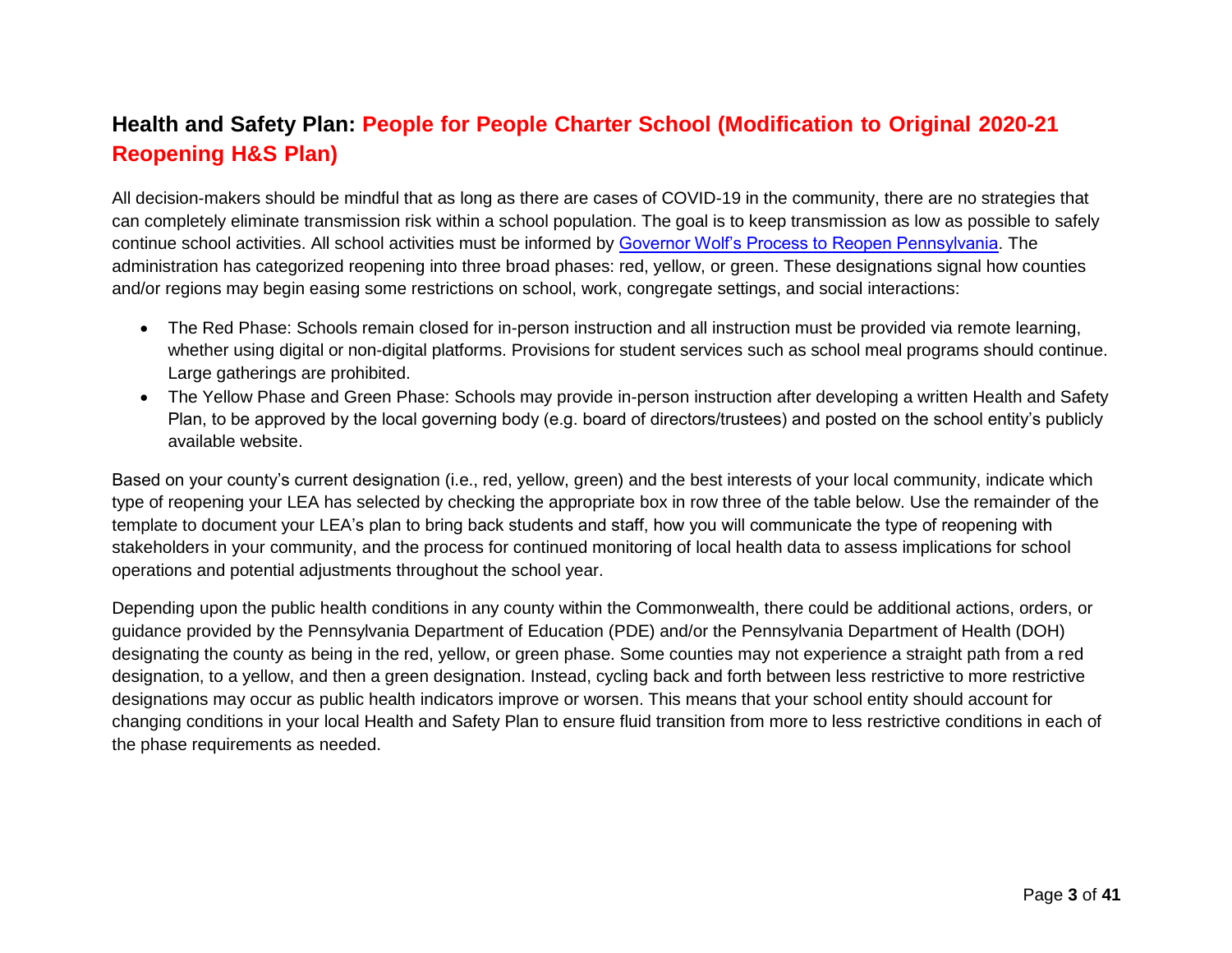### **Type of Reopening**

#### **Key Questions**

- How do you plan to bring students and staff back to physical school buildings, particularly if you still need social distancing in place?
- How did you engage stakeholders in the type of re-opening your school entity selected?
- How will you communicate your plan to your local community?
- Once you reopen, what will the decision-making process look like to prompt a school closure or other significant modification to operations?

#### <span id="page-3-0"></span>**Based on your county's current designation and local community needs, which type of reopening has your school entity selected? (SELECT ONE BOX BELOW)**

- $\boxtimes$  Total reopen for all students and staff (but some students/families opt for distance learning out of safety/health concern).
- ☐ Scaffolded reopening: Some students are engaged in in-person learning, while others are distance learning (i.e., some grade levels in-person, other grade levels remote learning).
- ☐ Blended reopening that balances in-person learning and remote learning for all students (i.e., alternating days or weeks).
- ☐ Total remote learning for all students. (Plan should reflect future action steps to be implemented and conditions that would prompt the decision as to when schools will re-open for in-person learning).

**Anticipated launch date for in-person learning (i.e., start of blended, scaffolded, or total reopening): Monday, August 30, 2021 (anticipated launch date of hybrid learning)** for the 2021-22 academic school years. The school initially reopened during the 2020-21 academic school year in the Yellow/Green phase as defined by Gov. Wolf (Process for Reopening Pa.) implementing both Virtual and Hybrid learning techniques.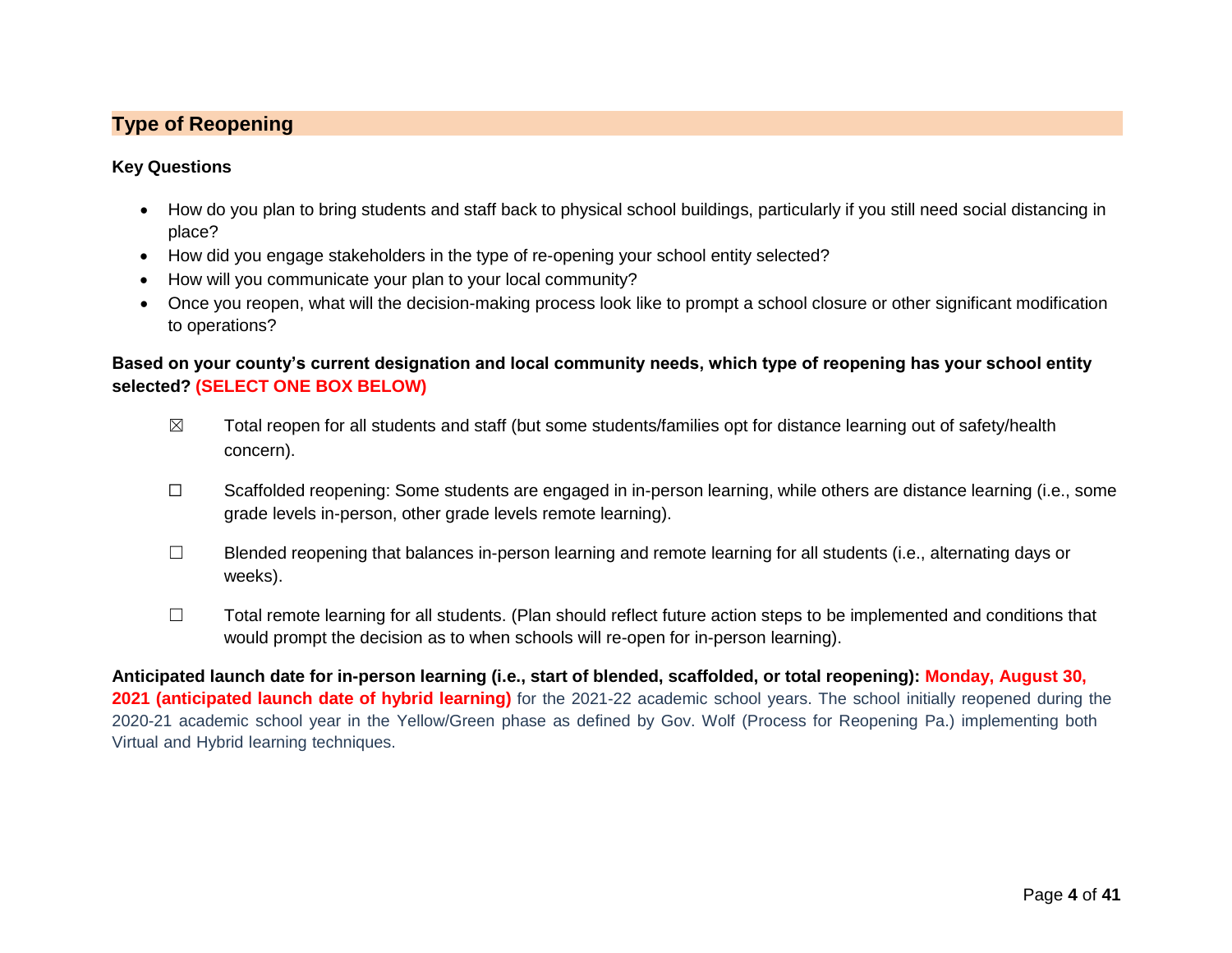#### **Pandemic Coordinator/Team**

Each school entity is required to identify a pandemic coordinator and/or pandemic team with defined roles and responsibilities for health and safety preparedness and response planning during the phased reopening of schools. The pandemic coordinator and team will be responsible for facilitating the local planning process, monitoring implementation of your local Health and Safety Plan, and continued monitoring of local health data to assess implications for school operations and potential adjustments to the Health and Safety Plan throughout the school year. To ensure a comprehensive plan that reflects the considerations and needs of every stakeholder in the local education community, LEAs are encouraged to establish a pandemic team to support the pandemic coordinator. Inclusion of a diverse group of stakeholders is critical to the success of planning and implementation. LEAs are highly encouraged to make extra effort to engage representatives from every stakeholder group (i.e., administrators, teachers, support staff, students, families, community health official or other partners), with a special focus on ensuring that the voices of underrepresented and historically marginalized stakeholder groups are prioritized. In the table below, identify the individual who will serve as the pandemic coordinator and the stakeholder group they represent in the row marked "Pandemic Coordinator". For each additional pandemic team member, enter the individual's name, stakeholder group they represent, and the specific role they will play in planning and implementation of your local Health and Safety Plan by entering one of the following under "Pandemic Team Roles and Responsibilities":

- <span id="page-4-0"></span>**Health and Safety Plan Development:** Individual will play a role in drafting the enclosed Health and Safety Plan;
- **Pandemic Crisis Response Team:** Individual will play a role in within-year decision making regarding response efforts in the event of a confirmed positive case or exposure among staff and students; or
- **Both (Plan Development and Response Team):** Individual will play a role in drafting the plan and within-year decision making regarding response efforts in the event of confirmed positive case.

| Individual(s)              | <b>Stakeholder Group Represented</b>                    | <b>Pandemic Team Roles and Responsibilities</b><br>(Options Above)             |
|----------------------------|---------------------------------------------------------|--------------------------------------------------------------------------------|
| <b>Pri Seebadri</b>        | Administration (CEO)                                    | Health and Safety Plan Development and Response Team                           |
| <b>Anthony Fratanduono</b> | Administration (Principal)                              | Health and Safety Plan Development and Response Team                           |
| <b>Holta Tegu</b>          | Administration (Principal)                              | Health and Safety Plan Development and Response Team                           |
| <b>Michelle Tatom</b>      | <b>Student Support Services (Director of</b><br>Health) | Health and Safety Plan Development and Response Team<br>(Pandemic Coordinator) |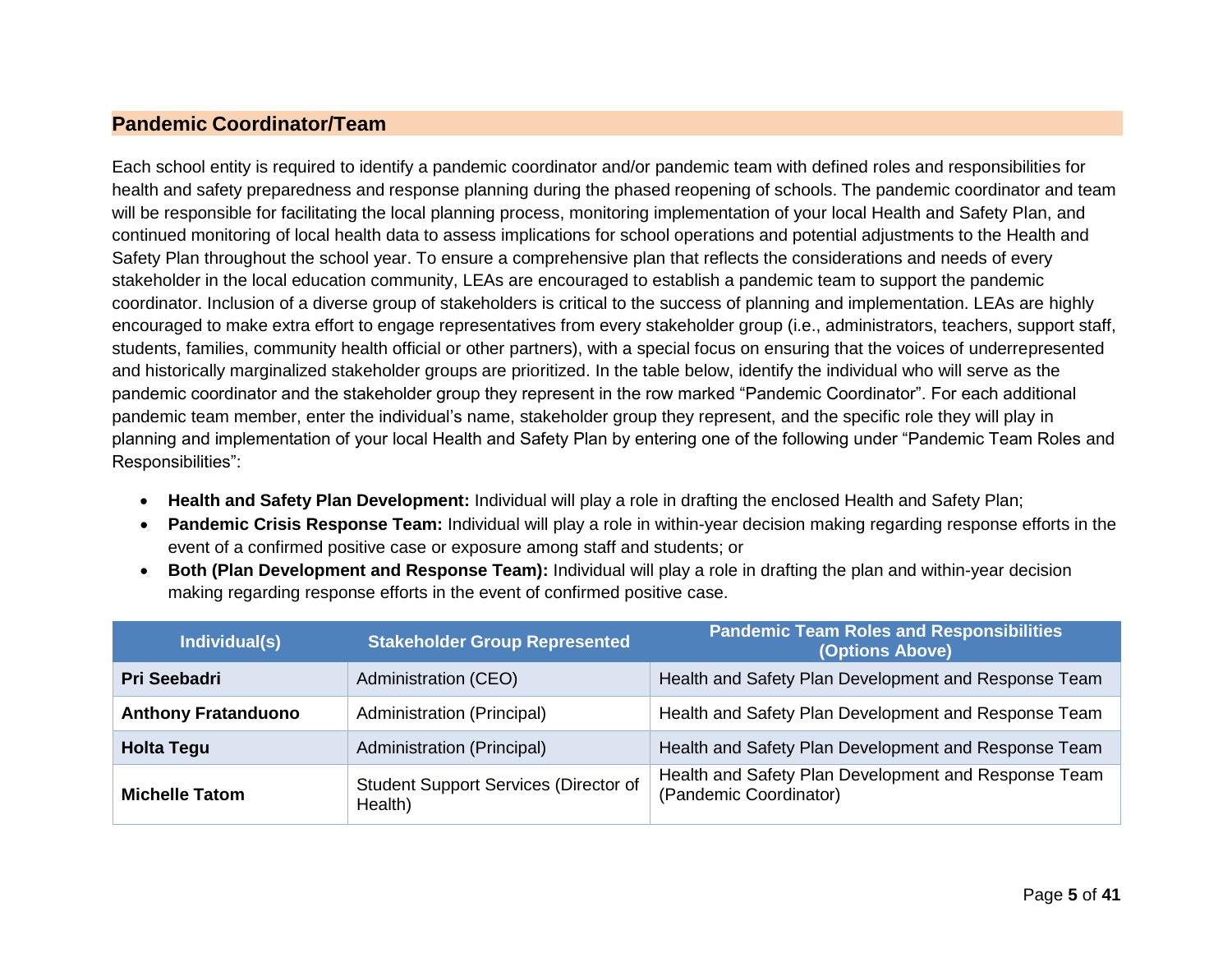| Sophia Jean, LPN         | <b>School-Based Health Center</b><br>(Licensed Practical Nurse) | Health and Safety Plan Development and Response Team |
|--------------------------|-----------------------------------------------------------------|------------------------------------------------------|
| Himee Nderura            | <b>Student Support Services</b>                                 | Health and Safety Plan Development and Response Team |
| <b>Caci Caciana</b>      | <b>Student Support Services (Student</b><br>Care Coordinator)   | Health and Safety Plan Development and Response Team |
| <b>Carol Nathaniel</b>   | Administration (Business Manager)                               | Health and Safety Plan Development and Response Team |
| <b>Robin Tsigos</b>      | Administration (Direct of Special<br>Education)                 | Health and Safety Plan Development and Response Team |
| <b>Lawrence Williams</b> | <b>Board of Trustees</b>                                        | Health and Safety Plan Development                   |
| Dr. Julia DeJoseph, MD   | CMO, DVCH                                                       | Health and Safety Plan Development and Response Team |
| <b>Bill Trojan</b>       | VP & COO, DVCH                                                  | Health and Safety Plan Development and Response Team |
| <b>Isiah Nathaniel</b>   | CIO, DVCH                                                       | Health and Safety Plan Development and Response Team |

#### **Key Strategies, Policies, and Procedures**

Once your LEA has determined the type of reopening that is best for your local community and established a pandemic coordinator and/or pandemic team, use the action plan templates on the following pages to create a thorough plan for each of the requirements outlined in the Pennsylvania Department of Education's Preliminary Guidance for Phased Reopening of PreK-12 Schools.

For each domain of the Health and Safety Plan, draft a detailed summary describing the key strategies, policies, and procedures your LEA will employ to satisfy the requirements of the domain. The domain summary will serve as the public-facing description of the efforts your LEA will take to ensure health and safety of every stakeholder in your local education community. Thus, the summary should be focused on the key information that staff, students, and families will require to clearly understand your local plan for the phased reopening of schools. You can use the key questions to guide your domain summary.

<span id="page-5-0"></span>For each requirement within each domain, document the following:

 **Action Steps under Yellow Phase:** Identify the discrete action steps required to prepare for and implement the requirement under the guidelines outlined for counties in yellow. List the discrete action steps for each requirement in sequential order.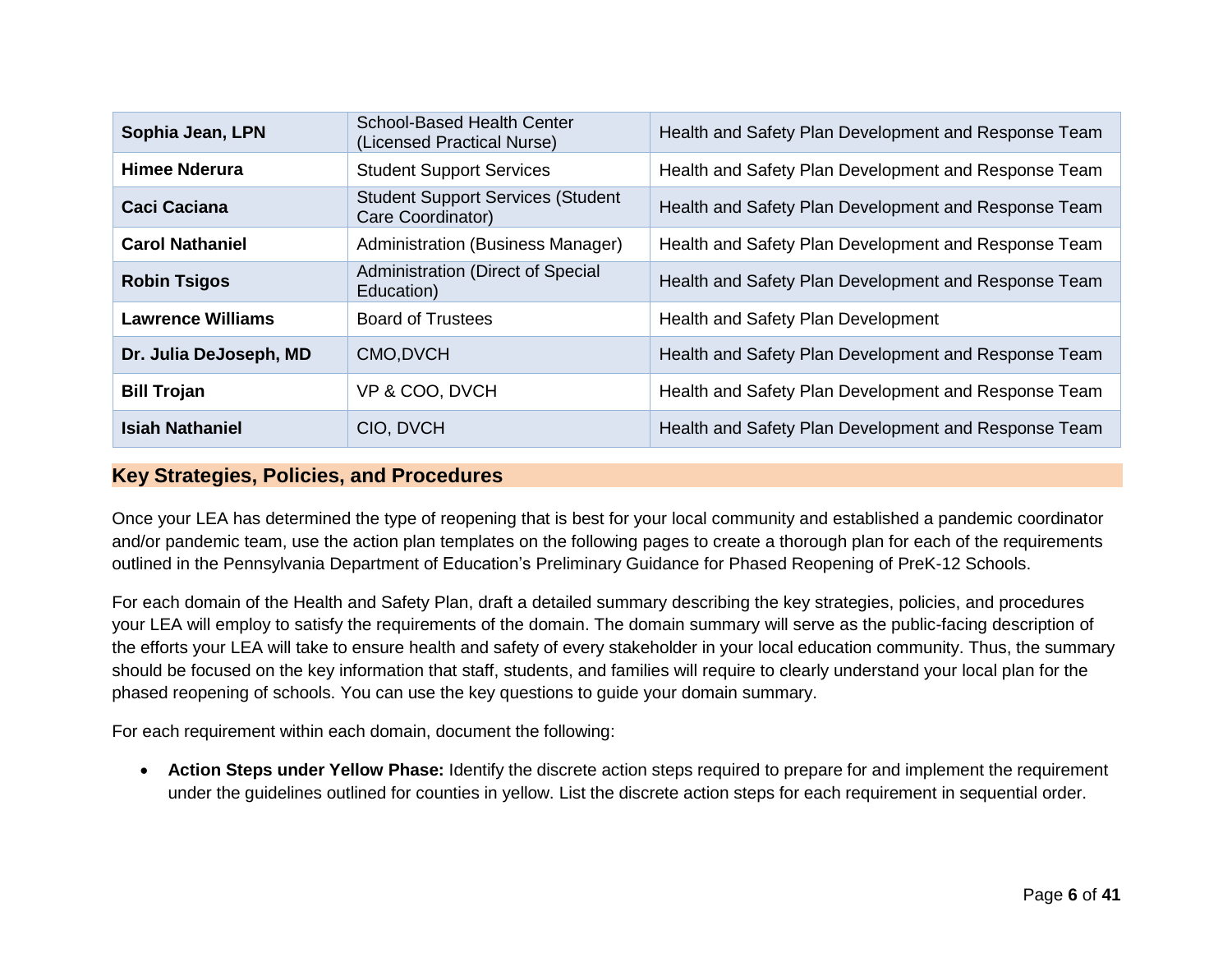- **Action Steps under Green Phase:** Identify the specific adjustments the LEA or school will make to the requirement during the time period the county is designated as green. If implementation of the requirement will be the same regardless of county designation, then type "same as Yellow" in this cell.
- **Lead Individual and Position:** List the person(s) responsible for ensuring the action steps are fully planned and the school system is prepared for effective implementation.
- **Materials, Resources, and/or Supports Needed:** List any materials, resources, or support required to implement the requirement.
- **Professional Development (PD) Required:** In order to implement this requirement effectively, will staff, students, families, or other stakeholders require professional development?

In the following tables, an asterisk (\*) denotes a mandatory element of the plan. All other requirements are highly encouraged to the extent possible.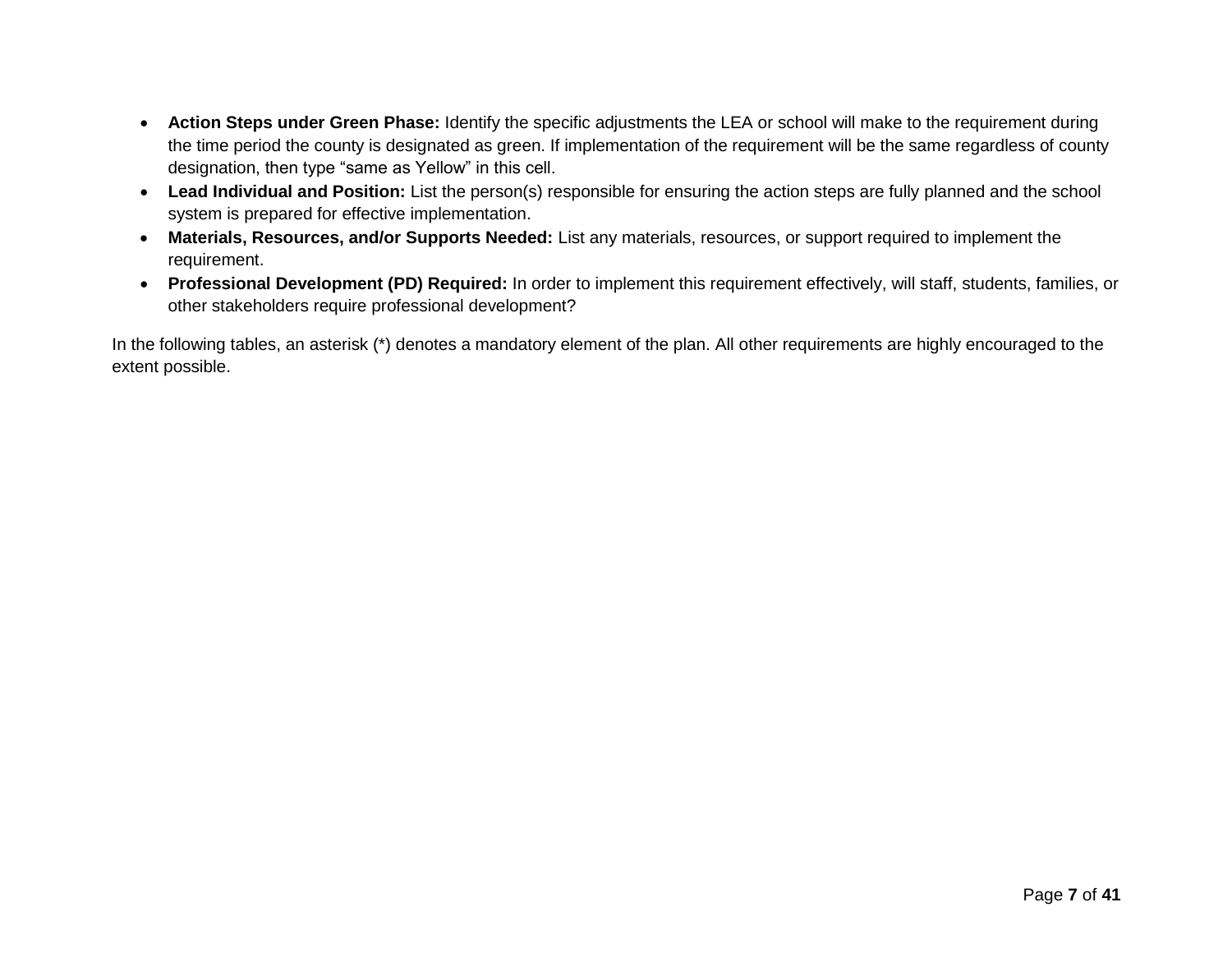#### **Cleaning, Sanitizing, Disinfecting, and Ventilation**

#### **Key Questions**

- How will you ensure the building is cleaned and ready to safely welcome staff and students?
- How will you procure adequate disinfection supplies meeting OSHA and CDC [requirements](https://www.cdc.gov/coronavirus/2019-ncov/community/disinfecting-building-facility.html) for COVID-19?
- How often will you implement cleaning, sanitation, disinfecting, and ventilation protocols/procedures to maintain staff and student safety?
- What protocols will you put in place to clean and disinfect throughout an individual school day?
- Which stakeholders will be trained on cleaning, sanitizing, disinfecting, and ventilation protocols? When and how will the training be provided? How will preparedness to implement as a result of the training be measured?

#### <span id="page-7-0"></span>**Summary of Responses to Key Questions:**

Prior to the resumption of in-person instruction, the School has contract with a maintenance company that will perform daily cleaning and disinfecting during the school day, along with a thorough cleaning of the building each night. Increased disinfection of high-touch surfaces throughout the building will occur throughout the day. These surfaces include desks, doors/knobs, light switches, handrails, water fountains, bathroom fixtures, tables, chairs, etc. The maintenance company will provide a sanitization, disinfection, and cleaning of the school building each night, after students have dismissed.

One staff member will be assigned to complete a walkthrough each night, after students have dismissed. This staff member will focus his/her attention on ensuring the following supplies are fully stocked for the next school day:

- Hand soap in each dispenser, in each bathroom (staff and student)
- Toilet tissue in each stall, in each bathroom (staff and student)
- Paper towels (if applicable) in any bathroom that does not have a hand dryer
- Hand sanitizer at each station or in each machine
- Disinfecting wipes or sprays in each classroom and throughout the Main Office (e.g., at the copy machines)
- Water and cups at each water cooler station

In addition, the School's Business Manager will complete a daily inventory of maintenance supplies and will ensure immediate ordering of supplies as needed through approved vendors. Cameras have been installed in each supply closet as an additional 'check' on supply status and security.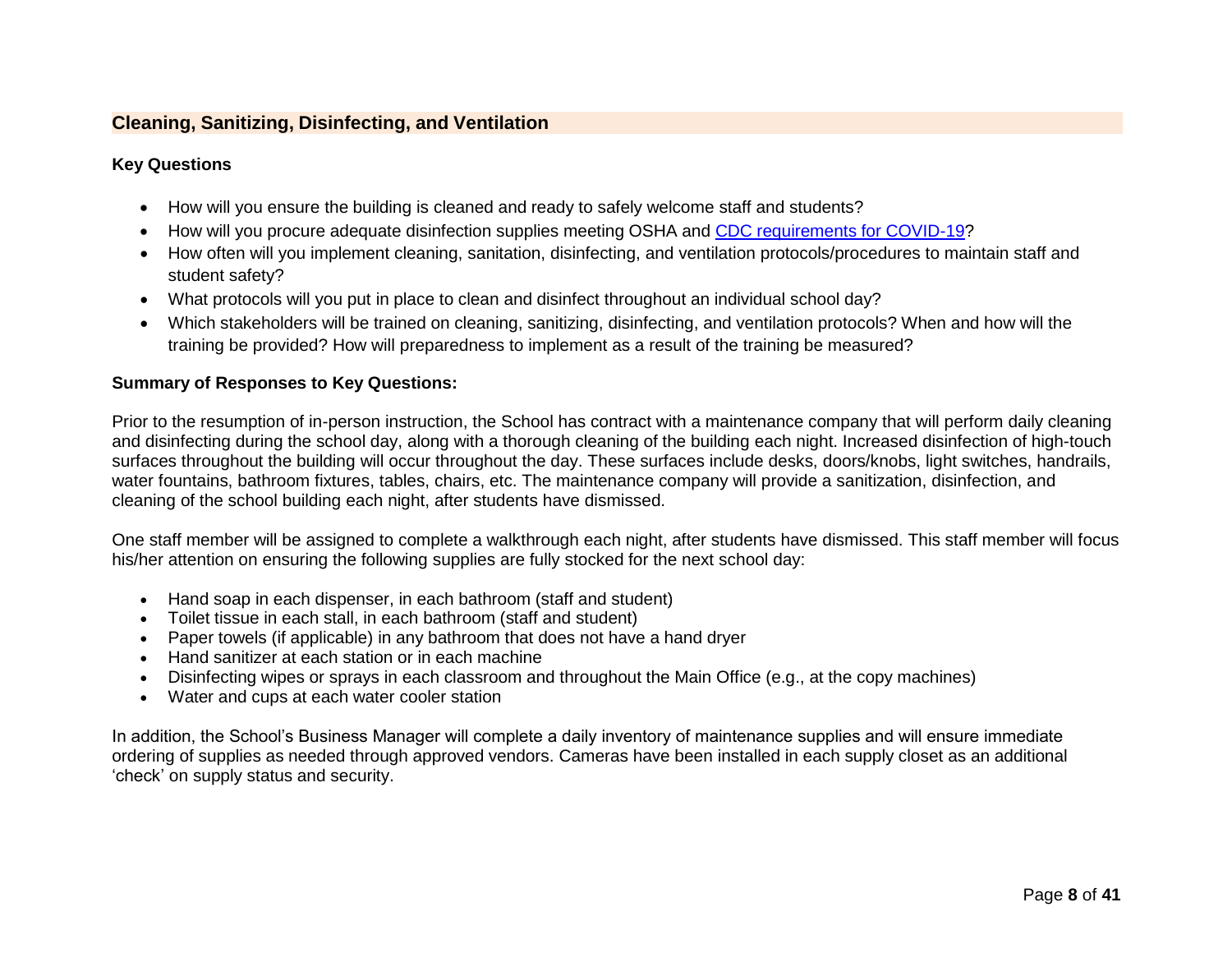| <b>Requirements</b>                                                                                                                                                                                                           | <b>Action Steps</b><br>under Yellow Phase                                                                                                                                                                                                                                                                                                                                                                                                                                                                                                                                                                                                                                                                                                                                                                                                                                                                                        | <b>Action Steps</b><br>under Green Phase                                                                                                                                                                                                                                                                                                                                                                                                                                                                                                                                                                                                                                                                                                                                                                                                                                                                                             | <b>Lead Individual</b><br>and Position  | <b>Materials, Resources,</b><br>and or Supports<br><b>Needed</b>                                                                                                                                                                                                   | <b>PD</b><br><b>Required</b><br>(Y/N)                  |
|-------------------------------------------------------------------------------------------------------------------------------------------------------------------------------------------------------------------------------|----------------------------------------------------------------------------------------------------------------------------------------------------------------------------------------------------------------------------------------------------------------------------------------------------------------------------------------------------------------------------------------------------------------------------------------------------------------------------------------------------------------------------------------------------------------------------------------------------------------------------------------------------------------------------------------------------------------------------------------------------------------------------------------------------------------------------------------------------------------------------------------------------------------------------------|--------------------------------------------------------------------------------------------------------------------------------------------------------------------------------------------------------------------------------------------------------------------------------------------------------------------------------------------------------------------------------------------------------------------------------------------------------------------------------------------------------------------------------------------------------------------------------------------------------------------------------------------------------------------------------------------------------------------------------------------------------------------------------------------------------------------------------------------------------------------------------------------------------------------------------------|-----------------------------------------|--------------------------------------------------------------------------------------------------------------------------------------------------------------------------------------------------------------------------------------------------------------------|--------------------------------------------------------|
| * Cleaning,<br>sanitizing,<br>disinfecting, and<br>ventilating<br>learning spaces,<br>surfaces, and any<br>other areas used<br>by students (i.e.,<br>restrooms,<br>drinking<br>fountains,<br>hallways, and<br>transportation) | PPE use will be required for staff<br>and students. All staff and<br>students will be required to wear<br>face coverings while in the school<br>building. The type of face covering<br>(mask or shield) will depend upon<br>the age of the child.<br>Conduct rigorous sanitizing and<br>cleaning throughout the school<br>day (focusing on high-touch<br>surfaces and areas such as<br>bathrooms) and each night.<br>Use of electrostatic sprayer and<br>disinfectant.<br>Place air purifiers in all classrooms<br>and common areas.<br>Install hand sanitizer stations in<br>each classroom and in all common<br>areas.<br>Provide disinfecting wipes to each<br>classroom for use before and after<br>meals served in classrooms.<br>Limit the use of hallway water<br>fountains in favor of classroom<br>water coolers.<br>PFPCS will follow the CDC's<br><b>Reopening Guidance for Cleaning</b><br>and Disinfecting Schools. | PPE use will be optional for staff<br>and students. All staff and<br>students will have the option to wear<br>face coverings while in the school<br>building. The type of face covering<br>(mask or shield) will depend upon<br>the age of the child.<br>Conduct rigorous sanitizing and<br>cleaning throughout the school<br>day (focusing on high-touch<br>surfaces and areas such as<br>bathrooms) and each night.<br>Use of electrostatic sprayer and<br>disinfectant.<br>Place air purifiers in all classrooms<br>and common areas.<br>Install hand sanitizer stations in<br>each classroom and in all common<br>areas.<br>Provide disinfecting wipes to each<br>classroom for use before and after<br>meals served in classrooms.<br>Limit the use of hallway water<br>fountains in favor of classroom<br>water coolers.<br>PFPCS will follow the CDC's<br><b>Reopening Guidance for Cleaning</b><br>and Disinfecting Schools. | Michelle Tatom,<br>(Director of Health) | The School will<br>purchase hand<br>sanitizer and<br>dispensers, face<br>coverings for students<br>and staff,<br>The Maintenance<br>Company will purchase<br>all necessary cleaning<br>supplies, which will be<br>CDC- and EPA-<br>approved for use in<br>schools. | $Yes - for$<br>maintena<br>nce and<br>school<br>staff. |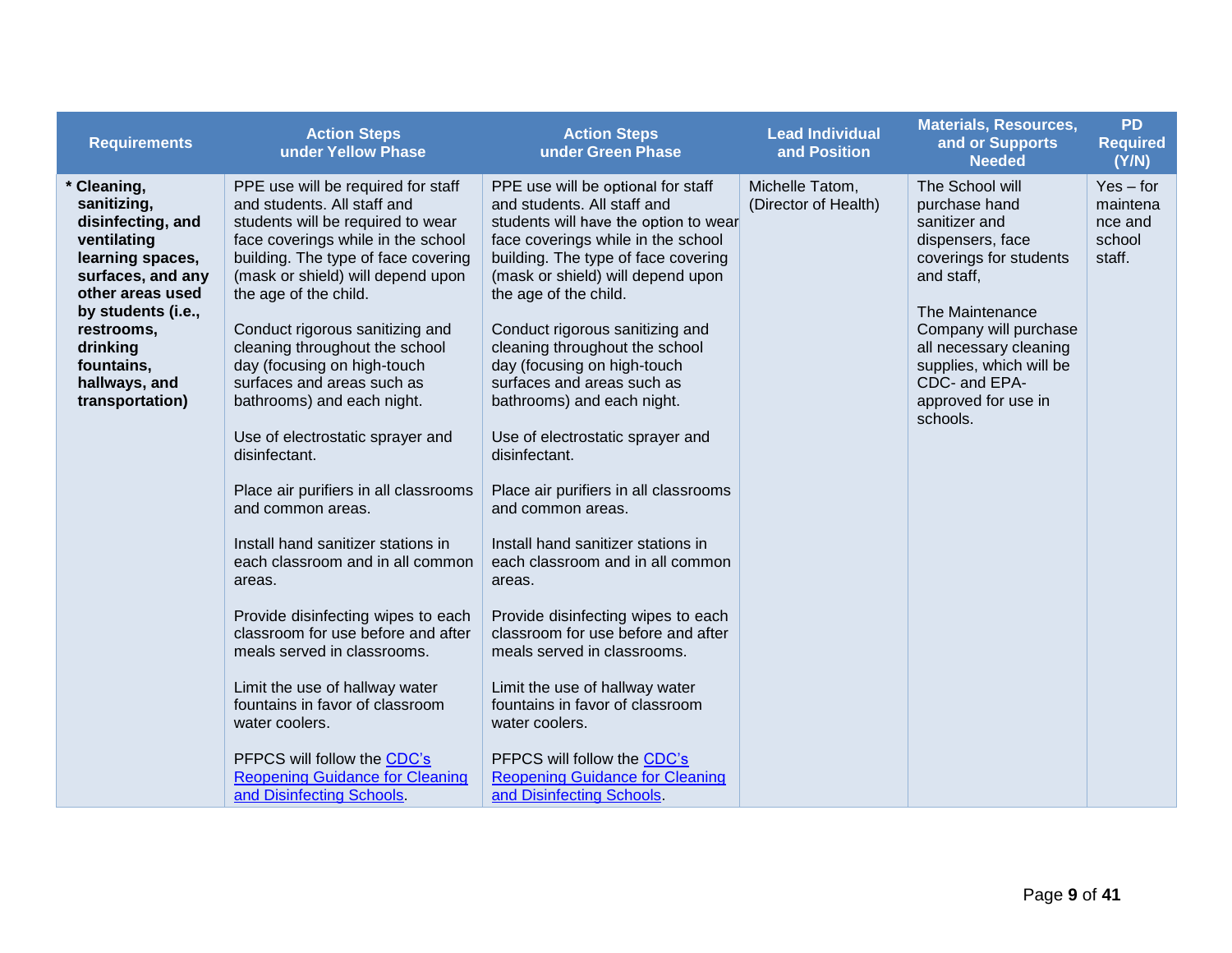<span id="page-9-0"></span>

| <b>Requirements</b>                                                          | <b>Action Steps</b><br>under Yellow Phase                                                                                                                                                                                                                                                                                                                                                                                                                                                                                                                                                                                                                                                                                                                                                                                                                                                                                                                                                                                                                                                                                                                  | <b>Action Steps</b><br>under Green Phase                                                                                                                                                                                                                                                                                                                                                                                                                                                                                                                                                                                                                                                                                                                                                                                                                                                                                                                                                                                                                                                                           | <b>Lead Individual</b><br>and Position  | <b>Materials, Resources,</b><br>and or Supports<br><b>Needed</b>                                           | <b>PD</b><br><b>Required</b><br>(Y/N) |
|------------------------------------------------------------------------------|------------------------------------------------------------------------------------------------------------------------------------------------------------------------------------------------------------------------------------------------------------------------------------------------------------------------------------------------------------------------------------------------------------------------------------------------------------------------------------------------------------------------------------------------------------------------------------------------------------------------------------------------------------------------------------------------------------------------------------------------------------------------------------------------------------------------------------------------------------------------------------------------------------------------------------------------------------------------------------------------------------------------------------------------------------------------------------------------------------------------------------------------------------|--------------------------------------------------------------------------------------------------------------------------------------------------------------------------------------------------------------------------------------------------------------------------------------------------------------------------------------------------------------------------------------------------------------------------------------------------------------------------------------------------------------------------------------------------------------------------------------------------------------------------------------------------------------------------------------------------------------------------------------------------------------------------------------------------------------------------------------------------------------------------------------------------------------------------------------------------------------------------------------------------------------------------------------------------------------------------------------------------------------------|-----------------------------------------|------------------------------------------------------------------------------------------------------------|---------------------------------------|
| Other cleaning,<br>sanitizing,<br>disinfecting, and<br>ventilation practices | In preparation for the building's reopening,<br>the School will take thefollowing steps:<br>Install a "walk-up" windowalong<br>$\bullet$<br>the front wall to the Security<br>Office to facilitateno-contact<br>interactions between visitors and<br>the Security Team. (Completed)<br>Develop a separate entrance to<br>$\bullet$<br>the Early Childhood<br>Development Center (ECDC),<br>utilizing the entrance doors on<br>Broad Street, in order to ensure<br>that only Charter School staff<br>and studentsenter through<br>Brown or Carlisle Streets.<br>(Completed)<br>Upgrade the school's camera<br>$\bullet$<br>system to includestate-of-art<br>surveillance technology<br>throughout thebuilding, including<br>in all stairwells, hallways,<br>common areas, and<br>maintenance supply closets.<br>(Completed)<br>Renovate the Security Office to<br>$\bullet$<br>present a more professional look<br>and to accommodate the<br>surveillance needs related to the<br>upgraded school camera system.<br>(Completed)<br>Create an external waitingarea<br>$\bullet$<br>for the Student<br>Health Center, for safe triage<br>and screening of all | In preparation for the building's reopening,<br>the School will take thefollowing steps:<br>Install a "walk-up" windowalong<br>the front wall to the Security<br>Office to facilitateno-contact<br>interactions between visitors and<br>the Security Team. (Completed)<br>Develop a separate entrance to<br>$\bullet$<br>the Early Childhood<br>Development Center (ECDC),<br>utilizing the entrance doors on<br>Broad Street, in order to ensure<br>that only Charter School staff<br>and studentsenter through<br>Brown or Carlisle Streets.<br>(Completed)<br>Upgrade the school's camera<br>system to includestate-of-art<br>surveillance technology<br>throughout thebuilding, including<br>in all stairwells, hallways,<br>common areas, and<br>maintenance supply closets.<br>(Completed)<br>Renovate the Security Office to<br>$\bullet$<br>present a more professional look<br>and to accommodate the<br>surveillance needs relatedto the<br>upgraded school camera system.<br>(Completed)<br>Create an external waitingarea<br>for the Student<br>Health Center, for safe triage<br>and screening of all | Michelle Tatom,<br>(Director of Health) | Construction materialsand<br>other supplies necessary for<br>each individual task (e.g.<br>cameras, etc.). | No                                    |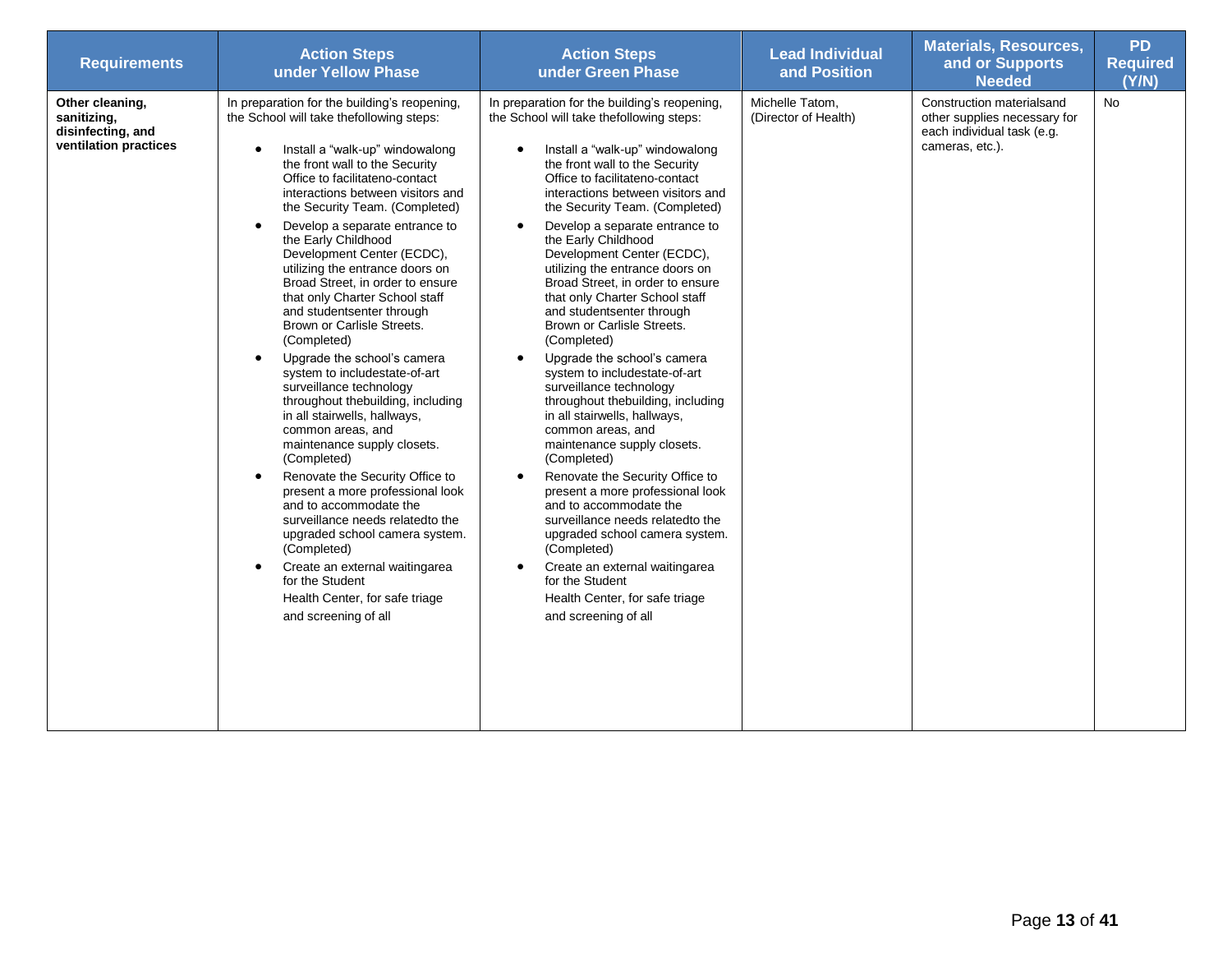#### **Social Distancing and Other Safety Protocols**

#### **Key Questions**

- How will classrooms/learning spaces be organized to mitigate spread?
- How will you group students with staff to limit the number of individuals who come into contact with each other throughout the school day?
- What policies and procedures will govern use of other communal spaces within the school building?
- How will you utilize outdoor space to help meet social distancing needs?
- What hygiene routines will be implemented throughout the school day?
- How will you adjust student transportation to meet social distancing requirements?
- What visitor and volunteer policies will you implement to mitigate spread?
- Will any of these social distancing and other safety protocols differ based on age and/or grade ranges?
- Which stakeholders will be trained on social distancing and other safety protocols? When and how will the training be provided? How will preparedness to implement as a result of the training be measured?

#### **Summary of Responses to Key Questions:**

PFPCS will begin the year on a full in-person schedule. The in-person model will include in-person learning for all students, with one group attending in-person instruction Mondays-Fridays. In-person instruction will allow for social distancing in each of PFPCS' classrooms. Classroom furniture will be spaced out in order to ensure that students can keep three feet of social distance when seated in their classrooms. Building signage and floor decals will promote the importance of keeping three feet of social distance (and will emphasize the importance of following other health and safety measures, such as wearing face masks and properly washing hands).

Students will remain in their classrooms throughout the day, with the exception of gym and recess time, when students will remain with their cohort but in a different space (including outdoors). Students will eat all meals in the classroom.

Each classroom will be equipped with a dispenser for hand sanitizer. Students will be expected to use hand sanitizer when they are unable to immediately wash their hands (e.g., after blowing their nose into a tissue and disposing of the tissue).

Visitors will not be permitted in the building, unless those visitors serve an essential purpose (e.g., behavioral health workers assigned to specific students).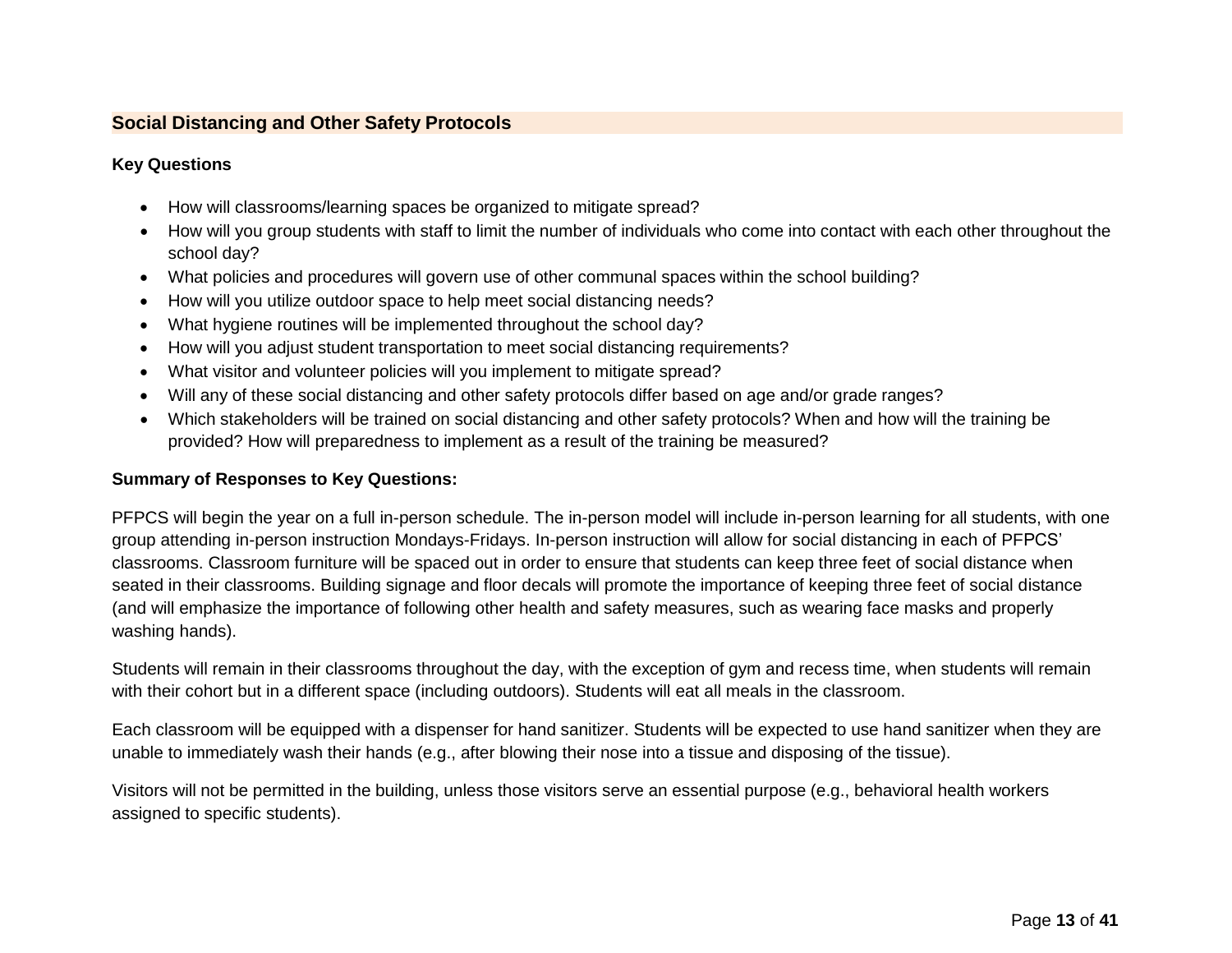| <b>Requirements</b>                                                                                                                                                                    | <b>Action Steps</b><br>under Yellow Phase                                                                                                                                                                                                                                                                                        | <b>Action Steps</b><br>under Green Phase                                                                                                                                                                                                                                                                                                                       | <b>Lead Individual and</b><br><b>Position</b> | <b>Materials, Resources,</b><br>and or Supports<br><b>Needed</b>                                                                                                                        | <b>PD</b><br><b>Required</b><br>(Y/N)                                                    |
|----------------------------------------------------------------------------------------------------------------------------------------------------------------------------------------|----------------------------------------------------------------------------------------------------------------------------------------------------------------------------------------------------------------------------------------------------------------------------------------------------------------------------------|----------------------------------------------------------------------------------------------------------------------------------------------------------------------------------------------------------------------------------------------------------------------------------------------------------------------------------------------------------------|-----------------------------------------------|-----------------------------------------------------------------------------------------------------------------------------------------------------------------------------------------|------------------------------------------------------------------------------------------|
| <b>Classroom/</b><br>learning space<br>occupancy that<br>allows for 3 feet of<br>separation among<br>students and staff<br>throughout the<br>day, to the<br>maximum extent<br>feasible | No classroom will exceed 15<br>students, and all furniture will be<br>spaced three feet apart. Excess<br>furniture will be removed from<br>each space. All desks will face the<br>same direction.<br>Sneeze guards will be installed at<br>all student desks and in key areas<br>of the building (e.g., at the Front<br>Desk).   | No classroom will exceed 25<br>students, and all furniture will be<br>spaced three feet apart. Excess<br>furniture will be removed from<br>each space. All desks will face the<br>same direction. (Completed)<br>Sneeze guards will be installed at<br>all student desks and in key areas<br>of the building (e.g., at the Front<br>Desk).(Completed)          | Michelle Tatom,<br>Director of Health         | New individual desks<br>for younger students<br>(K-2) to replace the<br>tables in most K-2<br>classrooms<br>Signage: social<br>distance signs, floor<br>decals, 6-foot floor<br>markers | <b>No</b>                                                                                |
| <b>Restricting the</b><br>use of cafeterias<br>and other<br>congregate<br>settings, and<br>serving meals in<br>alternate settings<br>such as<br>classrooms                             | Meals will be served in the<br>classrooms, with the cafeteria<br>space reserved as additional<br>learning space through which<br>students will be spaced three feet<br>apart.                                                                                                                                                    | Meals will be served in the<br>classrooms, with the cafeteria<br>space reserved as additional<br>learning space through which<br>students will be spaced three feet<br>apart.                                                                                                                                                                                  | Michelle Tatom,<br>Director of Health         | N/A                                                                                                                                                                                     | No                                                                                       |
| * Hygiene practices<br>for students and<br>staff including the<br>manner and<br>frequency of<br>hand-washing and<br>other best<br>practices                                            | Hand sanitizing stations will be<br>installed in all classrooms.<br>Signage will be posted throughout<br>the building, including in<br>restrooms, instructing students on<br>effective hand-washing practices.<br>Students will be required to wash<br>their hands immediately after<br>transitioning from gym and/or<br>recess. | Hand sanitizing stations will be<br>installed in all classrooms.<br>(Completed)<br>Signage will be posted throughout<br>the building, including in<br>restrooms, instructing students on<br>effective hand-washing practices.<br>(Completed)<br>Students will be required to wash<br>their hands immediately after<br>transitioning from gym and/or<br>recess. | Michelle Tatom,<br>Director of Health         | Hand sanitizer and<br>dispensers<br>Signage<br>Soap, hand<br>dryers/paper towels in<br>the bathrooms                                                                                    | $Yes -$<br>training<br>for staff<br>and<br>students<br><b>on</b><br>hygiene<br>practices |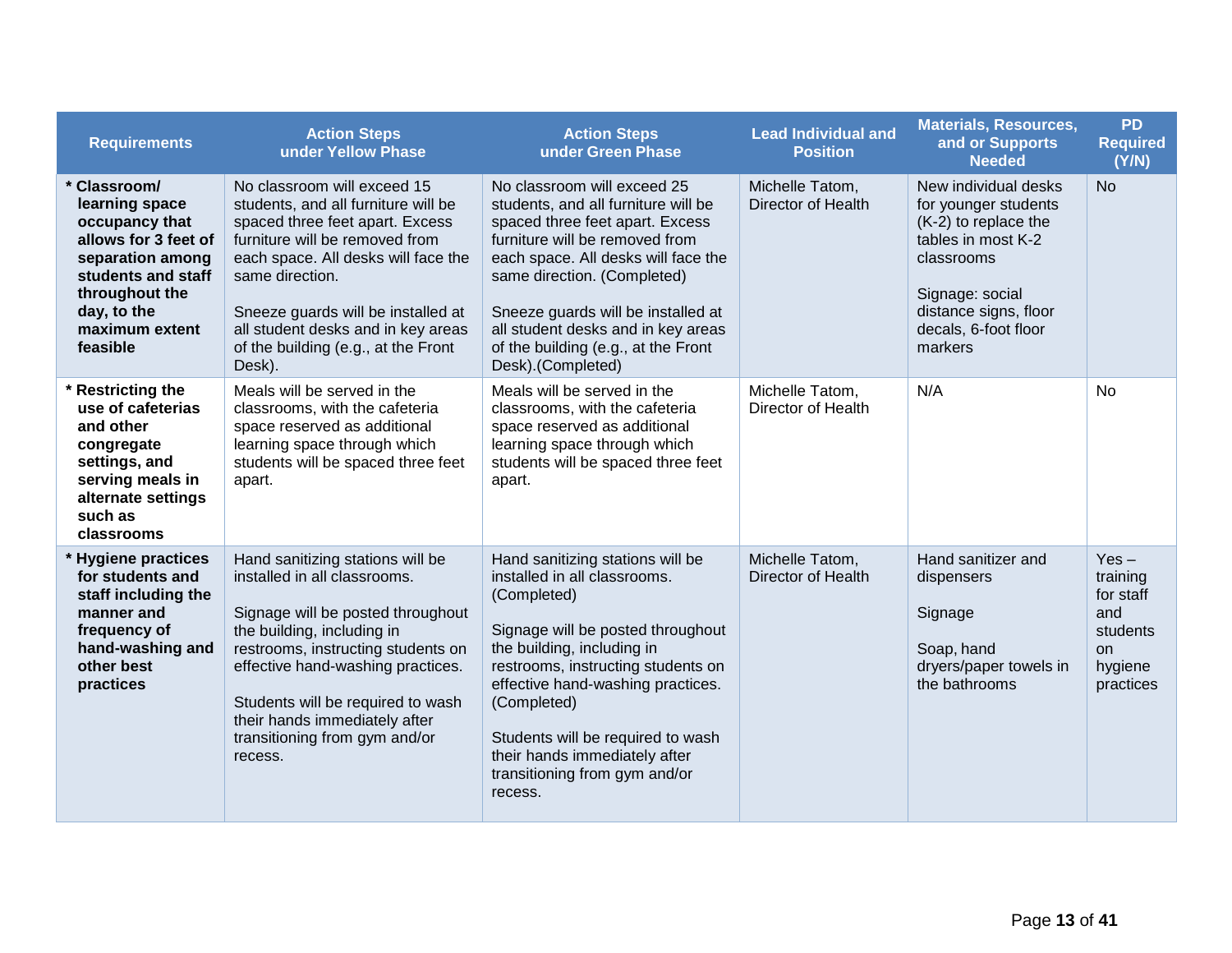| <b>Requirements</b>                                                                                                                               | <b>Action Steps</b><br>under Yellow Phase                                                                                                                                                                                                                                                                                                                                                                                                                                                                                                | <b>Action Steps</b><br>under Green Phase                                                                                                                                                                                                                                                                                                                                                                                                                                                                                                                        | <b>Lead Individual and</b><br><b>Position</b> | <b>Materials, Resources,</b><br>and or Supports<br><b>Needed</b> | <b>PD</b><br><b>Required</b><br>(Y/N) |
|---------------------------------------------------------------------------------------------------------------------------------------------------|------------------------------------------------------------------------------------------------------------------------------------------------------------------------------------------------------------------------------------------------------------------------------------------------------------------------------------------------------------------------------------------------------------------------------------------------------------------------------------------------------------------------------------------|-----------------------------------------------------------------------------------------------------------------------------------------------------------------------------------------------------------------------------------------------------------------------------------------------------------------------------------------------------------------------------------------------------------------------------------------------------------------------------------------------------------------------------------------------------------------|-----------------------------------------------|------------------------------------------------------------------|---------------------------------------|
| * Posting signs, in<br>highly visible<br>locations, that<br>promote everyday<br>protective<br>measures, and<br>how to stop the<br>spread of germs | The School will print the following<br>CDC-issued posters and post<br>them throughout the building,<br>including at entrance points, in<br>hallways, and in all bathrooms:<br><b>Stop the Spread</b><br><b>Wash Your Hands</b><br><b>Germs Are All Around You</b><br><b>Handwashing Is Your</b><br>Superpower<br><b>Cover Coughs and</b><br><b>Sneezes</b><br>The School will also create<br>student-friendly displays in the<br>lobby, health center, stairwells,<br>and hallways to encourage healthy<br>habits and hygiene practices. | The School will print the following<br>CDC-issued posters and post<br>them throughout the building,<br>including at entrance points, in<br>hallways, and in all bathrooms:<br>(Completed)<br><b>Stop the Spread</b><br><b>Wash Your Hands</b><br><b>Germs Are All Around You</b><br>Handwashing Is Your<br>Superpower<br><b>Cover Coughs and</b><br><b>Sneezes</b><br>The School will also create<br>student-friendly displays in the<br>lobby, health center, stairwells,<br>and hallways to encourage healthy<br>habits and hygiene practices.<br>(Completed) | Michelle Tatom,<br>Director of Health         | Signage                                                          | <b>No</b>                             |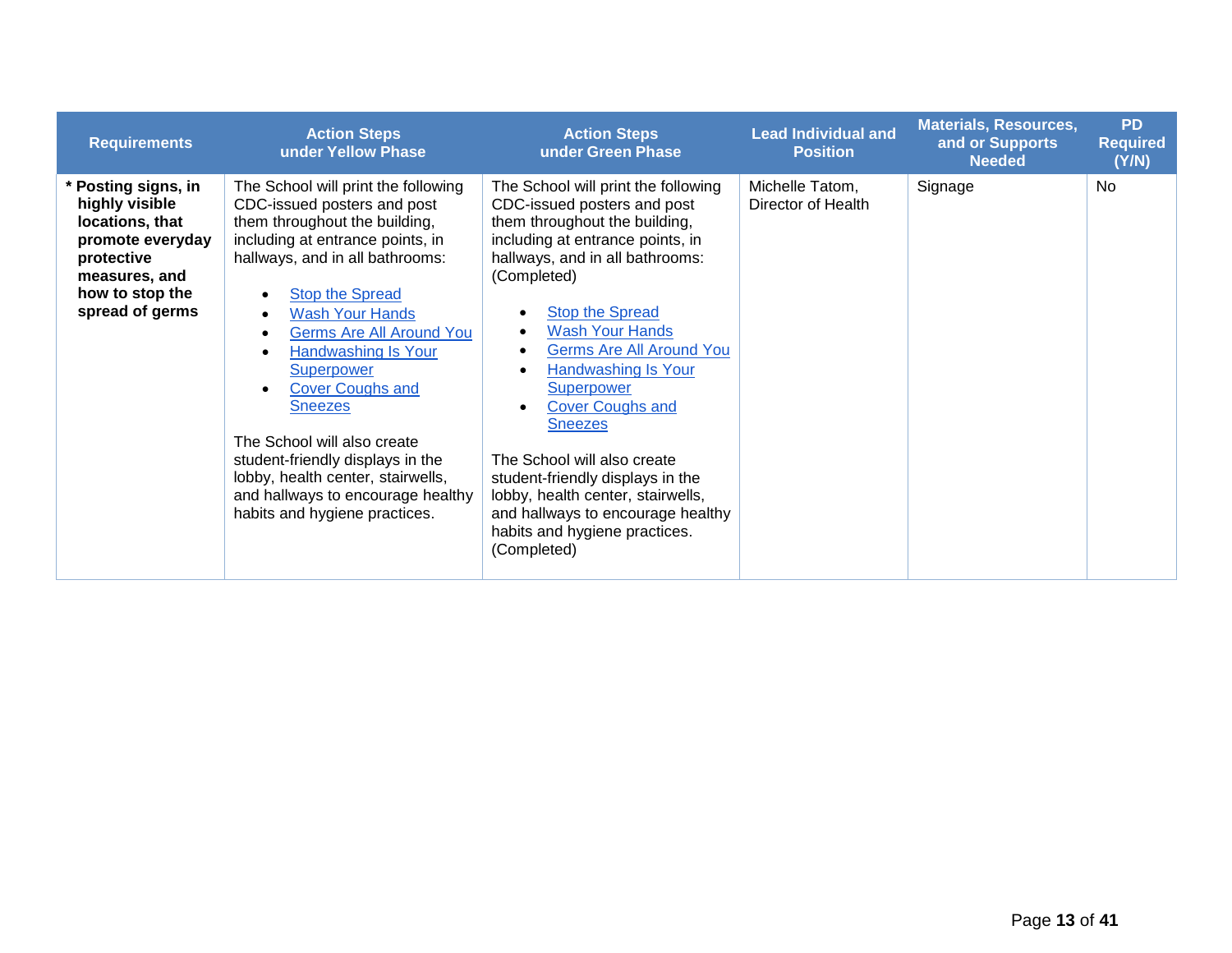| <b>Requirements</b>                                                           | <b>Action Steps</b><br>under Yellow Phase                                                                                                                                                                                                                                                                                                                                                                                                                                                                                                                                                                                                                                                                                                                | <b>Action Steps</b><br>under Green Phase                                                                                                                                                                                                                                                                                                                                                                                                                                                                                                                                                                                                                                                                                                                 | <b>Lead Individual and</b><br><b>Position</b> | <b>Materials, Resources,</b><br>and or Supports<br><b>Needed</b> | <b>PD</b><br><b>Required</b><br>(Y/N) |
|-------------------------------------------------------------------------------|----------------------------------------------------------------------------------------------------------------------------------------------------------------------------------------------------------------------------------------------------------------------------------------------------------------------------------------------------------------------------------------------------------------------------------------------------------------------------------------------------------------------------------------------------------------------------------------------------------------------------------------------------------------------------------------------------------------------------------------------------------|----------------------------------------------------------------------------------------------------------------------------------------------------------------------------------------------------------------------------------------------------------------------------------------------------------------------------------------------------------------------------------------------------------------------------------------------------------------------------------------------------------------------------------------------------------------------------------------------------------------------------------------------------------------------------------------------------------------------------------------------------------|-----------------------------------------------|------------------------------------------------------------------|---------------------------------------|
| * Identifying and<br>restricting non-<br>essential visitors<br>and volunteers | Every adult who enters the<br>building will be required to wear a<br>face covering that fully covers<br>his/her nose and mouth.<br>Only those adults employed by or                                                                                                                                                                                                                                                                                                                                                                                                                                                                                                                                                                                      | Every adult who enters the<br>building will be required to wear a<br>face covering that fully covers<br>his/her nose and mouth.<br>Only those adults employed by or                                                                                                                                                                                                                                                                                                                                                                                                                                                                                                                                                                                      | Michelle Tatom,<br>Director of Health         | N/A                                                              | <b>No</b>                             |
|                                                                               | contracted with the People for<br>People Charter School will be<br>permitted past the first floor<br>Security Office. Exceptions will be<br>made only for those with a<br>regulatory or oversight role (e.g.,<br>city health inspectors, personnel<br>from the School District of<br>Philadelphia), maintenance/repair<br>personnel, or behavioral health<br>personnel assigned to work with<br>individual students. Behavioral<br>health agencies will need to clear<br>visitors with the Director of Social<br>Emotional Learning, and<br>behavioral health workers (e.g.,<br>TSS, BSC) will receive information<br>on the school policies prior to<br>entering the building as part of the<br>onboarding process.<br>Parents or guardians will not be | contracted with the People for<br>People Charter School will be<br>permitted past the first floor<br>Security Office. Exceptions will be<br>made only for those with a<br>regulatory or oversight role (e.g.,<br>city health inspectors, personnel<br>from the School District of<br>Philadelphia), maintenance/repair<br>personnel, or behavioral health<br>personnel assigned to work with<br>individual students. Behavioral<br>health agencies will need to clear<br>visitors with the Director of Social<br>Emotional Learning, and<br>behavioral health workers (e.g.,<br>TSS, BSC) will receive information<br>on the school policies prior to<br>entering the building as part of the<br>onboarding process.<br>Parents or guardians will not be |                                               |                                                                  |                                       |
|                                                                               | permitted past the Security Office.<br>To the maximum extent possible,<br>meetings with school staff<br>members will take place over the<br>phone or via Zoom. If an in-person<br>meeting is necessary, the school<br>staff member will meet with the<br>parent at a social distance in the<br>first-floor lobby area.                                                                                                                                                                                                                                                                                                                                                                                                                                   | permitted past the Security Office.<br>To the maximum extent possible,<br>meetings with school staff<br>members will take place over the<br>phone or via Zoom. If an in-person<br>meeting is necessary, the school<br>staff member will meet with the<br>parent at a social distance in the<br>first-floor lobby area.                                                                                                                                                                                                                                                                                                                                                                                                                                   |                                               |                                                                  |                                       |
|                                                                               | In-person visits by current partner<br>organizations will be suspended.<br>Where possible, partnerships may<br>take place virtually (e.g., virtual<br>meetings between Bigs and Littles                                                                                                                                                                                                                                                                                                                                                                                                                                                                                                                                                                  | In-person visits by current partner<br>organizations will be suspended.<br>Where possible, partnerships may<br>take place virtually (e.g., virtual<br>meetings between Bigs and Littles                                                                                                                                                                                                                                                                                                                                                                                                                                                                                                                                                                  |                                               |                                                                  |                                       |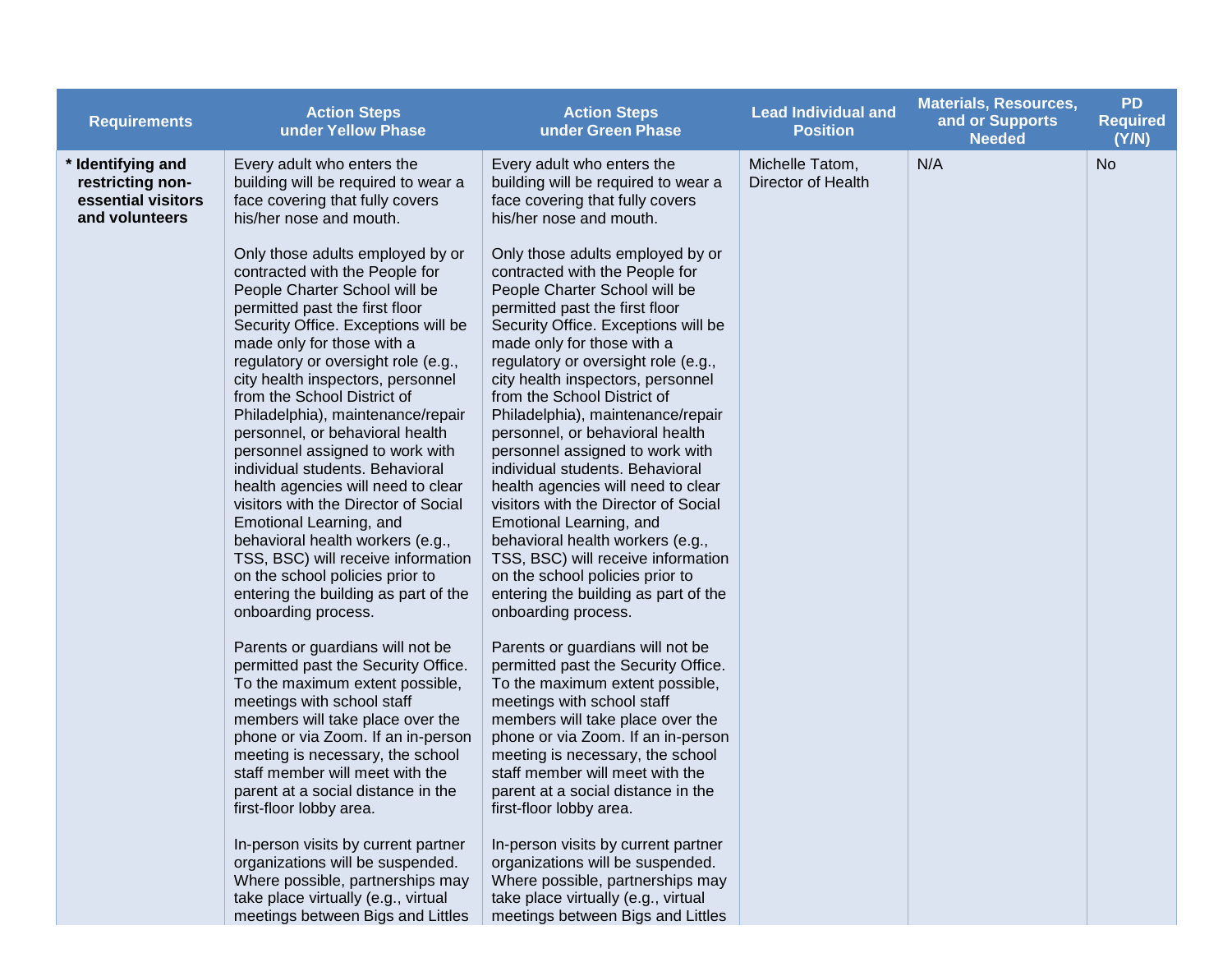| <b>Requirements</b>                                                                                                                                             | <b>Action Steps</b><br>under Yellow Phase                                                                                                                                                                                                                                                                                                                                                                                                                                                                                                                                                                                                                                                                                                                                                                                                                                                   | <b>Action Steps</b><br>under Green Phase                                                                                                                                                                                                                                                                                                                                                                                                                                                                                                                                                                                                                                                                                                                                                                                                                                                    | <b>Lead Individual and</b><br><b>Position</b> | <b>Materials, Resources,</b><br>and or Supports<br><b>Needed</b> | <b>PD</b><br><b>Required</b><br>(Y/N) |
|-----------------------------------------------------------------------------------------------------------------------------------------------------------------|---------------------------------------------------------------------------------------------------------------------------------------------------------------------------------------------------------------------------------------------------------------------------------------------------------------------------------------------------------------------------------------------------------------------------------------------------------------------------------------------------------------------------------------------------------------------------------------------------------------------------------------------------------------------------------------------------------------------------------------------------------------------------------------------------------------------------------------------------------------------------------------------|---------------------------------------------------------------------------------------------------------------------------------------------------------------------------------------------------------------------------------------------------------------------------------------------------------------------------------------------------------------------------------------------------------------------------------------------------------------------------------------------------------------------------------------------------------------------------------------------------------------------------------------------------------------------------------------------------------------------------------------------------------------------------------------------------------------------------------------------------------------------------------------------|-----------------------------------------------|------------------------------------------------------------------|---------------------------------------|
| * Handling sporting<br>activities for<br>recess and<br>physical<br>education classes<br>consistent with<br>the CDC<br><b>Considerations</b><br>for Youth Sports | Weather-permitting, students' gym<br>classes will take place outdoors.<br>One class will be scheduled for<br>gym at a time, in order to allow for<br>social distancing. The gym<br>teacher(s) will be responsible for<br>transitioning students to and from<br>the parking lot, and for ensuring<br>that social distance is maintained<br>throughout. If weather does not<br>permit outdoor gym, the gym<br>teacher(s) will teach gym inside of<br>each individual homeroom at its<br>scheduled gym time, or in larger<br>space such as the cafeteria.<br>Students will be provided with their<br>own equipment and will not share<br>gym equipment with one another.<br>Gym teachers will disinfect all<br>equipment after each period.<br>Individual classes will be<br>scheduled for outdoor recess<br>(weather-permitting) such that<br>there is no mixing of classes<br>during recess. | Weather-permitting, students' gym<br>classes will take place outdoors.<br>One class will be scheduled for<br>gym at a time, in order to allow for<br>social distancing. The gym<br>teacher(s) will be responsible for<br>transitioning students to and from<br>the parking lot, and for ensuring<br>that social distance is maintained<br>throughout. If weather does not<br>permit outdoor gym, the gym<br>teacher(s) will teach gym inside of<br>each individual homeroom at its<br>scheduled gym time, or in larger<br>space such as the cafeteria.<br>Students will be provided with their<br>own equipment and will not share<br>gym equipment with one another.<br>Gym teachers will disinfect all<br>equipment after each period.<br>Individual classes will be<br>scheduled for outdoor recess<br>(weather-permitting) such that<br>there is no mixing of classes<br>during recess. | Michelle Tatom,<br>Director of Health         | N/A                                                              | No                                    |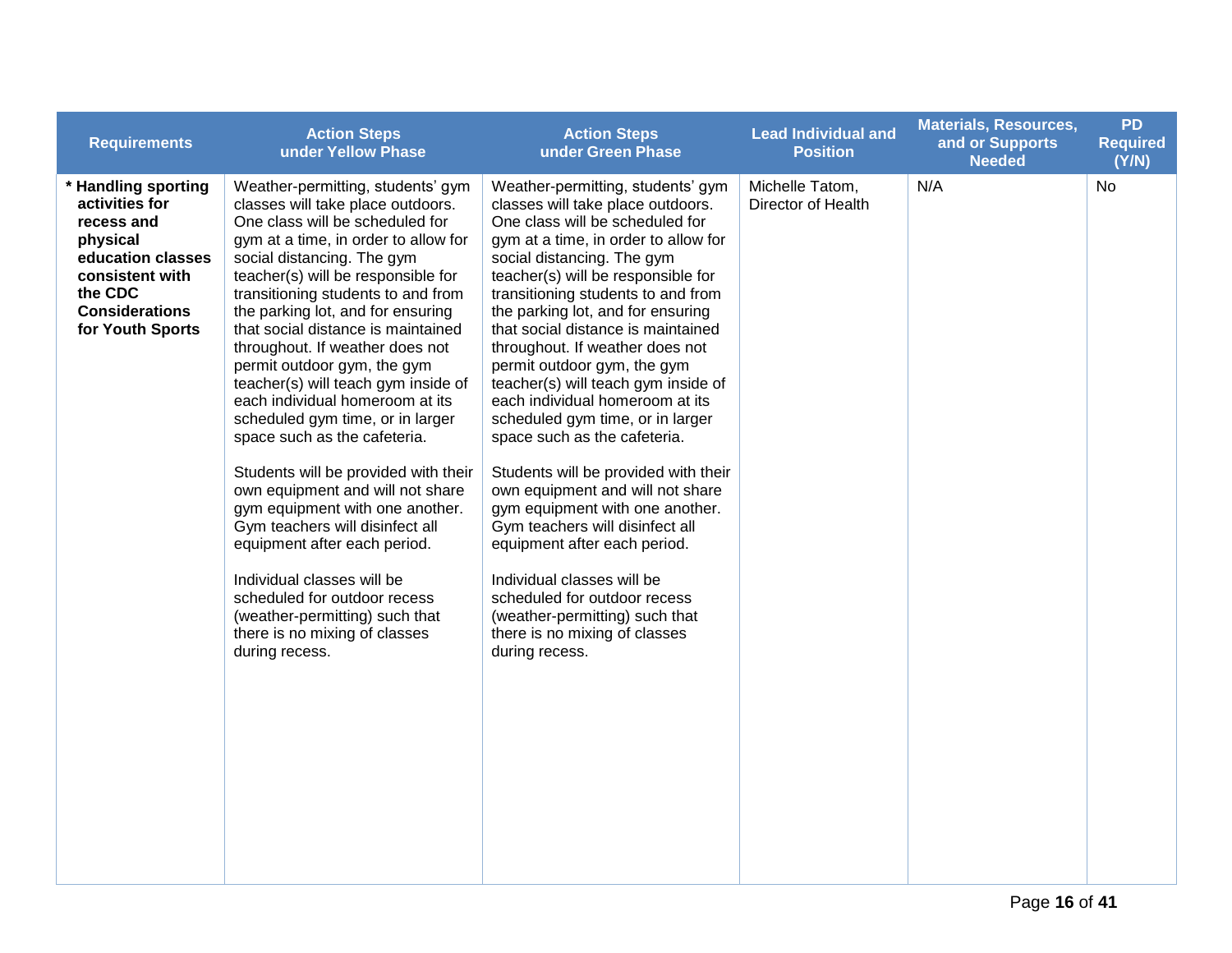| <b>Requirements</b>                                                  | <b>Action Steps</b><br>under Yellow Phase                                                                                                                                                                                                                                                                                                                                                                       | <b>Action Steps</b><br>under Green Phase                                                                                                                                                                                                                                                                                                                                                                        | <b>Lead Individual and</b><br><b>Position</b> | <b>Materials, Resources,</b><br>and or Supports<br><b>Needed</b> | <b>PD</b><br><b>Required</b><br>(Y/N) |
|----------------------------------------------------------------------|-----------------------------------------------------------------------------------------------------------------------------------------------------------------------------------------------------------------------------------------------------------------------------------------------------------------------------------------------------------------------------------------------------------------|-----------------------------------------------------------------------------------------------------------------------------------------------------------------------------------------------------------------------------------------------------------------------------------------------------------------------------------------------------------------------------------------------------------------|-----------------------------------------------|------------------------------------------------------------------|---------------------------------------|
| <b>Limiting the sharing</b><br>of materials among<br><b>students</b> | PFPCS will purchase the<br>necessary school supplies for<br>each student, including binders,<br>notebooks, pens/pencils, and<br>folders, in order to discourage<br>sharing of materials.<br>Classrooms will have a robust<br>supply of items such as<br>pens/pencils in order to ensure<br>that students do not need to share<br>these materials.                                                               | PFPCS will purchase the<br>necessary school supplies for<br>each student, including binders,<br>notebooks, pens/pencils, and<br>folders, in order to discourage<br>sharing of materials.<br>Classrooms will have a robust<br>supply of items such as<br>pens/pencils in order to ensure<br>that students do not need to share<br>these materials.                                                               | Michelle Tatom,<br>Director of Health         | Student school<br>supplies will be<br>purchased.                 | <b>No</b>                             |
| <b>Staggering the use</b><br>of communal<br>spaces and<br>hallways   | Communal spaces will be used<br>only by individual classes at any<br>given time (e.g., for gym or indoor<br>recess).<br>Students will remain in their<br>classrooms throughout the day<br>and, therefore, will not use the<br>hallways for whole-group<br>transitions.<br>Student entrance and dismissal<br>times will be staggered in order to<br>minimize the number of students<br>in a hallway at one time. | Communal spaces will be used<br>only by individual classes at any<br>given time (e.g., for gym or indoor<br>recess).<br>Students will remain in their<br>classrooms throughout the day<br>and, therefore, will not use the<br>hallways for whole-group<br>transitions.<br>Student entrance and dismissal<br>times will be staggered in order to<br>minimize the number of students<br>in a hallway at one time. | Michelle Tatom,<br>Director of Health         | Entrance and<br><b>Dismissal Schedules</b>                       | <b>No</b>                             |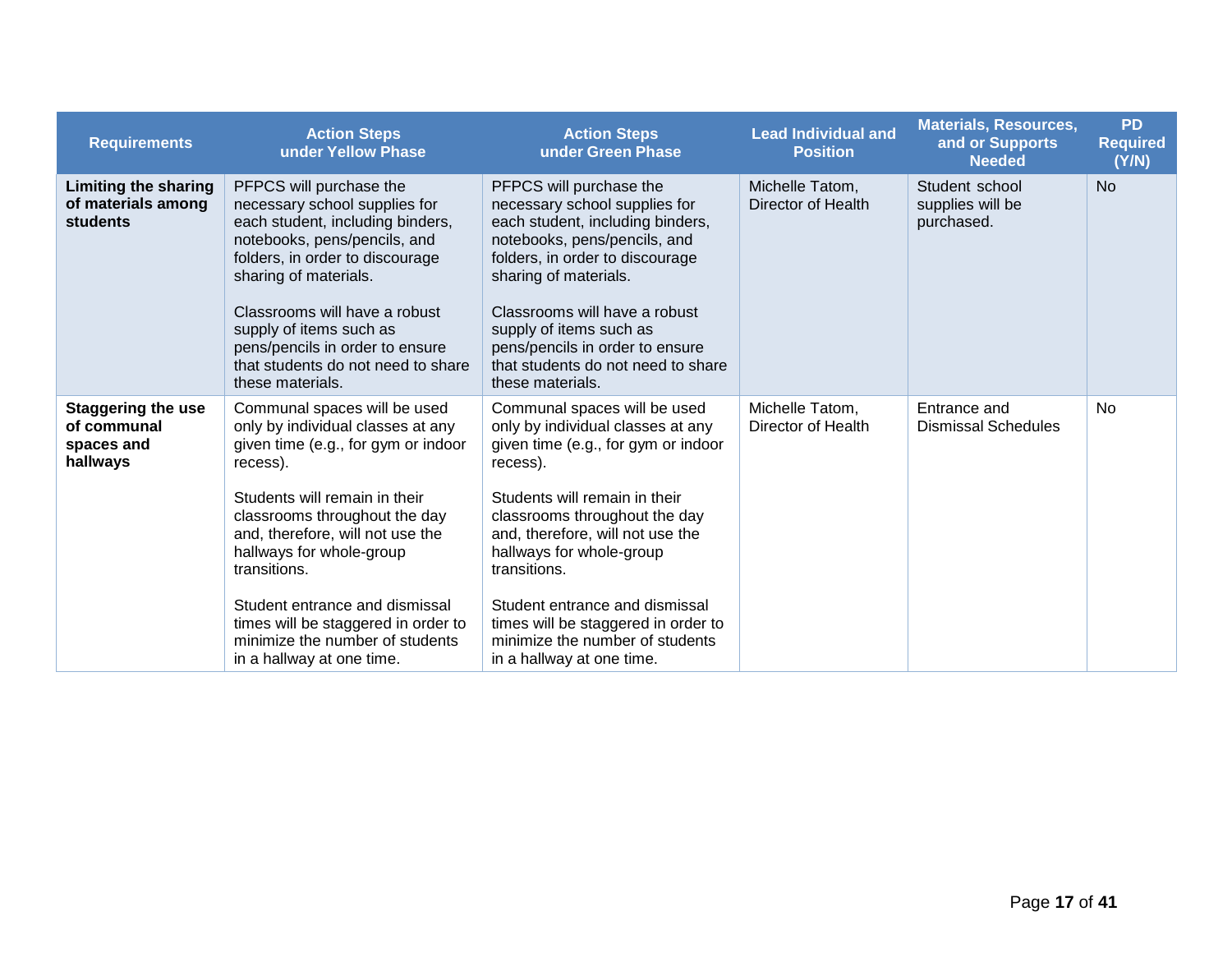| <b>Requirements</b>                                                                                                                                                                                           | <b>Action Steps</b><br>under Yellow Phase                                                                                                                                                                                                                                                                                                                                              | <b>Action Steps</b><br>under Green Phase                                                                                                                                                                                                                                                                                                                                                   | <b>Lead Individual and</b><br><b>Position</b> | <b>Materials, Resources,</b><br>and or Supports<br><b>Needed</b>                                    | <b>PD</b><br><b>Required</b><br>(Y/N) |
|---------------------------------------------------------------------------------------------------------------------------------------------------------------------------------------------------------------|----------------------------------------------------------------------------------------------------------------------------------------------------------------------------------------------------------------------------------------------------------------------------------------------------------------------------------------------------------------------------------------|--------------------------------------------------------------------------------------------------------------------------------------------------------------------------------------------------------------------------------------------------------------------------------------------------------------------------------------------------------------------------------------------|-----------------------------------------------|-----------------------------------------------------------------------------------------------------|---------------------------------------|
| <b>Adjusting</b><br>transportation<br>schedules and<br>practices to create<br>social distance<br>between students                                                                                             | The School District of Philadelphia<br>is responsible for the busing of<br>students. PFPCS will ensure that<br>students who arrive and/or dismiss<br>by parent drop-off/pick up or via<br>SEPTA are scheduled to<br>arrive/dismiss at a time that does<br>not conflict with the busing<br>schedule.                                                                                    | The School District of Philadelphia<br>is responsible for the busing of<br>students. PFPCS will ensure that<br>students who arrive and/or dismiss<br>by parent drop-off/pick up or via<br>SEPTA are scheduled to<br>arrive/dismiss at a time that does<br>not conflict with the busing<br>schedule.                                                                                        | Michelle Tatom,<br>Director of Health         | Staggered entrance<br>and dismissal<br>schedules                                                    | <b>No</b>                             |
| <b>Limiting the number</b><br>of individuals in<br>classrooms and<br>other learning<br>spaces, and<br>interactions<br>between groups of<br>students                                                           | Under the hybrid model, no more<br>than 50% of students would be<br>present in the building at one time.<br>This will allow PFPCS to cap in-<br>person class sizes at 15-25<br>students.<br>All classroom furniture will be<br>spaced at least three feet apart,<br>with sneeze guards around all<br>student desks.<br>Students will remain in their<br>classrooms throughout the day. | Under the In-person model, all of<br>the students would be present in<br>the building at one time 3ft apart.<br>This will allow PFPCS to cap in-<br>person class sizes at 15-25<br>students.<br>All classroom furniture will be<br>spaced at least three feet apart,<br>with sneeze guards around all<br>student desks.<br>Students will remain in their<br>classrooms throughout the day. | Michelle Tatom,<br>Director of Health         | Classroom<br>Environment<br><b>Checklists</b>                                                       | <b>No</b>                             |
| <b>Coordinating with</b><br>local childcare<br>regarding on site<br>care, transportation<br>protocol changes<br>and, when possible,<br>revised hours of<br>operation or<br>modified school-<br>year calendars | PFPCS will remain in contact with<br>all of its partners, including the<br>School District of Philadelphia's<br>transportation office, and will<br>provide timely updates as required<br>regarding the school calendar<br>and/or schedule.                                                                                                                                             | PFPCS will remain in contact with<br>all of its partners, including the<br>School District of Philadelphia's<br>transportation office, and will<br>provide timely updates as required<br>regarding the school calendar<br>and/or schedule.                                                                                                                                                 | Michelle Tatom,<br>Director of Health         | Partner (including<br>before care and<br>aftercare) schedules<br>and pick-up/contact<br>information | <b>No</b>                             |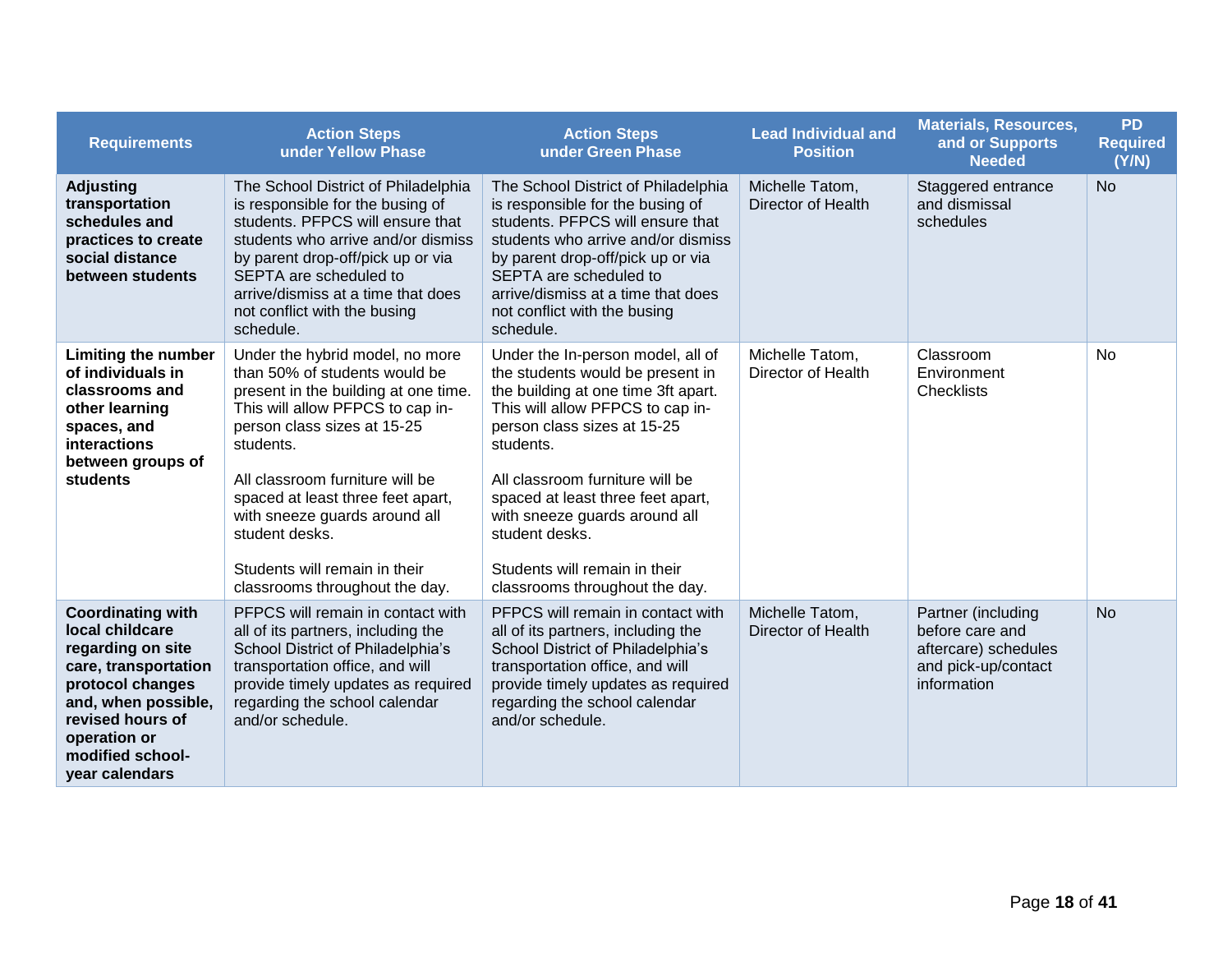| <b>Requirements</b>                                | <b>Action Steps</b><br>under Yellow Phase | <b>Action Steps</b><br>under Green Phase | <b>Lead Individual and</b><br><b>Position</b> | <b>Materials, Resources,</b><br>and or Supports<br><b>Needed</b> | <b>PD</b><br><b>Required</b><br>(Y/N) |
|----------------------------------------------------|-------------------------------------------|------------------------------------------|-----------------------------------------------|------------------------------------------------------------------|---------------------------------------|
| Other social<br>distancing and<br>safety practices |                                           |                                          |                                               |                                                                  |                                       |

#### **Monitoring Student and Staff Health**

#### **Key Questions**

- How will you monitor students, staff, and others who interact with each other to ensure they are healthy and not exhibiting signs of illness?
- Where, to whom, when, and how frequently will the monitoring take place (e.g. parent or child report from home or upon arrival to school)?
- What is the policy for quarantine or isolation if a staff, student, or other member of the school community becomes ill or has been exposed to an individual confirmed positive for COVID-19?
- Which staff will be responsible for making decisions regarding quarantine or isolation requirements of staff or students?
- What conditions will a staff or student confirmed to have COVID-19 need to meet to safely return to school? How will you accommodate staff who are unable to uncomfortable to return?
- <span id="page-17-0"></span> How will you determine which students are willing/able to return? How will you accommodate students who are unable or uncomfortable to return?
- When and how will families be notified of confirmed staff or student illness or exposure and resulting changes to the local Health and Safety Plan?
- Which stakeholders will be trained on protocols for monitoring student and staff health? When and how will the training be provided? How will preparedness to implement as a result of the training be measured?

#### **Summary of Responses to Key Questions:**

Parents/guardians, students, and staff are required to conduct a daily self-screen at home before reporting to school or work. If they answer yes to any of the screening questions, they must refrain from going to the PFPCS building.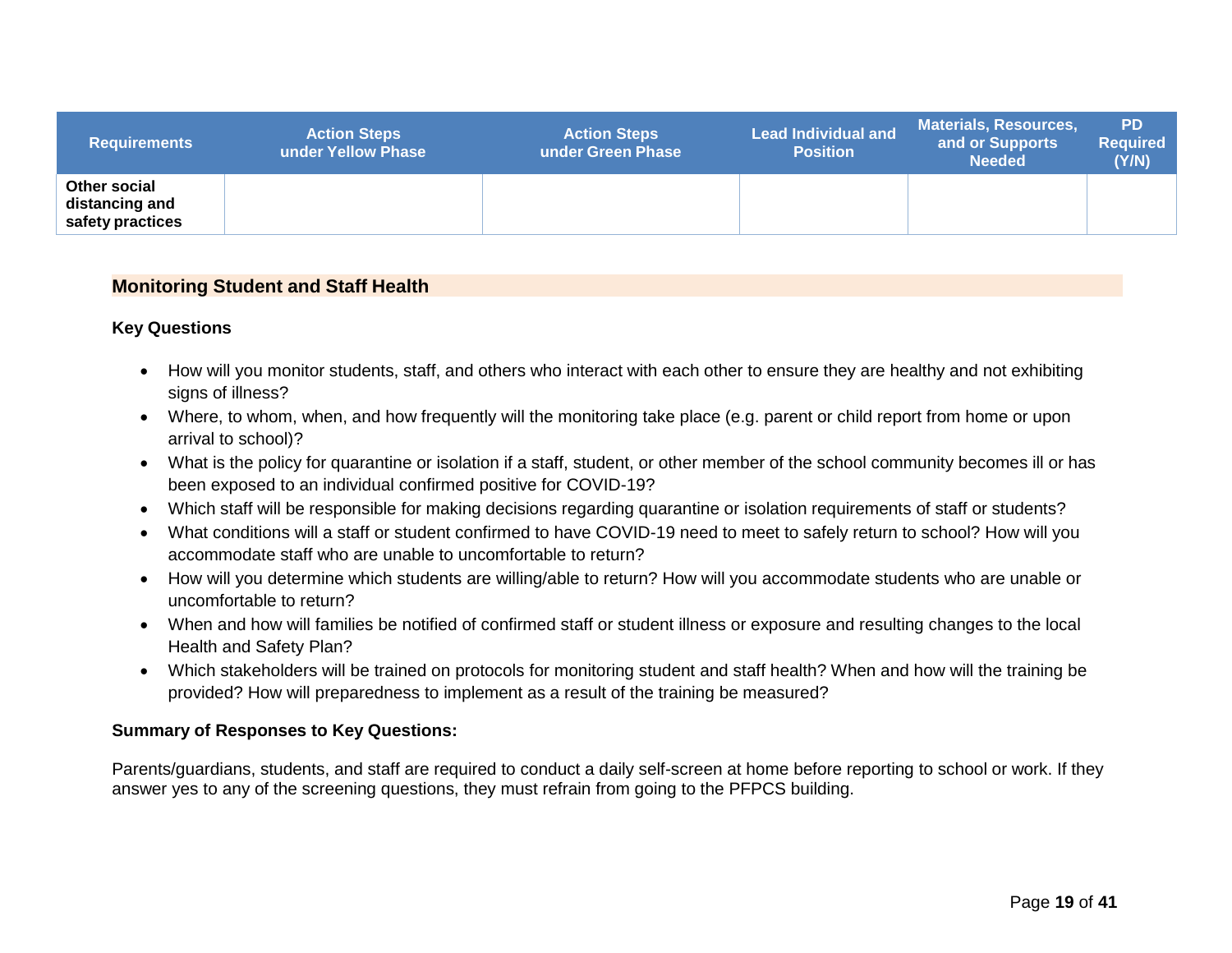All parents/guardians will be required to conduct a daily Pre-Arrival Screening of their children at home, before their children leave for school, which involves taking temperatures daily (for which the school will provide thermometers to families) and monitoring for the systems identified below. If any of the following are true, the parent/guardian must keep the student at home and contact the SBHC for further instructions.

- Fever of 100.4 degrees Fahrenheit or greater, new onset of cough, or shortness of breath unrelated to pre-existing condition;
- Two of the following symptoms: sore throat, chills, headache, muscle pain, loss of taste or smell;
- Close contact with a person diagnosed with COVID-19.

If a student presents with COVID symptoms during the school day, the teacher should immediately text his/her admin group. A staff member will then promptly escort the student to the SBHC after contacting the SBHC to ensure that proper precautions are in place prior to the student's arrival to the SBHC. A SBHC nurse will perform COVID screening. If a student is at all symptomatic, he/she will be escorted to the isolation space, where he/she/they will wait until his/her/their parent comes for pick-up.

When a student tests positive for COVID-19, the parent/guardian must notify the SBHC. The student will remain home until all of the following are true:

- At least 5 days since the onset of symptoms AND
	- o Until fever-free when off anti-fever medications for three days AND
	- o Symptoms are improving.
- EPH will notify the Philadelphia Department of Public Health and provide the following information: student's name, contact information, healthcare provider if known, when the individual became symptomatic, and when the individual was last at the facility.
- The School and EPH will collaborate with PDPH to identify all students, teachers, and other contacts who spent more than 15 minutes within three feet of the infected student during the 48 hours before the onset of symptoms. PDPH will assist in determining which individuals identified should quarantine at home for 14 days. Anyone who develops symptoms during that time should contact his/her/their healthcare provider to request testing.
- Should a positive COVID-19 case occur at PFPCS, consistent with both notification requirements for other communicable diseases and legal confidentiality, PFPCS will follow PDPH regulations for exposure to a communicable disease. All PFPCS students, staff, and families who have been potentially exposed to a positive COVID-19 case will be notified. These notifications will be completed by school administration, in consultation with the SBHC, by phone, with written follow-up correspondence that includes:
	- o If known, date of potential exposure
	- $\circ$  Information on self-monitoring for symptoms and safety protocols that help to limit exposure (hand washing, face coverings, physical distancing)
	- o Local testing site information to schedule an appointment for testing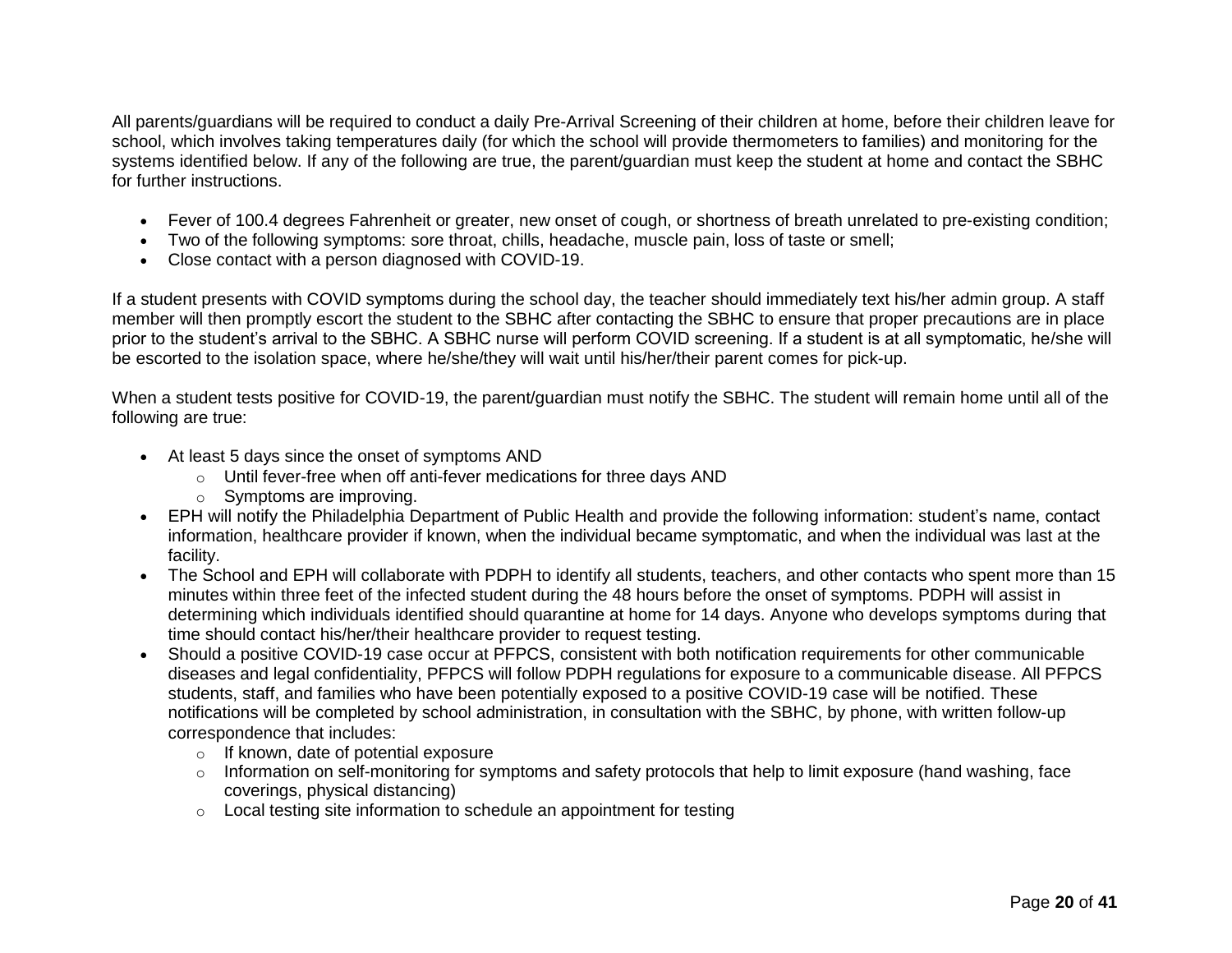- o *For students:* Contact information for the school nurse; return to school protocols when applicable
- The SBHC nurse practitioner will provide follow-up with all students who have tested positive or been sent home to selfquarantine via telehealth. Any smart phone or computer with a camera can be used to connect to the school nurse practitioner for the visit. As always, visit summaries will be transmitted electronically to the student's primary care provider as appropriate for care coordination.

Following a positive COVID test, a student will remain home until all of the following are true:

- At least 5 days since the onset of symptoms has passed AND
- At least three days free of ever without the use of fever-reducing medication AND
- Improvement in respiratory symptoms (e.g., cough, shortness of breath)

When symptomatic, tested, and determined to be COVID-19 negative, the student will remain home until:

- The student meets the school's normal criteria for return after an illness which includes fever-free, vomiting and diarrhea-free for greater than 24 hours without medication OR
- A clinician has evaluated the child and documented an alternative diagnosis and that the child may return to school

When symptomatic, but COVID-19 testing was not completed, the student will remain home until all of the following are true:

- At least 5 days since the onset of symptoms has passed AND
- At least three days free of ever without the use of fever-reducing medication AND
- Symptoms are improving AND
- A clinician has evaluated the child and documented an alternative diagnosis and that the child may return to school

School-based Health Center (SBHC) staff will be tested every Monday during the COVID pandemic to proactively maintain their status as COVID-free in order to best protect the health and safety of the school.

| <b>Requirements</b> | <b>Action Steps</b><br><b>Lunder Yellow Phase</b> | <b>Action Steps i</b><br>Lunder Green Phase \ | <b>Lead Individual</b><br>and Position | Materials. Resources.<br>and or Supports<br>Needed' | <b>PD</b><br>Required<br>(Y/N) |
|---------------------|---------------------------------------------------|-----------------------------------------------|----------------------------------------|-----------------------------------------------------|--------------------------------|
|---------------------|---------------------------------------------------|-----------------------------------------------|----------------------------------------|-----------------------------------------------------|--------------------------------|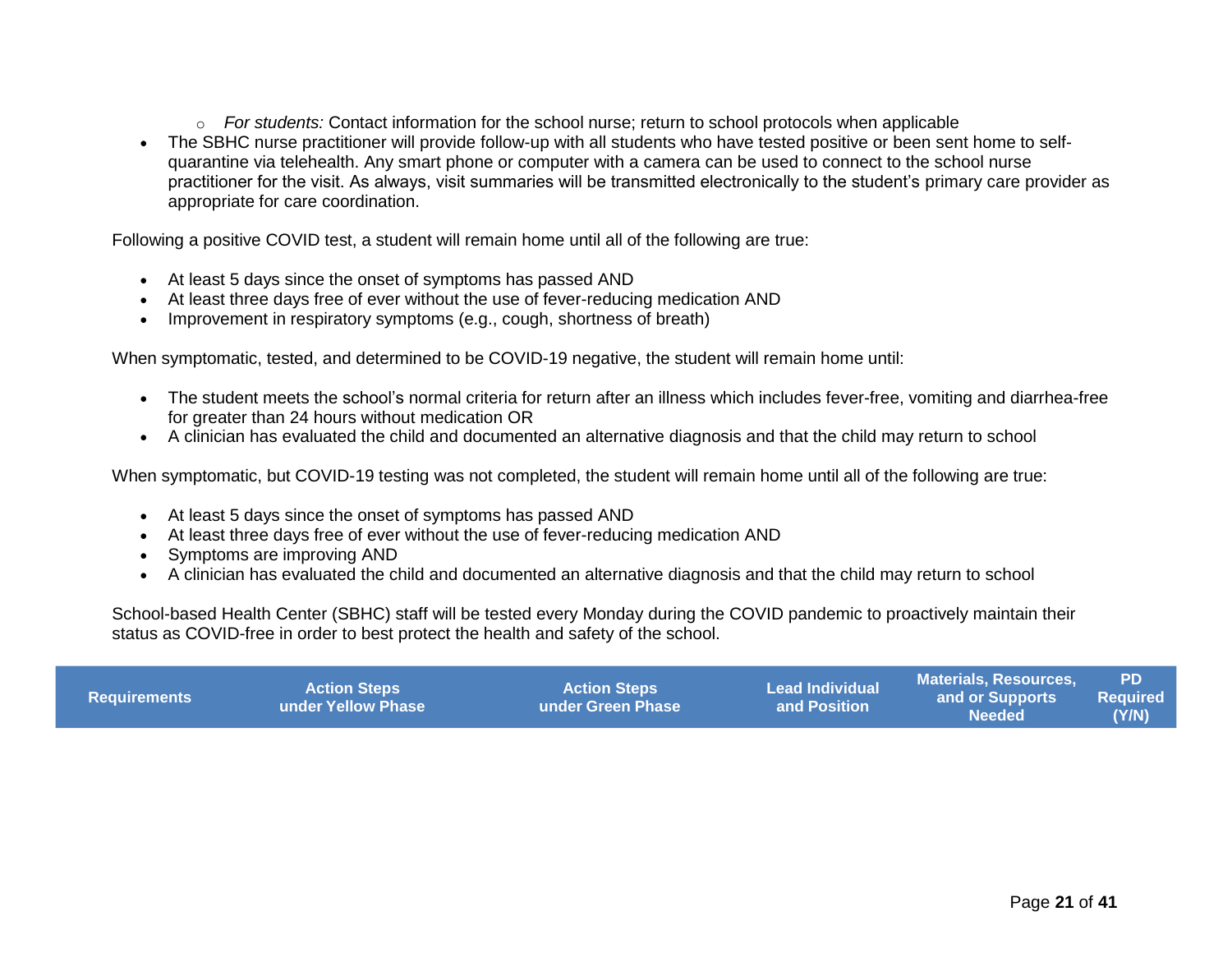| <b>Requirements</b>                                                              | <b>Action Steps</b><br>under Yellow Phase                                                                                                                                                                                                                                                                                                                                                                                                                                                                                                                                                                         | <b>Action Steps</b><br>under Green Phase                                                                                                                                                                                                                                                                                                                                                                                                                                                                                                                                                                          | <b>Lead Individual</b><br>and Position                                                                                                                  | <b>Materials, Resources,</b><br>and or Supports<br><b>Needed</b>                     | <b>PD</b><br><b>Required</b><br>(Y/N)                                        |
|----------------------------------------------------------------------------------|-------------------------------------------------------------------------------------------------------------------------------------------------------------------------------------------------------------------------------------------------------------------------------------------------------------------------------------------------------------------------------------------------------------------------------------------------------------------------------------------------------------------------------------------------------------------------------------------------------------------|-------------------------------------------------------------------------------------------------------------------------------------------------------------------------------------------------------------------------------------------------------------------------------------------------------------------------------------------------------------------------------------------------------------------------------------------------------------------------------------------------------------------------------------------------------------------------------------------------------------------|---------------------------------------------------------------------------------------------------------------------------------------------------------|--------------------------------------------------------------------------------------|------------------------------------------------------------------------------|
| * Monitoring<br>students and staff<br>for symptoms and<br>history of<br>exposure | Parents/guardians, students, and<br>staff are required to conduct a<br>daily self-screen at home before<br>reporting to school or work.<br>All students will be provided with<br>an oral thermometer for self-<br>screening use and monitoring of<br>symptoms at home.<br>School community will be<br>continuously educated on signs<br>and symptoms of COVID-19.<br>Students and staff with symptoms<br>will not report to school and will<br>follow up with their healthcare<br>providers.<br>PFPCS has the capacity to<br>temperature screen at the school<br>via recently purchased<br>temperature screeners. | Parents/guardians, students, and<br>staff are required to conduct a<br>daily self-screen at home before<br>reporting to school or work.<br>All students will be provided with<br>an oral thermometer for self-<br>screening use and monitoring of<br>symptoms at home.<br>School community will be<br>continuously educated on signs<br>and symptoms of COVID-19.<br>Students and staff with symptoms<br>will not report to school and will<br>follow up with their healthcare<br>providers.<br>PFPCS has the capacity to<br>temperature screen at the school<br>via recently purchased<br>temperature screeners. | Michelle Tatom,<br>Health Director &<br>Himee Nderura,<br><b>Student</b><br>Health/Covid-19<br>Coordinator, Sophia<br>Jean, LPN, School<br><b>Nurse</b> | Self-screening<br>questionnaire<br>Oral thermometers for<br>distribution to students | Training<br>on self-<br>screening<br>process<br>for staff<br>and<br>families |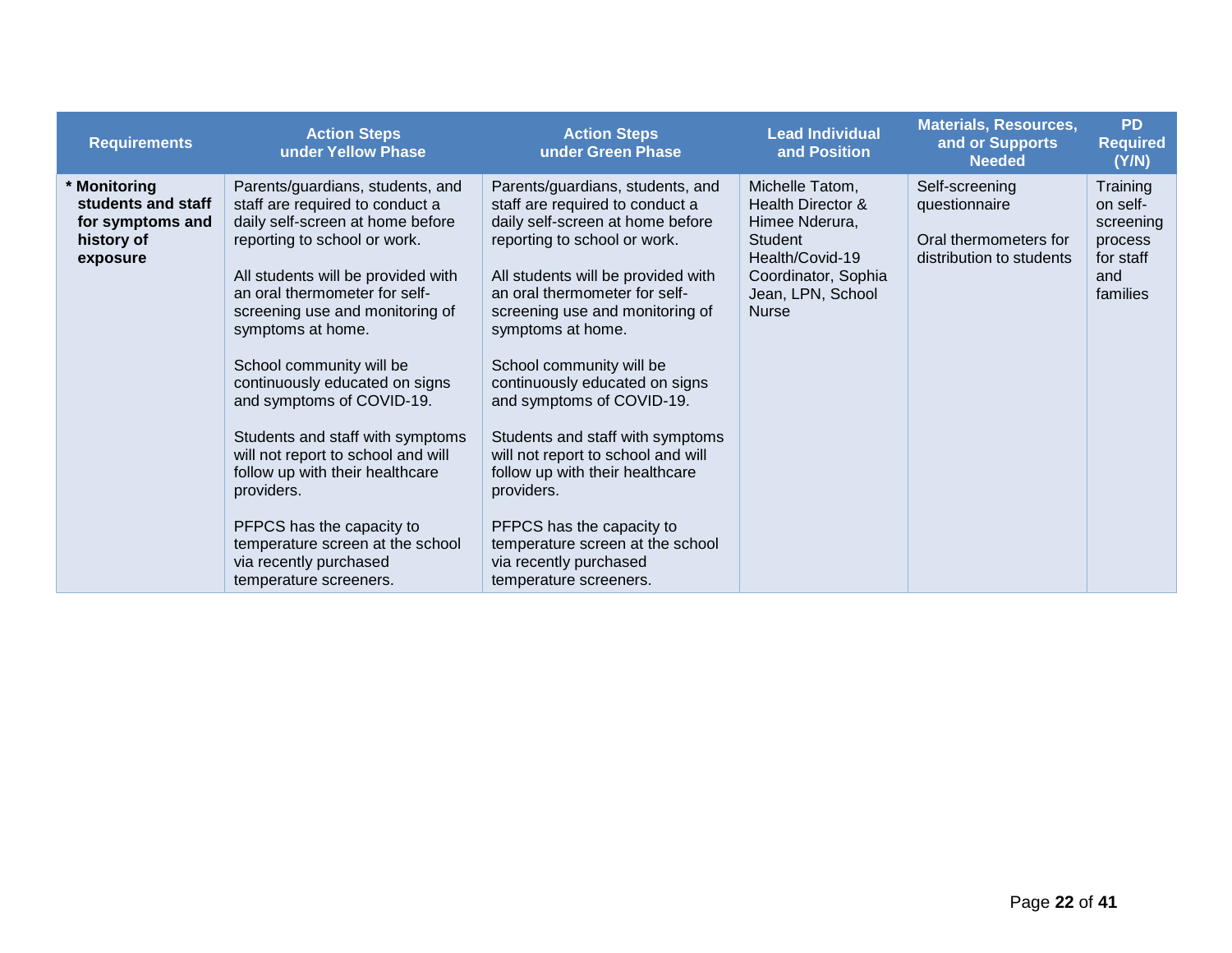| <b>Requirements</b>                                                                                                                    | <b>Action Steps</b><br>under Yellow Phase                                                                                                                                                                                                                                                                                                                                                                                                                                                                                                                                                                                                                | <b>Action Steps</b><br>under Green Phase                                                                                                                                                                                                                                                                                                                                                                                                                                                                                                                                                                                                                 | <b>Lead Individual</b><br>and Position                                                                                                           | <b>Materials, Resources,</b><br>and or Supports<br><b>Needed</b> | <b>PD</b><br><b>Required</b><br>(Y/N) |
|----------------------------------------------------------------------------------------------------------------------------------------|----------------------------------------------------------------------------------------------------------------------------------------------------------------------------------------------------------------------------------------------------------------------------------------------------------------------------------------------------------------------------------------------------------------------------------------------------------------------------------------------------------------------------------------------------------------------------------------------------------------------------------------------------------|----------------------------------------------------------------------------------------------------------------------------------------------------------------------------------------------------------------------------------------------------------------------------------------------------------------------------------------------------------------------------------------------------------------------------------------------------------------------------------------------------------------------------------------------------------------------------------------------------------------------------------------------------------|--------------------------------------------------------------------------------------------------------------------------------------------------|------------------------------------------------------------------|---------------------------------------|
| * Isolating or<br>quarantining<br>students, staff, or<br>visitors if they<br>become sick or<br>demonstrate a<br>history of<br>exposure | Symptomatic individuals will wait<br>in the Isolation Room on the first<br>floor, immediately outside of the<br>Student Health Center.<br>Following a positive COVID test,<br>individual will remain home until all<br>of the following are true:<br>At least 5 days since the<br>$\bullet$<br>onset of symptoms has<br>passed AND<br>At least three days free of<br>ever without the use of<br>fever-reducing medication<br><b>AND</b><br>Improvement in<br>$\bullet$<br>respiratory symptoms<br>(e.g., cough, shortness of<br>breath)<br>When symptomatic, tested, and<br>determined to be COVID-19<br>negative, individual will remain<br>home until: | Symptomatic individuals will wait<br>in the Isolation Room on the first<br>floor, immediately outside of the<br>Student Health Center.<br>Following a positive COVID test,<br>individual will remain home until all<br>of the following are true:<br>At least 5 days since the<br>$\bullet$<br>onset of symptoms has<br>passed AND<br>At least three days free of<br>$\bullet$<br>ever without the use of<br>fever-reducing medication<br><b>AND</b><br>Improvement in<br>respiratory symptoms<br>(e.g., cough, shortness of<br>breath)<br>When symptomatic, tested, and<br>determined to be COVID-19<br>negative, individual will remain<br>home until: | Michelle Tatom,<br>Health Director &<br>Himee Nderura,<br>Student<br>Health/Covid-19<br>Coordinator, Sophia<br>Jean, LPN, School<br><b>Nurse</b> | <b>Isolation Room</b>                                            | <b>No</b>                             |
|                                                                                                                                        | (Student) meets the<br>$\bullet$<br>school's normal criteria for<br>return after an illness<br>which includes fever-free,<br>vomiting and diarrhea-free<br>for greater than 24 hours<br>without medication OR<br>A clinician has evaluated<br>the individual and<br>documented an alternative<br>diagnosis and that the<br>individual may return to<br>school                                                                                                                                                                                                                                                                                            | (Student) meets the<br>school's normal criteria for<br>return after an illness<br>which includes fever-free,<br>vomiting and diarrhea-free<br>for greater than 24 hours<br>without medication OR<br>A clinician has evaluated<br>the individual and<br>documented an alternative<br>diagnosis and that the<br>individual may return to<br>school                                                                                                                                                                                                                                                                                                         |                                                                                                                                                  | Page 23 41                                                       |                                       |
|                                                                                                                                        | When symptomatic, but COVID-19<br>testing was not completed, the<br>individual will remain home until all                                                                                                                                                                                                                                                                                                                                                                                                                                                                                                                                                | When symptomatic, but COVID-19<br>testing was not completed, the<br>individual will remain home until all                                                                                                                                                                                                                                                                                                                                                                                                                                                                                                                                                |                                                                                                                                                  |                                                                  |                                       |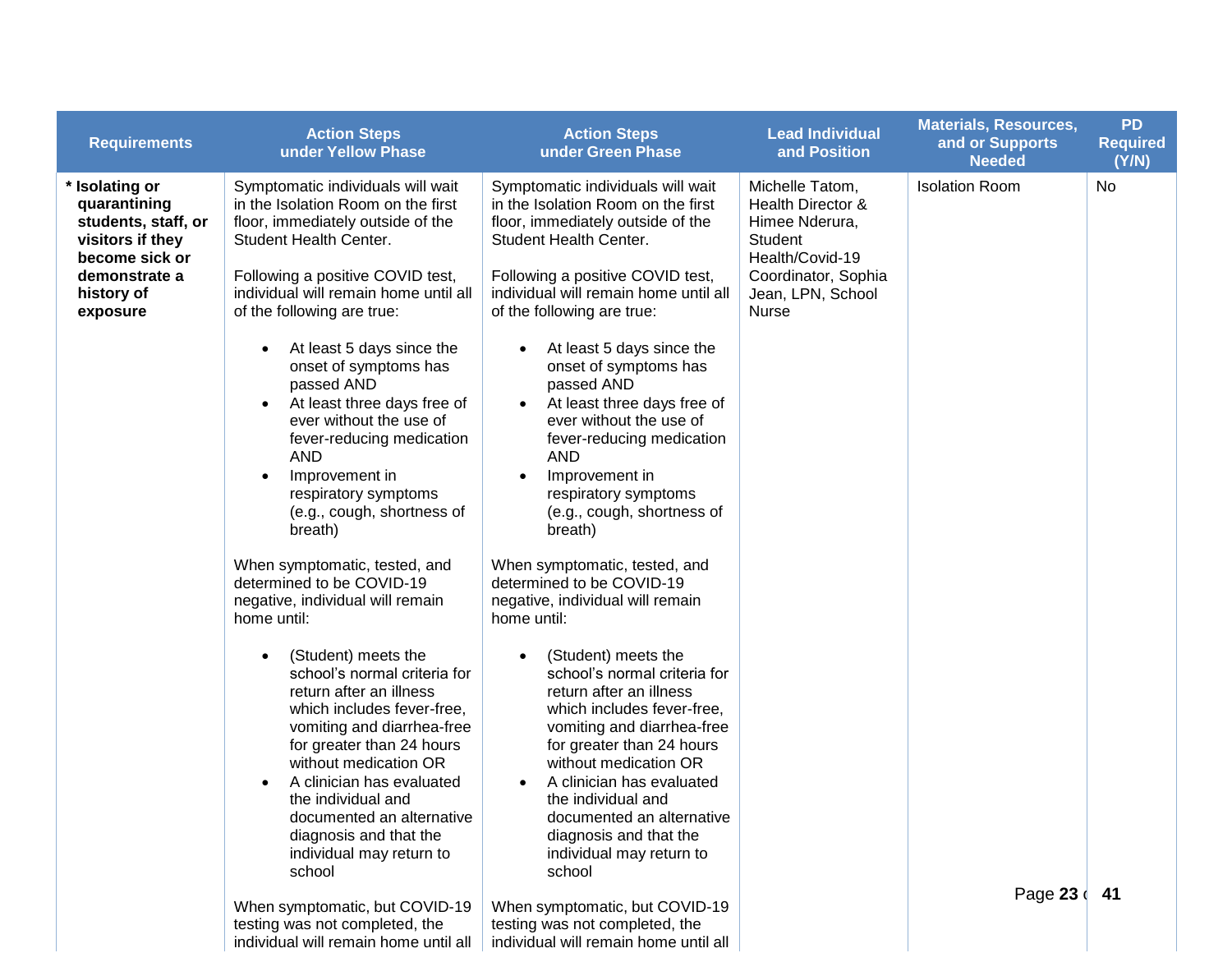| <b>Requirements</b>                                                               | <b>Action Steps</b><br>under Yellow Phase | <b>Action Steps</b><br>under Green Phase | <b>Lead Individual</b><br>and Position                                                                                                           | <b>Materials, Resources,</b><br>and or Supports<br><b>Needed</b> | <b>PD</b><br><b>Required</b><br>(Y/N) |
|-----------------------------------------------------------------------------------|-------------------------------------------|------------------------------------------|--------------------------------------------------------------------------------------------------------------------------------------------------|------------------------------------------------------------------|---------------------------------------|
| Returning isolated<br>or quarantined<br>staff, students, or<br>visitors to school | See above.                                | See above.                               | Michelle Tatom,<br>Health Director &<br>Himee Nderura,<br>Student<br>Health/Covid-19<br>Coordinator, Sophia<br>Jean, LPN, School<br><b>Nurse</b> | N/A                                                              | <b>No</b>                             |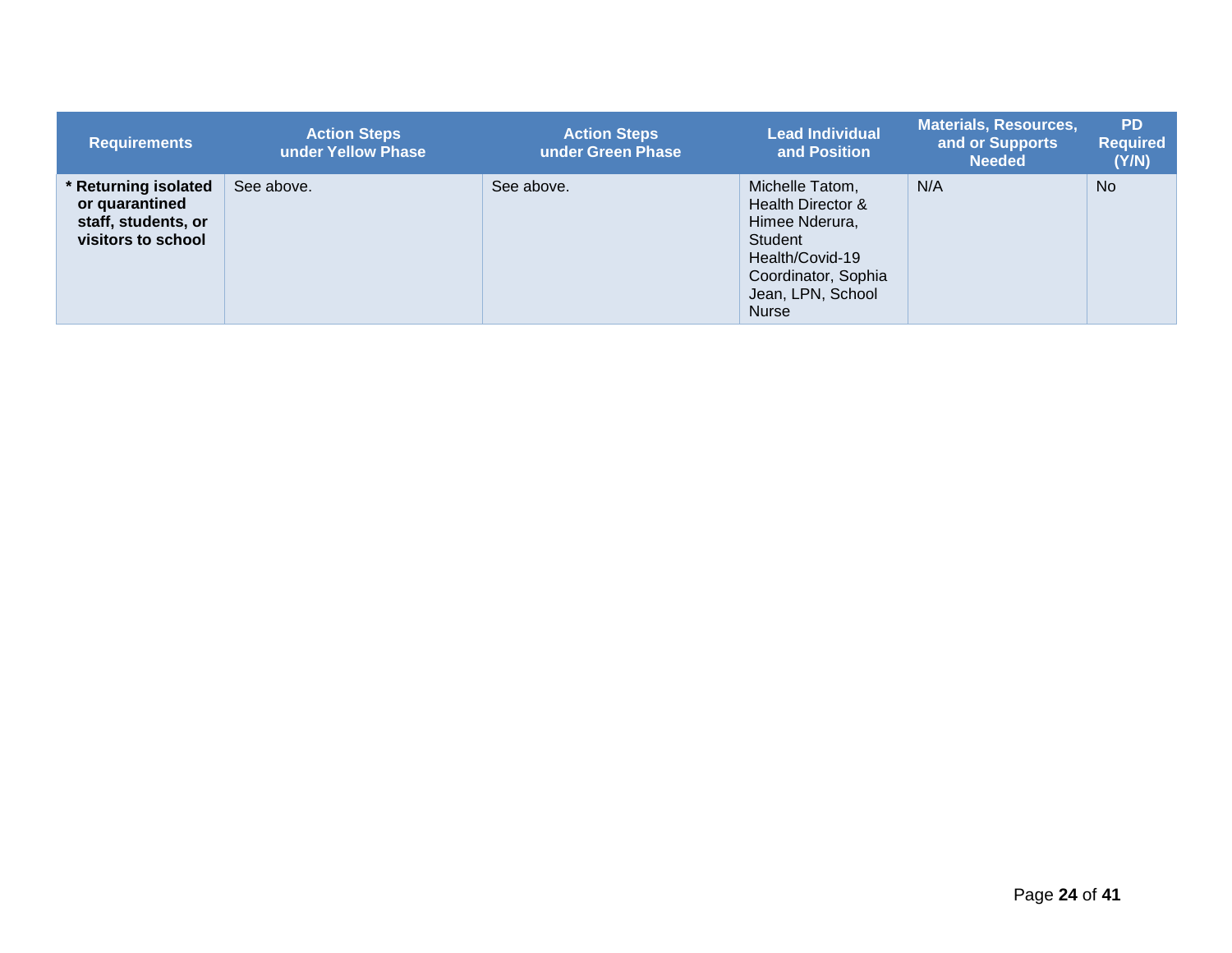| <b>Requirements</b>                                                                                                               | <b>Action Steps</b><br>under Yellow Phase                                                                                                                                                                                                                                                                                                                                                                                                                                                                                                                                                                                                                                                                                                                                                                                                                                                                                    | <b>Action Steps</b><br>under Green Phase                                                                                                                                                                                                                                                                                                                                                                                                                                                                                                                                                                                                                                                                                                                                                                                                                                                            | <b>Lead Individual</b><br>and Position                          | <b>Materials, Resources,</b><br>and or Supports<br><b>Needed</b>                                             | <b>PD</b><br><b>Required</b><br>(Y/N) |
|-----------------------------------------------------------------------------------------------------------------------------------|------------------------------------------------------------------------------------------------------------------------------------------------------------------------------------------------------------------------------------------------------------------------------------------------------------------------------------------------------------------------------------------------------------------------------------------------------------------------------------------------------------------------------------------------------------------------------------------------------------------------------------------------------------------------------------------------------------------------------------------------------------------------------------------------------------------------------------------------------------------------------------------------------------------------------|-----------------------------------------------------------------------------------------------------------------------------------------------------------------------------------------------------------------------------------------------------------------------------------------------------------------------------------------------------------------------------------------------------------------------------------------------------------------------------------------------------------------------------------------------------------------------------------------------------------------------------------------------------------------------------------------------------------------------------------------------------------------------------------------------------------------------------------------------------------------------------------------------------|-----------------------------------------------------------------|--------------------------------------------------------------------------------------------------------------|---------------------------------------|
| Notifying staff,<br>families, and the<br>public of school<br>closures and<br>within-school-year<br>changes in safety<br>protocols | Should a positive COVID-19 case<br>occur at PFPCS, consistent with<br>both notification requirements for<br>other communicable diseases and<br>legal confidentiality, PFPCS will<br>follow PDPH regulations for<br>exposure to a communicable<br>disease. All PFPCS students,<br>staff, and families who have been<br>potentially exposed to a positive<br>COVID-19 case will be notified.<br>These notifications will be<br>completed by school<br>administration, in consultation with<br>the SBHC, by phone, with written<br>follow-up correspondence that<br>includes:<br>If known, date of potential<br>$\bullet$<br>exposure<br>Information on<br>$\circ$<br>self-monitoring for<br>symptoms and<br>safety protocols<br>that help to limit<br>exposure (hand<br>washing, face<br>coverings,<br>physical<br>distancing)<br>Local testing site<br>$\circ$<br>information to<br>schedule an<br>appointment for<br>testing | Should a positive COVID-19 case<br>occur at PFPCS, consistent with<br>both notification requirements for<br>other communicable diseases and<br>legal confidentiality, PFPCS will<br>follow PDPH regulations for<br>exposure to a communicable<br>disease. All PFPCS students,<br>staff, and families who have been<br>potentially exposed to a positive<br>COVID-19 case will be notified.<br>These notifications will be<br>completed by school<br>administration, in consultation with<br>the SBHC, by phone, with written<br>follow-up correspondence that<br>includes:<br>If known, date of potential<br>$\bullet$<br>exposure<br>o Information on self-<br>monitoring for<br>symptoms and<br>safety protocols<br>that help to limit<br>exposure (hand<br>washing, face<br>coverings,<br>physical<br>distancing)<br>Local testing site<br>information to schedule an<br>appointment for testing | Anthony<br>Fratanduono,<br>Principal & Holta<br>Tegu, Principal | Communication<br>platforms, including<br>Class Dojo, the SIS<br>notification app, and<br>the school website. | <b>No</b>                             |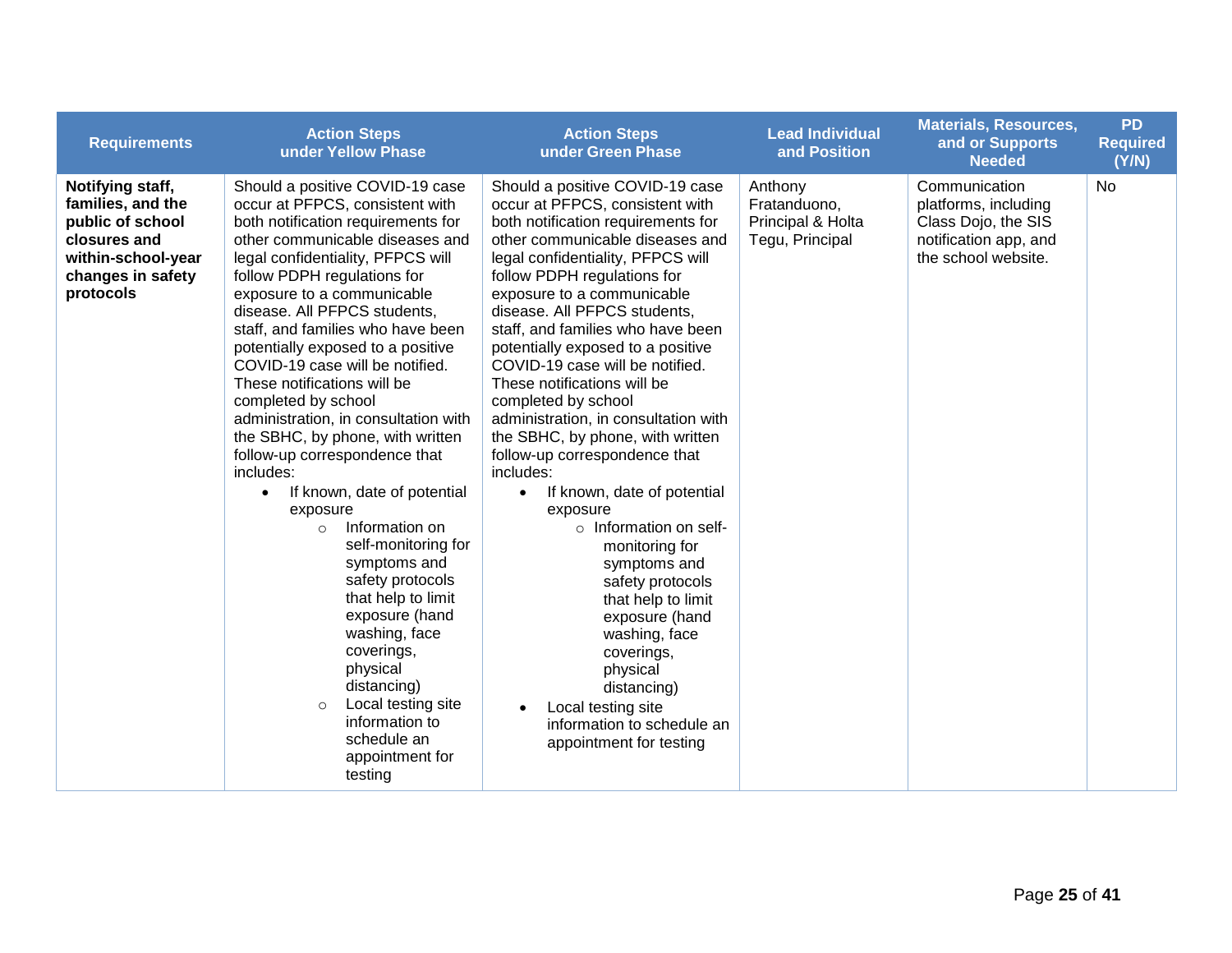| <b>Requirements</b>                                   | <b>Action Steps</b><br>under Yellow Phase | <b>Action Steps</b><br>under Green Phase | <b>Lead Individual</b><br>and Position | <b>Materials, Resources,</b><br>and or Supports<br><b>Needed</b> | <b>PD</b><br><b>Required</b><br>(Y/N) |
|-------------------------------------------------------|-------------------------------------------|------------------------------------------|----------------------------------------|------------------------------------------------------------------|---------------------------------------|
| <b>Other monitoring</b><br>and screening<br>practices |                                           |                                          |                                        |                                                                  |                                       |

#### **Other Considerations for Students and Staff**

#### **Key Questions**

- What is the local policy/procedure regarding face coverings for staff? What is the policy/procedure for students?
- What special protocols will you implement to protect students and staff at higher risk for severe illness?
- How will you ensure enough substitute teachers are prepared in the event of staff illness?
- How will the LEA strategically deploy instructional and non-instructional staff to ensure all students have access to quality learning opportunities, as well as supports for social emotional wellness at school and at home?

#### **Summary of Responses to Key Questions:**

<span id="page-24-0"></span>Since respiratory droplets are the primary way that COVID-19 is transmitted, requiring face coverings for staff and students is among the most critical components of mitigation. Students will have the option to wear face masks throughout the day, (e.g., during meals, when students are more than six feet apart from other individuals) and for no more than 15 minutes at a time.

PFPCS employees received detailed guidance on the school's health and safety protocols. Supervisors will be provided with additional guidance on how to support their teams. PFPCS is planning for multiple staffing options which depend, in part, on student enrollment into in-person, hybrid, and/ or full virtual learning and employees' ability to report to work. The School has a partnership with an agency that provides substitute services and will remain engaged with that agency in order to ensure adequate staffing levels on all days that students are present in the building.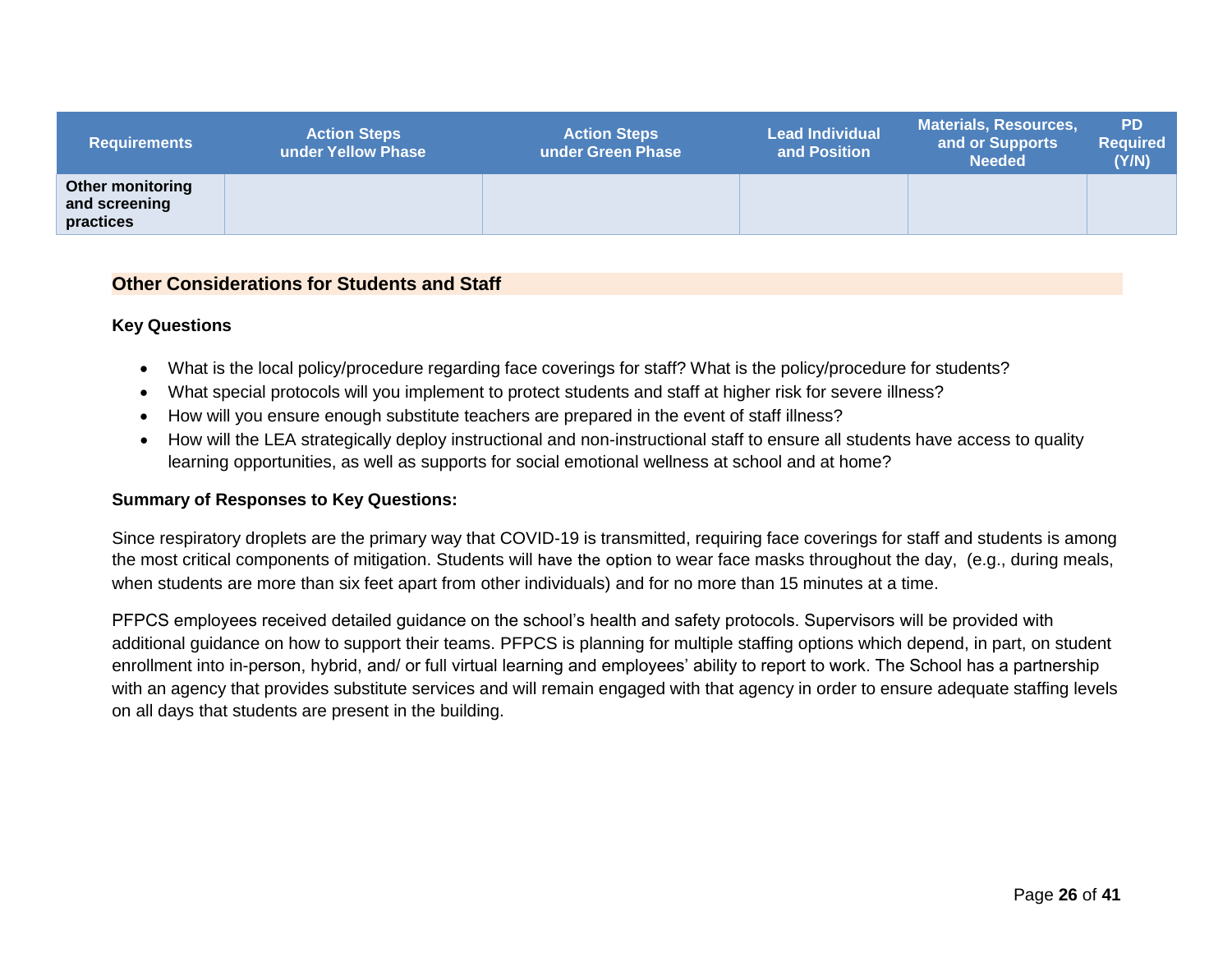| <b>Requirements</b>                                                                            | <b>Action Steps</b><br>under Yellow Phase                                                                                                                                                                                                                                                                                                                                                                                                                                                                                                                                                               | <b>Action Steps</b><br>under Green Phase                                                                                                                                                                                                                                                                                                                                                                                                                                                                                                                                                                | <b>Lead Individual</b><br>and Position                                                 | <b>Materials, Resources,</b><br>and or Supports<br><b>Needed</b> | <b>PD</b><br><b>Required</b><br>(Y/N) |
|------------------------------------------------------------------------------------------------|---------------------------------------------------------------------------------------------------------------------------------------------------------------------------------------------------------------------------------------------------------------------------------------------------------------------------------------------------------------------------------------------------------------------------------------------------------------------------------------------------------------------------------------------------------------------------------------------------------|---------------------------------------------------------------------------------------------------------------------------------------------------------------------------------------------------------------------------------------------------------------------------------------------------------------------------------------------------------------------------------------------------------------------------------------------------------------------------------------------------------------------------------------------------------------------------------------------------------|----------------------------------------------------------------------------------------|------------------------------------------------------------------|---------------------------------------|
| Protecting<br>students and staff<br>at higher risk for<br>severe illness                       | Staff: Employees returning to work<br>should consult with their doctor if<br>they feel that they are part of a<br>high-risk population. Some<br>employees may be granted an<br>accommodation to work from<br>home, if it is considered<br>reasonable. Others for whom a<br>remote work accommodation is<br>not reasonable have various leave<br>options available to them.<br>Students: Students with chronic<br>illnesses that may place them at<br>higher risk of complications if<br>infected with COVID-19, as<br>outlined by the CDC, will be able<br>to consider a full-virtual learning<br>plan. | Staff: Employees returning to work<br>should consult with their doctor if<br>they feel that they are part of a<br>high-risk population. Some<br>employees may be granted an<br>accommodation to work from<br>home, if it is considered<br>reasonable. Others for whom a<br>remote work accommodation is<br>not reasonable have various leave<br>options available to them.<br>Students: Students with chronic<br>illnesses that may place them at<br>higher risk of complications if<br>infected with COVID-19, as<br>outlined by the CDC, will be able<br>to consider a full-virtual learning<br>plan. | Michelle Tatom,<br>Health Director, and<br>Carol Nathaniel,<br><b>Business Manager</b> | Employee Handbook<br>Accommodation<br>Paperwork                  | <b>No</b>                             |
| Use of face<br>coverings (masks<br>or face shields) by<br>all staff                            | All students (and staff) will be<br>required to wear a face covering<br>(mask or face shield) that fully<br>covers their mouth and nose at all<br>times, while in the school building.                                                                                                                                                                                                                                                                                                                                                                                                                  | All students (and staff) will have<br>the option to wear a face covering<br>(mask or face shield) that fully<br>covers their mouth and nose at all<br>times, while in the school building.                                                                                                                                                                                                                                                                                                                                                                                                              | Michelle Tatom,<br><b>Health Director</b>                                              | Masks and face<br>shields                                        | Yes                                   |
| * Use of face<br>coverings (masks<br>or face shields) by<br>older students (as<br>appropriate) | All students (and staff) will be<br>required to wear a face covering<br>(mask or face shield) that fully<br>covers their mouth and nose at all<br>times, while in the school building.                                                                                                                                                                                                                                                                                                                                                                                                                  | All students (and staff) will have the<br>option to wear a face covering<br>(mask or face shield) that fully<br>covers their mouth and nose at all<br>times, while in the school building.                                                                                                                                                                                                                                                                                                                                                                                                              | Michelle Tatom,<br><b>Health Director</b>                                              | Masks and face<br>shields                                        | Yes                                   |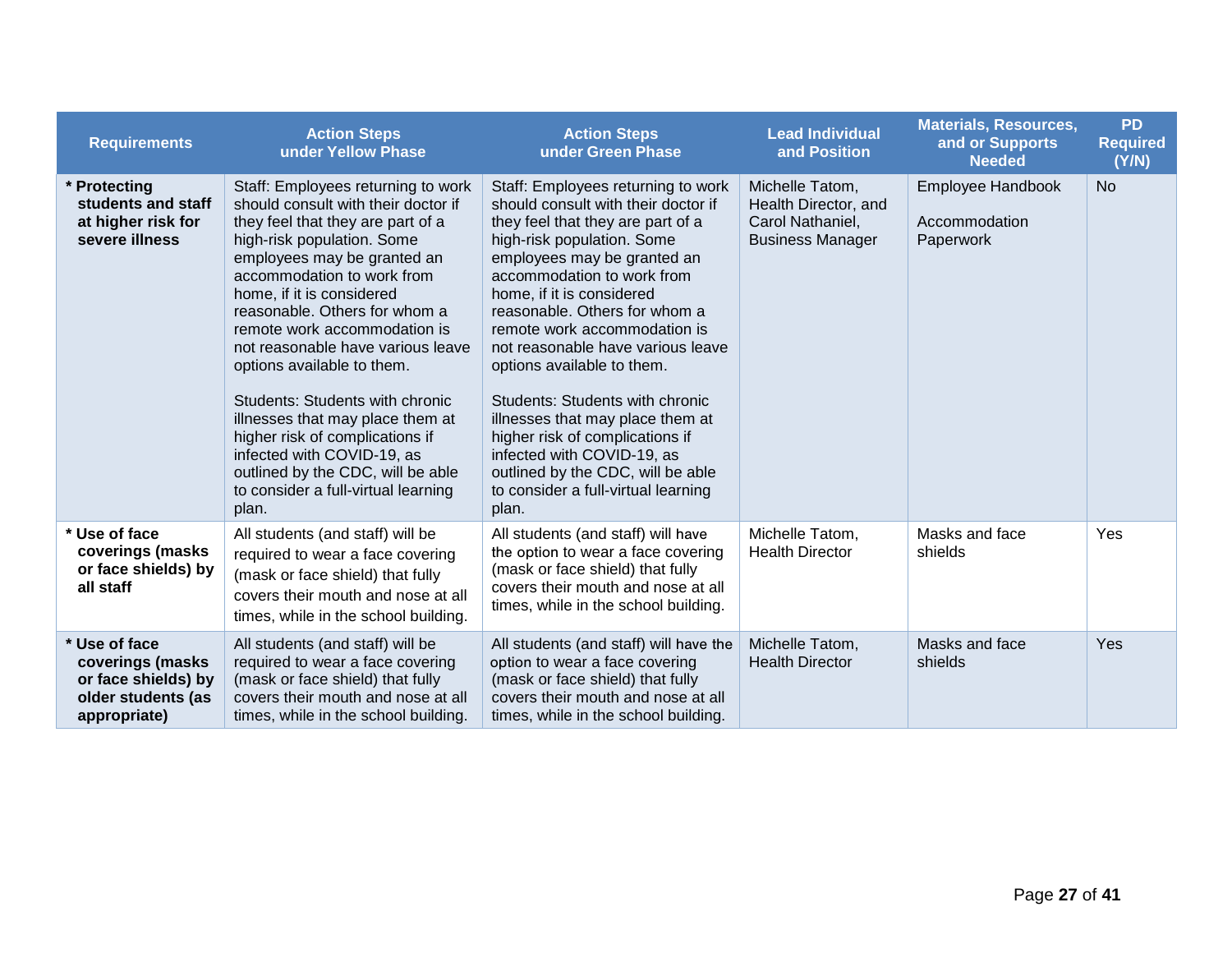| <b>Requirements</b>                                                                                           | <b>Action Steps</b><br>under Yellow Phase                                                                                                                                                                                                                                                                                                                                                                                                                                                                                                                                                                                                                                                                                                                                                                                                                                                                                                                                                                                                                                                                                                    | <b>Action Steps</b><br>under Green Phase                                                                                                                                                                                                                                                                                                                                                                                                                                                                                                                                                                                                                                                                                                                                                                                                                                                                                                                                                                                                                                                                                                   | <b>Lead Individual</b><br>and Position                                                      | <b>Materials, Resources,</b><br>and or Supports<br><b>Needed</b> | <b>PD</b><br><b>Required</b><br>(Y/N) |
|---------------------------------------------------------------------------------------------------------------|----------------------------------------------------------------------------------------------------------------------------------------------------------------------------------------------------------------------------------------------------------------------------------------------------------------------------------------------------------------------------------------------------------------------------------------------------------------------------------------------------------------------------------------------------------------------------------------------------------------------------------------------------------------------------------------------------------------------------------------------------------------------------------------------------------------------------------------------------------------------------------------------------------------------------------------------------------------------------------------------------------------------------------------------------------------------------------------------------------------------------------------------|--------------------------------------------------------------------------------------------------------------------------------------------------------------------------------------------------------------------------------------------------------------------------------------------------------------------------------------------------------------------------------------------------------------------------------------------------------------------------------------------------------------------------------------------------------------------------------------------------------------------------------------------------------------------------------------------------------------------------------------------------------------------------------------------------------------------------------------------------------------------------------------------------------------------------------------------------------------------------------------------------------------------------------------------------------------------------------------------------------------------------------------------|---------------------------------------------------------------------------------------------|------------------------------------------------------------------|---------------------------------------|
| <b>Unique safety</b><br>protocols for<br>students with<br>complex needs or<br>other vulnerable<br>individuals | Any student who cannot wear a<br>face covering due to a medical<br>condition, including those with<br>respiratory issues that impede<br>breathing, a mental health<br>condition, or disability, and<br>students who would be unable to<br>remove a mask without assistance<br>are not required to wear face<br>coverings. Prior to entering the<br>school building, any student who<br>is unable to wear a face covering<br>on account of a health-related or<br>other concern should contact the<br>SBHC for further instructions.<br>An individualized approach for<br>COVID-19 may be needed for<br>individuals with physical and<br>intellectual disabilities who have<br>limited mobility and difficulty<br>accessing information, require<br>close contact with direct service<br>providers, have trouble<br>understanding information, have<br>difficulties with changes in<br>routines, or have other concerns<br>related to their disability. This<br>approach should account for the<br>following:<br>Social distancing and<br>$\bullet$<br>isolating may be difficult<br>for people with disabilities.<br>Wearing a face covering | Any student who cannot wear a<br>face covering due to a medical<br>condition, including those with<br>respiratory issues that impede<br>breathing, a mental health<br>condition, or disability, and<br>students who would be able to<br>remove a mask without assistance<br>are not required to wear face<br>coverings. Prior to entering the<br>school building, any student who<br>is unable to wear a face covering<br>on account of a health-related or<br>other concern should contact the<br>SBHC for further instructions.<br>An individualized approach for<br>COVID-19 may be needed for<br>individuals with physical and<br>intellectual disabilities who have<br>limited mobility and difficulty<br>accessing information, require<br>close contact with direct service<br>providers, have trouble<br>understanding information, have<br>difficulties with changes in<br>routines, or have other concerns<br>related to their disability. This<br>approach should account for the<br>following:<br>Social distancing and<br>$\bullet$<br>isolating may be difficult<br>for people with disabilities.<br>Wearing a face covering | Sophia Jean, LPN,<br>School, Nurse and<br>Robin Tsigos,<br>Director of Special<br>Education | N/A                                                              | Yes                                   |
|                                                                                                               | may be difficult for people<br>with sensory, cognitive, or<br>behavioral issues. If a                                                                                                                                                                                                                                                                                                                                                                                                                                                                                                                                                                                                                                                                                                                                                                                                                                                                                                                                                                                                                                                        | may be difficult for people<br>with sensory, cognitive, or<br>behavioral issues. If a                                                                                                                                                                                                                                                                                                                                                                                                                                                                                                                                                                                                                                                                                                                                                                                                                                                                                                                                                                                                                                                      |                                                                                             | Page 28 (41                                                      |                                       |

student is unable to wear

student is unable to wear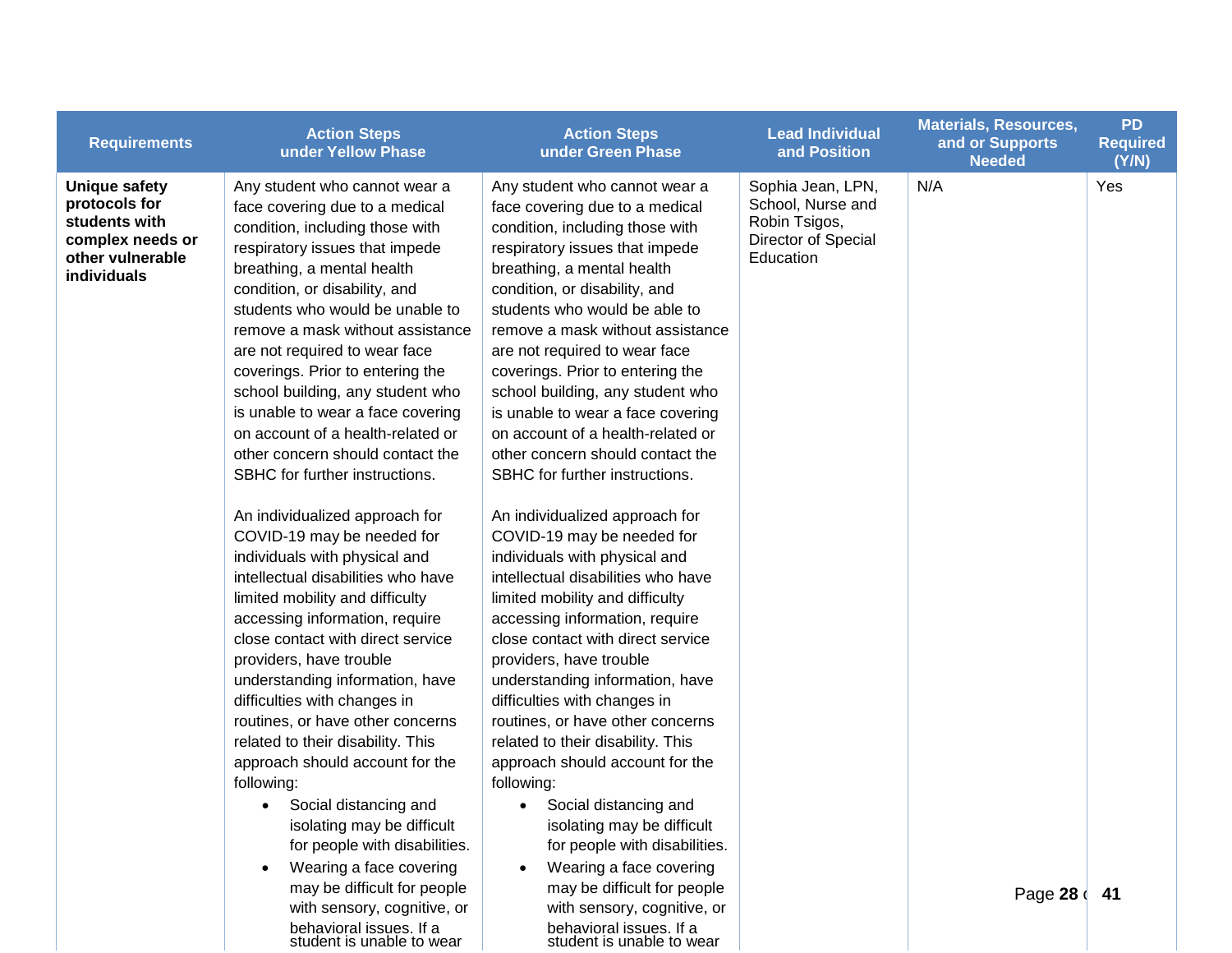| <b>Requirements</b>                     | <b>Action Steps</b><br>under Yellow Phase                                                                                               | <b>Action Steps</b><br>under Green Phase                                                                                                                                                                    | <b>Lead Individual</b><br>and Position    | <b>Materials, Resources,</b><br>and or Supports<br><b>Needed</b> | <b>PD</b><br><b>Required</b><br>(Y/N) |
|-----------------------------------------|-----------------------------------------------------------------------------------------------------------------------------------------|-------------------------------------------------------------------------------------------------------------------------------------------------------------------------------------------------------------|-------------------------------------------|------------------------------------------------------------------|---------------------------------------|
| <b>Strategic</b><br>deployment of staff | During the Yellow Phase, the<br>majority of staff worked from<br>home. PFPCS had adequate staff<br>coverage during the Yellow<br>Phase. | All of PFPCS' teaching and<br>support positions will be filled by<br>the first day of school. We have<br>several staff members whose<br>roles are flexible enough to allow<br>for emergency staff coverage. | Michelle Tatom,<br><b>Health Director</b> | N/A                                                              | <b>No</b>                             |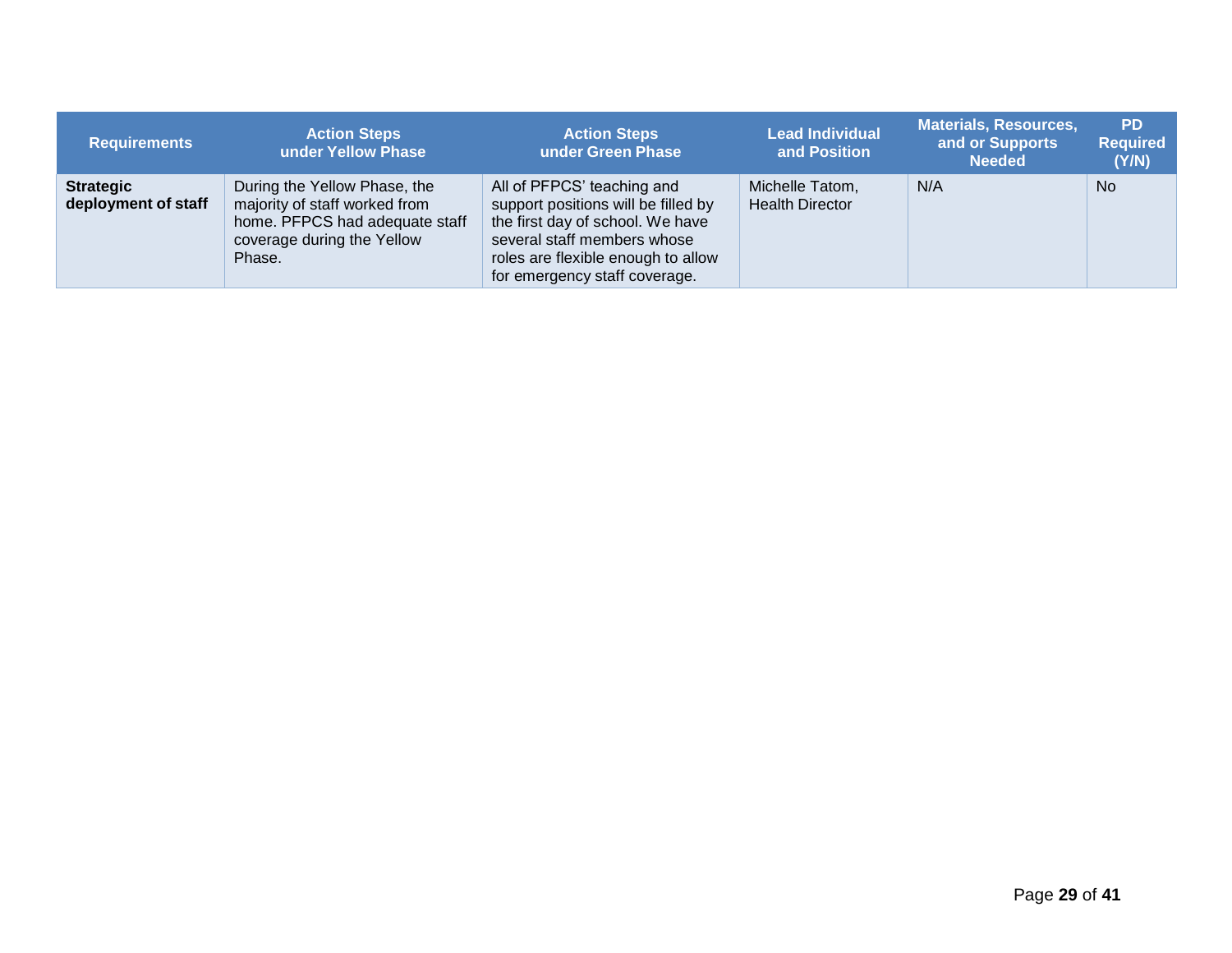#### **Health and Safety Plan Professional Development**

The success of your plan for a healthy and safe reopening requires all stakeholders to be prepared with the necessary knowledge and skills to implement the plan as intended. For each item that requires professional development, document the following components of your professional learning plan.

- **Topic:** List the content on which the professional development will focus.
- **Audience:** List the stakeholder group(s) who will participate in the professional learning activity.
- **Lead Person and Position:** List the person or organization that will provide the professional learning.
- **Session Format:** List the strategy/format that will be utilized to facilitate participant learning.
- **Materials, Resources, and or Supports Needed:** List any materials, resources, or support required to implement the requirement.
- **Start Date:** Enter the date on which the first professional learning activity for the topic will be offered.
- **Completion Date:** Enter the date on which the last professional learning activity for the topic will be offered.

<span id="page-28-0"></span>

| <b>Topic</b>                                                  | <b>Audience</b>                         | <b>Lead Person and</b><br><b>Position</b>        | <b>Session</b><br><b>Format</b>                                                       | <b>Materials, Resources,</b><br>and or Supports<br><b>Needed</b> | <b>Start Date</b> | <b>Completion</b><br><b>Date</b> |
|---------------------------------------------------------------|-----------------------------------------|--------------------------------------------------|---------------------------------------------------------------------------------------|------------------------------------------------------------------|-------------------|----------------------------------|
| <b>Virtual Orientations</b>                                   | <b>Families</b>                         | Anthony Fratanduono<br>& Holta Tegu<br>Principal | Virtual                                                                               | Training presentation<br>and handouts                            | 8/16/21           | 8/27/21                          |
| <b>COVID-19 Online Training</b>                               | All Staff                               | Anthony Fratanduono<br>& Holta Tegu<br>Principal | Virtual - Online<br>course offered<br>by Johns<br><b>Hopkins</b><br><b>University</b> | Access to the training<br>website                                | 8/16/21           | 8/27/21                          |
| <b>COVID-19 Employee</b><br><b>Health and Safety Training</b> | All Staff                               | Anthony Fratanduono<br>& Holta Tegu<br>Principal | Virtual                                                                               | Training presentation<br>and handouts                            | 8/16/21           | 8/27/21                          |
| <b>Student Health Center</b><br><b>Overview and Response</b>  | All Staff                               | Ani Maitin, NP, Nurse<br>Practitioner            | Virtual                                                                               | Training presentation<br>and handouts                            | 8/16/21           | 8/27/21                          |
| <b>Enhanced Cleaning</b><br><b>Protocols</b>                  | <b>Food Service</b><br>Staff (Whitsons) | Said Ali, General<br>Manager                     | Virtual                                                                               | Training presentation<br>and handouts                            | 8/16/21           | 8/27/21                          |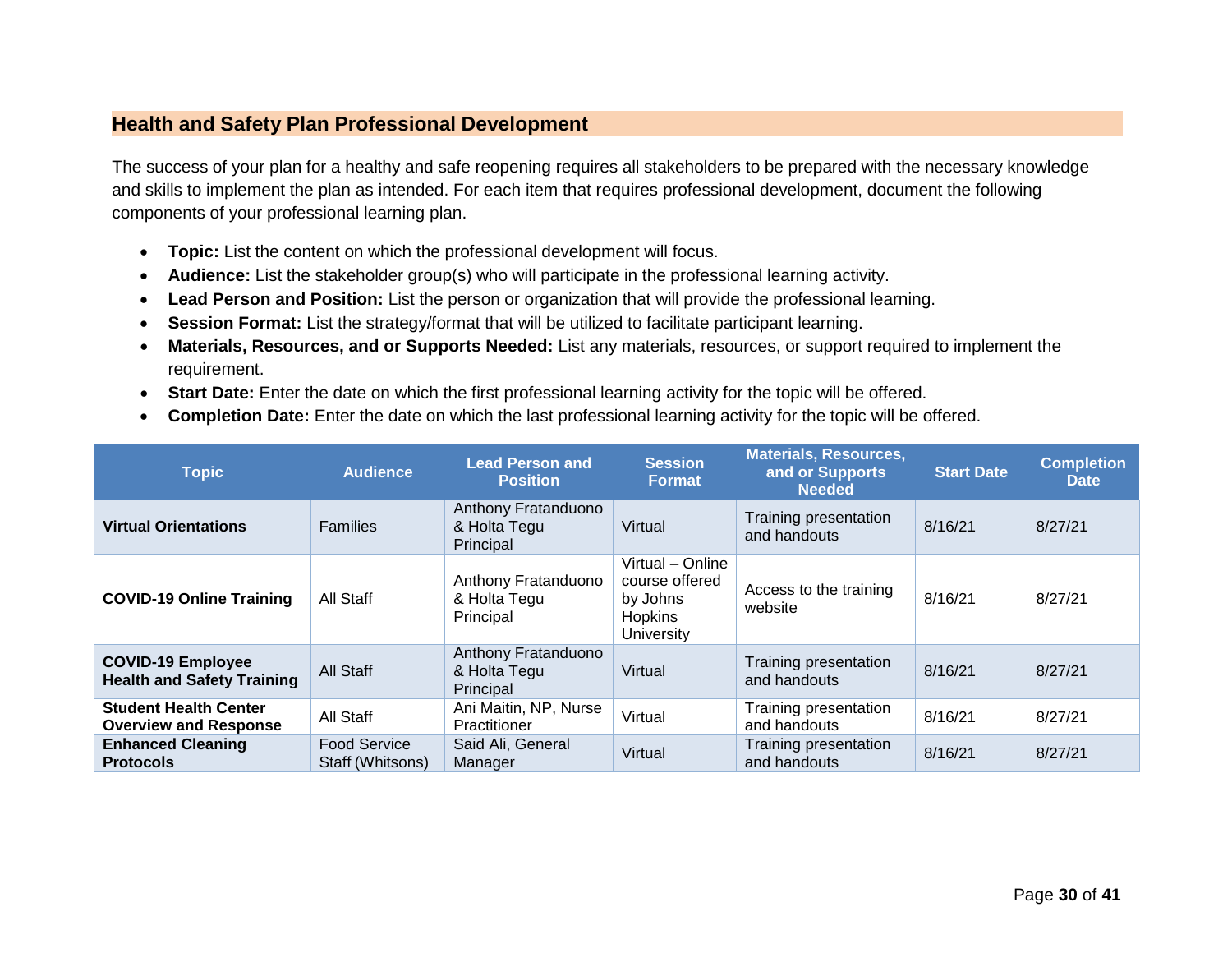| <b>Topic</b>                                                                                                                                | <b>Audience</b>                        | <b>Lead Person and</b><br><b>Position</b>                        | <b>Session</b><br><b>Format</b> | <b>Materials, Resources,</b><br>and or Supports<br><b>Needed</b> | <b>Start Date</b> | <b>Completion</b><br><b>Date</b> |
|---------------------------------------------------------------------------------------------------------------------------------------------|----------------------------------------|------------------------------------------------------------------|---------------------------------|------------------------------------------------------------------|-------------------|----------------------------------|
| Cleaning, sanitizing,<br>disinfecting, and<br>ventilating learning<br>spaces, surfaces, and<br>other areas used by staff<br>and/or students | Maintenance<br>and Operations<br>Staff | Sidney Flores,<br><b>Manager of Facilities</b><br>Operations     | Virtual                         | Training presentation<br>and handouts                            | 8/16/21           | 8/27/21                          |
| <b>Safety Protocols for</b><br><b>Students with Complex</b><br><b>Needs</b>                                                                 | All Staff                              | Anthony<br>Fratanduono,<br>Principal & Holta<br>Tegu, Principal  | Virtual                         | Training presentation<br>and handouts                            | 8/16/21           | 8/27/21                          |
| <b>Signs of Mental Health</b><br><b>Stress in Students and</b><br><b>Protocols for Responding</b>                                           | All Teachers                           | <b>Student Support</b><br>Services (Student<br>Care Coordinator) | Virtual                         | Training presentation<br>and handouts                            | 8/16/21           | 8/27/21                          |
| Anthony<br>Identifying and<br>Fratanduono,<br><b>Responding to Gaps in</b><br>All Teachers<br>Principal & Holta<br>Learning                 |                                        | Tegu, Principal                                                  | Virtual                         | Training presentation<br>and handouts                            | 8/16/21           | 8/27/21                          |
| <b>Supporting Students with</b><br><b>Disabilities in the Virtual</b><br><b>Learning Space</b>                                              | All Teachers                           | Robin Tsigos,<br>Director of Special<br>Education                | Virtual                         | Training presentation<br>and handouts                            | 8/16/21           | 8/27/21                          |
| <b>Effective Practices for</b><br><b>Virtual Teaching</b>                                                                                   | All Teachers                           | Anthony<br>Fratanduono,<br>Principal & Holta<br>Tegu, Principal  | Virtual                         | Training presentation<br>and handouts                            | 8/16/21           | 8/27/21                          |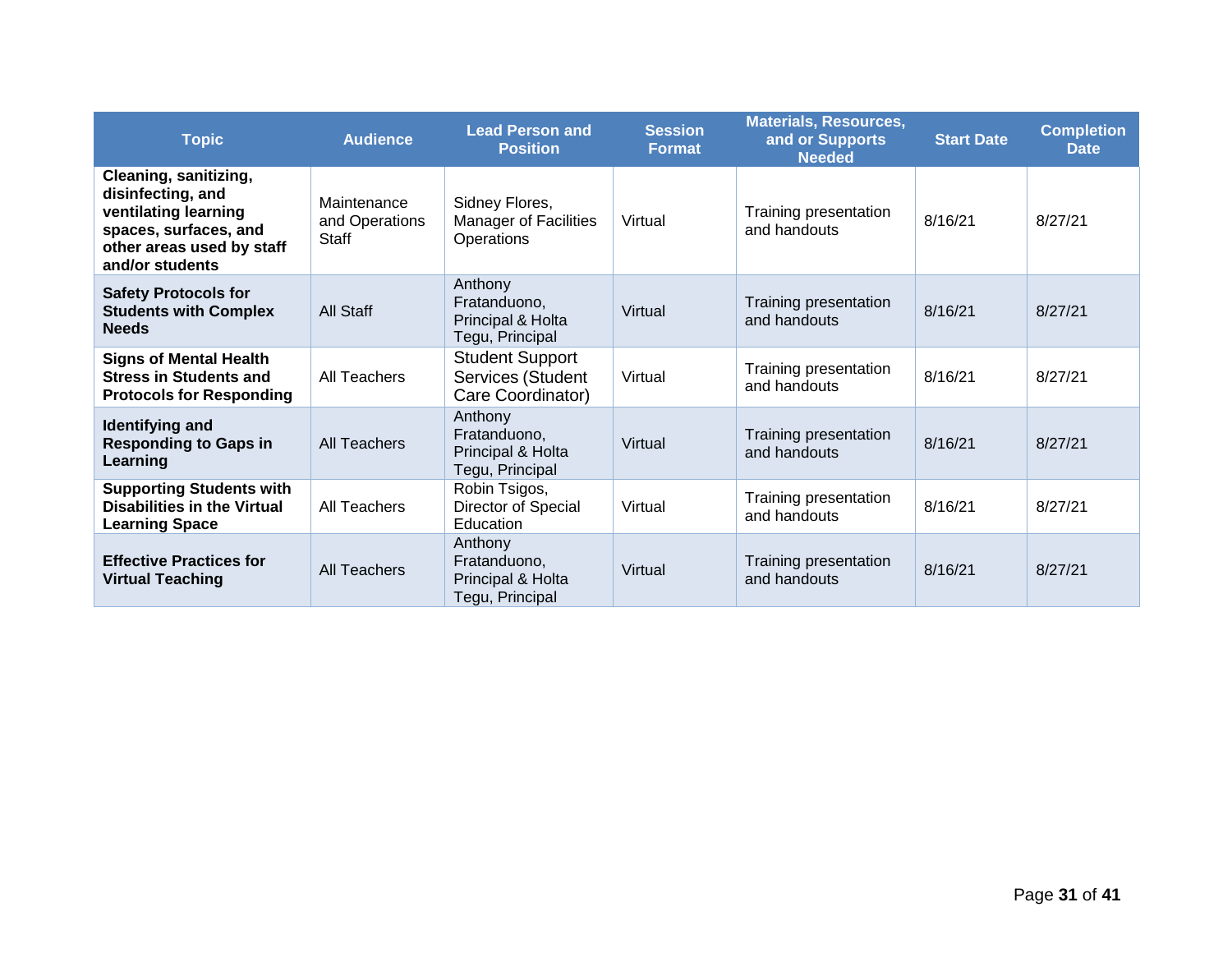#### **Health and Safety Plan Communications**

Timely and effective family and caregiver communication about health and safety protocols and schedules will be critical. Schools should be particularly mindful that frequent communications are accessible in non-English languages and to all caregivers (this is particularly important for children residing with grandparents or other kin or foster caregivers). Additionally, LEAs should establish and maintain ongoing communication with local and state authorities to determine current mitigation levels in your community.

<span id="page-30-0"></span>

| <b>Topic</b>                                                                                                   | <b>Audience</b> | <b>Lead Person and</b><br><b>Position</b>                       | <b>Mode of Communications</b>                                                                               | <b>Start Date</b> | <b>Completion</b><br><b>Date</b> |
|----------------------------------------------------------------------------------------------------------------|-----------------|-----------------------------------------------------------------|-------------------------------------------------------------------------------------------------------------|-------------------|----------------------------------|
| <b>Feedback from Stakeholders</b><br><b>Regarding the Virtual Learning</b><br><b>Experience in Spring 2020</b> | Staff, Families | Anthony<br>Fratanduono,<br>Principal & Holta<br>Tegu, Principal | Staff: Email; Families: Class<br>Dojo Post, SIS message blast,<br>website post - all with link to<br>survey | 8/16/21           | 8/27/21                          |
| <b>Feedback from Stakeholders</b><br>Regarding 2021-20 Reopening                                               | Staff, Families | Anthony<br>Fratanduono,<br>Principal & Holta<br>Tegu, Principal | Staff: Email; Families: Class<br>Dojo Post, SIS message blast,<br>website post - all with link to<br>survey | 8/16/21           | 8/27/21                          |
| Introduce the Back to School Plan to<br><b>Key Stakeholders</b>                                                | Staff, Families | Anthony<br>Fratanduono,<br>Principal & Holta<br>Tegu, Principal | Staff: Email, virtual Q&A<br>sessions; Families: Class Dojo<br>Post, SIS message blast,<br>website post     | 8/16/21           | 8/27/21                          |
| <b>Provide Stakeholders with Detailed</b><br><b>Health and Safety Information</b>                              | Staff, Families | Anthony<br>Fratanduono,<br>Principal & Holta<br>Tegu, Principal | Staff: Email, virtual Q&A<br>sessions; Families: Class Dojo<br>Post, SIS message blast,<br>website post     | 8/16/21           | 8/27/21                          |
| <b>Orientations to Review the Back to</b><br><b>School Plan</b>                                                | Families        | Anthony<br>Fratanduono.<br>Principal & Holta<br>Tegu, Principal | Class Dojo Post, SIS message<br>blast, website post - all with<br>the virtual meeting information           | 8/16/21           | 8/27/21                          |
| <b>School Supply Distribution Plan</b>                                                                         | Families        | Anthony<br>Fratanduono,<br>Principal & Holta<br>Tegu, Principal | Class Dojo Post, SIS message<br>blast, website post                                                         | 8/16/21           | 8/27/21                          |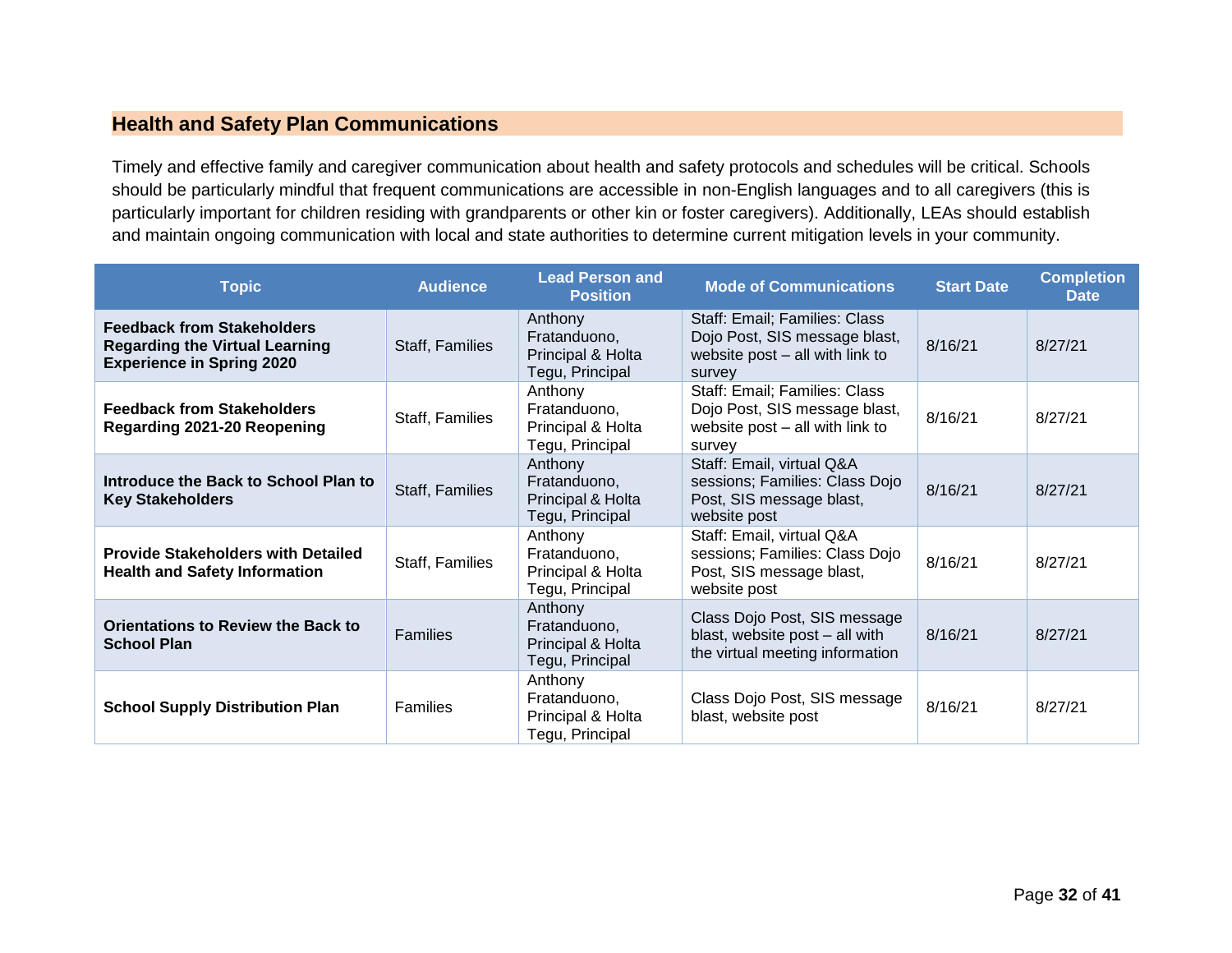### **Health and Safety Plan Summary: People for People Charter School**

#### **Anticipated Launch Date: Anticipated Start of All Student In-Person Instruction: 08/30/21**

Use these summary tables to provide your local education community with a detailed overview of your Health and Safety Plan. LEAs are required to post this summary on their website. To complete the summary, copy and paste the domain summaries from the Health and Safety Plan tables above.

#### **Facilities Cleaning, Sanitizing, Disinfecting and Ventilation**

<span id="page-31-1"></span><span id="page-31-0"></span>

| <b>Requirement(s)</b>                                                                                                                                                                              | <b>Strategies, Policies and Procedures</b>                                                                                                                                                                             |
|----------------------------------------------------------------------------------------------------------------------------------------------------------------------------------------------------|------------------------------------------------------------------------------------------------------------------------------------------------------------------------------------------------------------------------|
| * Cleaning, sanitizing, disinfecting, and ventilating learning<br>spaces, surfaces, and any other areas used by students<br>(i.e., restrooms, drinking fountains, hallways, and<br>transportation) | PPE use will be required for staff and students. All staff and students will<br>be required to wear face coverings while in the school building.<br>Conduct rigorous sanitizing and cleaning throughout the school day |
|                                                                                                                                                                                                    | (focusing on high-touch surfaces and areas such as bathrooms) and<br>each night.                                                                                                                                       |
|                                                                                                                                                                                                    | Use of electrostatic sprayer and disinfectant.                                                                                                                                                                         |
|                                                                                                                                                                                                    | Place portable air purifiers all classrooms and common areas.                                                                                                                                                          |
|                                                                                                                                                                                                    | Install hand sanitizer stations in each classroom and in all common<br>areas.                                                                                                                                          |
|                                                                                                                                                                                                    | Provide disinfecting wipes to each classroom for use before and after<br>meals served in classrooms.                                                                                                                   |
|                                                                                                                                                                                                    | Limit the use of hallway water fountains in favor of classroom water<br>coolers.                                                                                                                                       |
|                                                                                                                                                                                                    | PFPCS will follow the CDC's Reopening Guidance for Cleaning and<br><b>Disinfecting Schools.</b>                                                                                                                        |
|                                                                                                                                                                                                    | In preparation for the building's reopening, the School will take the<br>following steps:                                                                                                                              |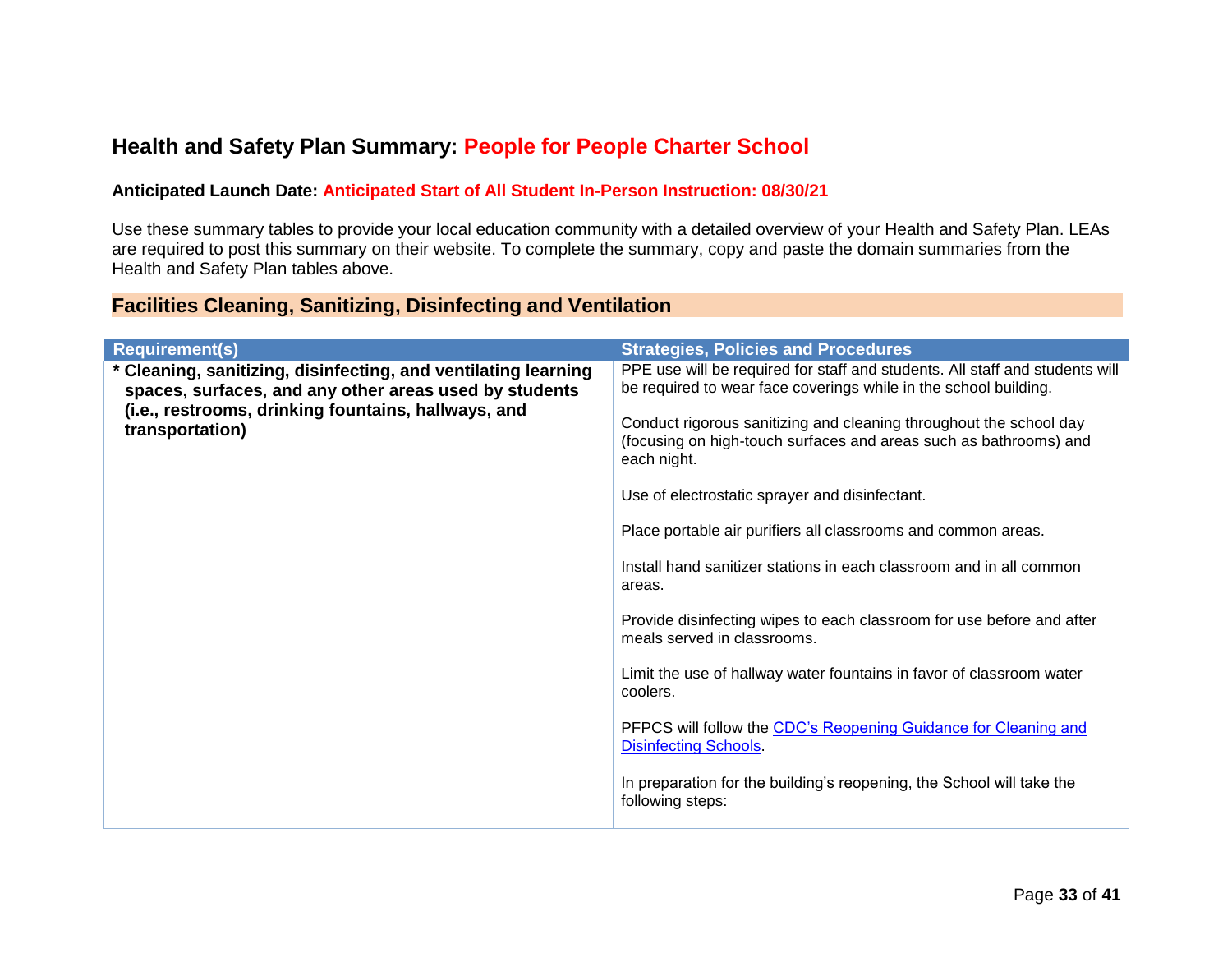| Install a "walk-up" window along the front wall to the Security<br>$\bullet$<br>Office to facilitate no-contact interactions between visitors and<br>the Security Team. (Completed)<br>Develop a separate entrance to the Early Childhood<br>Development Center (ECDC), utilizing the entrance doors on<br>Broad Street, in order to ensure that only Charter School staff<br>and students enter through Brown or Carlisle Streets.<br>(Completed)<br>Upgrade the school's camera system to include state-of-art<br>surveillance technology throughout the building, including in all<br>stairwells, hallways, common areas, and maintenance supply<br>closets. (Completed)<br>Renovate the Security Office to present a more professional<br>look and to accommodate the surveillance needs related to the<br>upgraded school camera system. (Completed)<br>Create an external waiting area for the Student Health Center,<br>for safe triage and screening of all injury and illness.<br>(Completed)<br>Purchase air purifiers for the Health Center, all hallways and<br>common areas and, if possible, all classrooms in order to<br>improve ventilation and air circulation. (Completed)<br>Purchase and install sneeze guards for all student desks and<br>key areas, such as the front desk. (Completed)<br>Install hand sanitizing stations and/or machines in all hallways<br>and common areas and in each individual classroom.<br>(Completed)<br>Configure the furniture in each classroom to accommodate three<br>feet of distance between each individual student, and ensure<br>that all furniture faces in the same direction (i.e., so that<br>students do not face one another). | <b>Requirement(s)</b> | <b>Strategies, Policies and Procedures</b> |
|---------------------------------------------------------------------------------------------------------------------------------------------------------------------------------------------------------------------------------------------------------------------------------------------------------------------------------------------------------------------------------------------------------------------------------------------------------------------------------------------------------------------------------------------------------------------------------------------------------------------------------------------------------------------------------------------------------------------------------------------------------------------------------------------------------------------------------------------------------------------------------------------------------------------------------------------------------------------------------------------------------------------------------------------------------------------------------------------------------------------------------------------------------------------------------------------------------------------------------------------------------------------------------------------------------------------------------------------------------------------------------------------------------------------------------------------------------------------------------------------------------------------------------------------------------------------------------------------------------------------------------------------------------------------------------------------------|-----------------------|--------------------------------------------|
|                                                                                                                                                                                                                                                                                                                                                                                                                                                                                                                                                                                                                                                                                                                                                                                                                                                                                                                                                                                                                                                                                                                                                                                                                                                                                                                                                                                                                                                                                                                                                                                                                                                                                                   |                       |                                            |

## **Social Distancing and Other Safety Protocols**

<span id="page-32-0"></span>

| <b>Requirement(s)</b>                                       | <b>Strategies, Policies and Procedures</b>                              |
|-------------------------------------------------------------|-------------------------------------------------------------------------|
| * Classroom/learning space occupancy that allows for 3 feet | No classroom will exceed 25 students, and all furniture will be spaced  |
| of separation among students and staff throughout the       | three feet apart. Excess furniture will be removed from each space. All |
| day, to the maximum extent feasible                         | desks will face the same direction.                                     |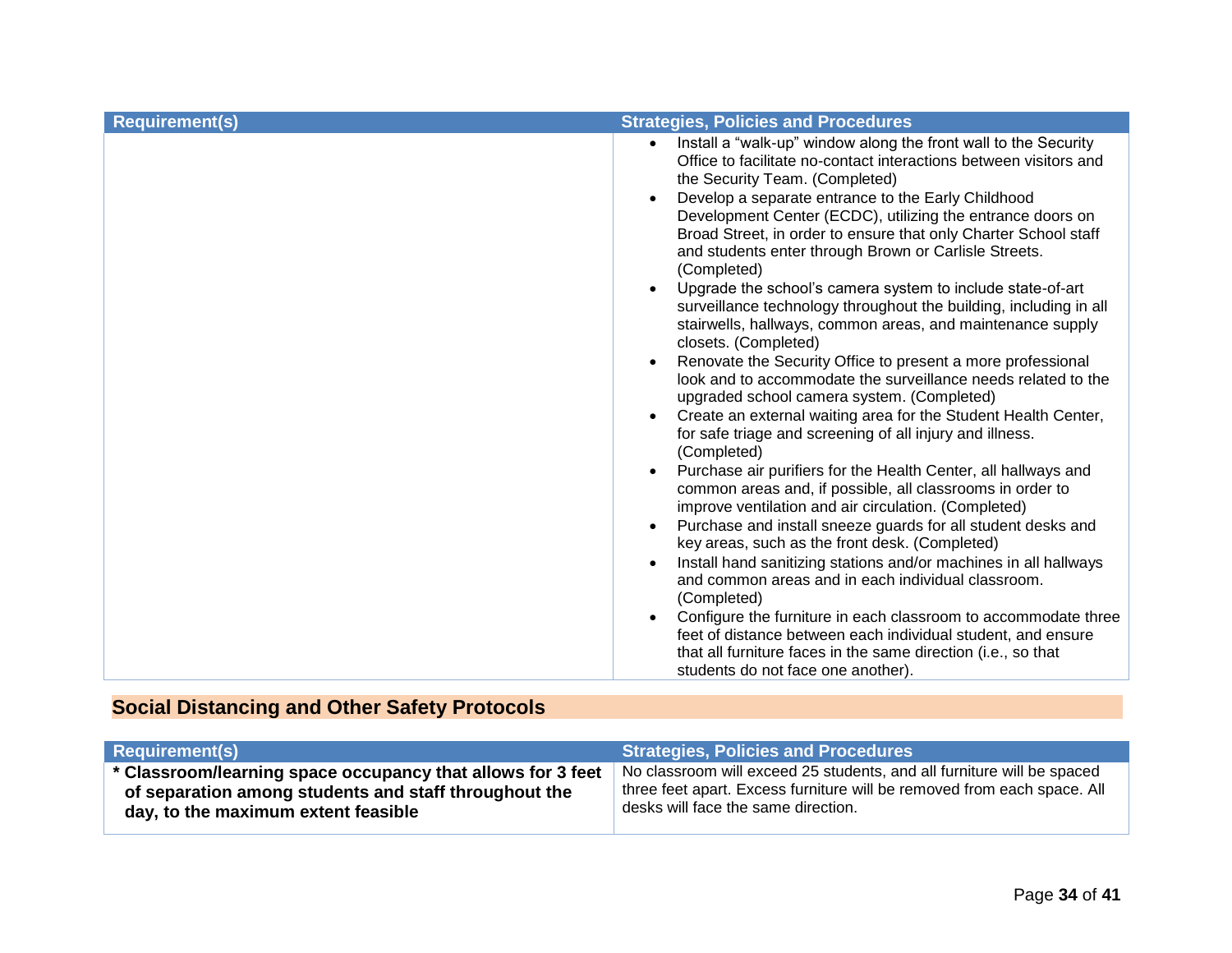| <b>Requirement(s)</b>                                                                                                                                                               | <b>Strategies, Policies and Procedures</b>                                                                                                                                                                                                                                                             |
|-------------------------------------------------------------------------------------------------------------------------------------------------------------------------------------|--------------------------------------------------------------------------------------------------------------------------------------------------------------------------------------------------------------------------------------------------------------------------------------------------------|
| * Restricting the use of cafeterias and other congregate                                                                                                                            | Sneeze guards will be installed at all student desks and in key areas of<br>the building (e.g., at the Front Desk).                                                                                                                                                                                    |
| settings, and serving meals in alternate settings such as<br>classrooms                                                                                                             | Meals will be served in the classrooms, with the cafeteria space<br>reserved as additional learning space through which students will be                                                                                                                                                               |
| * Hygiene practices for students and staff including the<br>manner and frequency of hand-washing and other best                                                                     | spaced three feet apart.<br>Hand sanitizing stations will be installed in all classrooms.                                                                                                                                                                                                              |
| practices                                                                                                                                                                           | Signage will be posted throughout the building, including in restrooms,                                                                                                                                                                                                                                |
| * Posting signs, in highly visible locations, that promote<br>everyday protective measures, and how to stop the spread<br>of germs                                                  | instructing students on effective hand-washing practices.<br>Students will be required to wash their hands immediately after                                                                                                                                                                           |
| * Handling sporting activities consistent with the CDC                                                                                                                              | transitioning from gym and/or recess.                                                                                                                                                                                                                                                                  |
| <b>Considerations for Youth Sports for recess and physical</b><br>education classes                                                                                                 | The School will print the following CDC-issued posters and post them<br>throughout the building, including at entrance points, in hallways, and in<br>all bathrooms:                                                                                                                                   |
| Limiting the sharing of materials among students                                                                                                                                    | <b>Stop the Spread</b><br><b>Wash Your Hands</b>                                                                                                                                                                                                                                                       |
| Staggering the use of communal spaces and hallways                                                                                                                                  | Germs Are All Around You<br>$\bullet$<br><b>Handwashing Is Your Superpower</b><br>$\bullet$                                                                                                                                                                                                            |
| Adjusting transportation schedules and practices to create<br>social distance between students                                                                                      | <b>Cover Coughs and Sneezes</b><br>$\bullet$                                                                                                                                                                                                                                                           |
| Limiting the number of individuals in classrooms and other<br>learning spaces, and interactions between groups of                                                                   | The School will also create student-friendly displays in the lobby, health<br>center, stairwells, and hallways to encourage healthy habits and<br>hygiene practices. (Completed)                                                                                                                       |
| <b>students</b>                                                                                                                                                                     | Every adult who enters the building will be required to wear a face<br>covering that fully covers his/her nose and mouth.                                                                                                                                                                              |
| Coordinating with local childcare regarding on site care,<br>transportation protocol changes and, when possible,<br>revised hours of operation or modified school-year<br>calendars | Only those adults employed by or contracted with the People for People<br>Charter School will be permitted past the first floor Security Office.<br>Exceptions will be made only for those with a regulatory or oversight<br>role (e.g., city health inspectors, personnel from the School District of |
| Other social distancing and safety practices                                                                                                                                        | Philadelphia), maintenance/repair personnel, or behavioral health<br>personnel assigned to work with individual students. Behavioral health<br>agencies will need to clear visitors with the Director of Social Emotional                                                                              |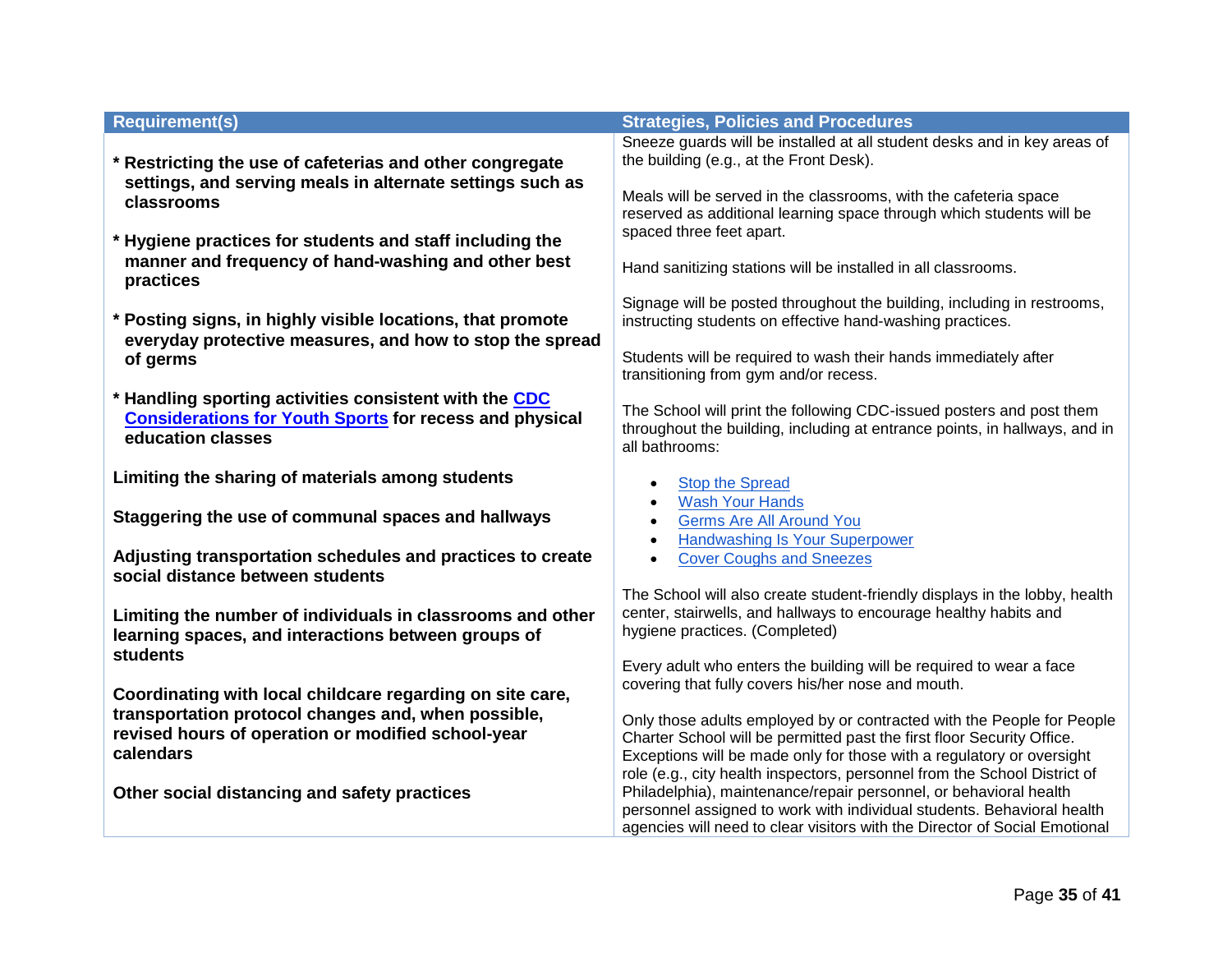| <b>Requirement(s)</b> | <b>Strategies, Policies and Procedures</b>                                                                                                                                                                                                                                                                                                                                                                                                                                                                                        |
|-----------------------|-----------------------------------------------------------------------------------------------------------------------------------------------------------------------------------------------------------------------------------------------------------------------------------------------------------------------------------------------------------------------------------------------------------------------------------------------------------------------------------------------------------------------------------|
|                       | Learning, and behavioral health workers (e.g., TSS, BSC) will receive<br>information on the school policies prior to entering the building as part of<br>the onboarding process.                                                                                                                                                                                                                                                                                                                                                  |
|                       | Parents or guardians will not be permitted past the Security Office. To<br>the maximum extent possible, meetings with school staff members will<br>take place over the phone or via Zoom. If an in-person meeting is<br>necessary, the school staff member will meet with the parent at a social<br>distance in the first-floor lobby area.                                                                                                                                                                                       |
|                       | In-person visits by current partner organizations will be suspended.<br>Where possible, partnerships may take place virtually (e.g., virtual<br>meetings between Bigs and Littles through Big Brothers Big Sisters,<br>virtual music lessons through Tune Up Philly).                                                                                                                                                                                                                                                             |
|                       | Weather-permitting, students' gym classes will take place outdoors. One<br>class will be scheduled for gym at a time, in order to allow for social<br>distancing. The gym teacher(s) will be responsible for transitioning<br>students to and from the parking lot, and for ensuring that social<br>distance is maintained throughout. If weather does not permit outdoor<br>gym, the gym teacher(s) will teach gym inside of each individual<br>homeroom at its scheduled gym time, or in larger space such as the<br>cafeteria. |
|                       | Students will be provided with their own equipment and will not share<br>gym equipment with one another. Gym teachers will disinfect all<br>equipment after each period.                                                                                                                                                                                                                                                                                                                                                          |
|                       | Individual classes will be scheduled for outdoor recess (weather-<br>permitting) such that there is no mixing of classes during recess.                                                                                                                                                                                                                                                                                                                                                                                           |
|                       | PFPCS will purchase the necessary school supplies for each student,<br>including binders, notebooks, pens/pencils, and folders, in order to<br>discourage sharing of materials.                                                                                                                                                                                                                                                                                                                                                   |
|                       | Classrooms will have a robust supply of items such as pens/pencils in<br>order to ensure that students do not need to share these materials.                                                                                                                                                                                                                                                                                                                                                                                      |
|                       | Communal spaces will be used only by individual classes at any given                                                                                                                                                                                                                                                                                                                                                                                                                                                              |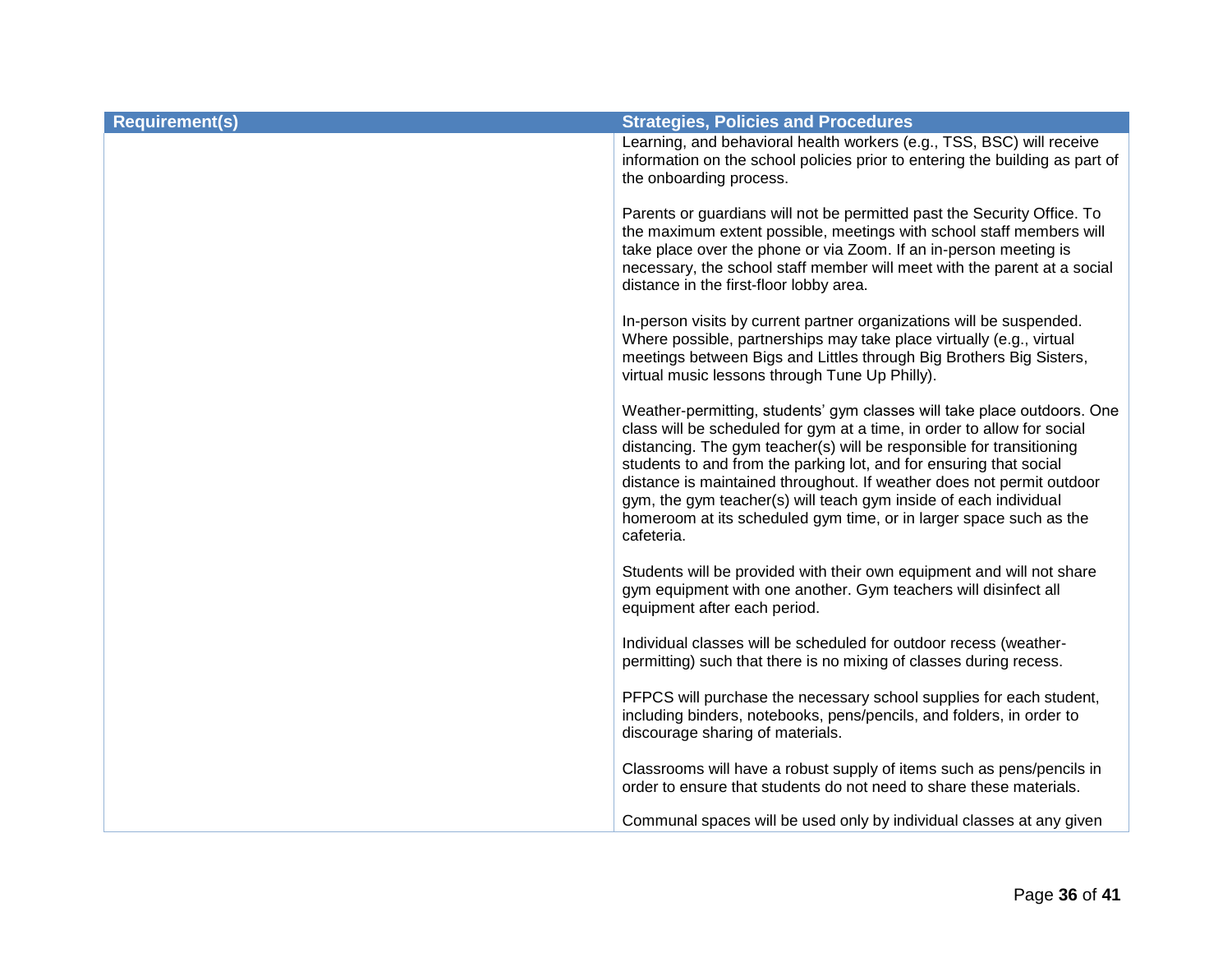| <b>Requirement(s)</b> | <b>Strategies, Policies and Procedures</b>                                                                                                                                                                                                                                           |
|-----------------------|--------------------------------------------------------------------------------------------------------------------------------------------------------------------------------------------------------------------------------------------------------------------------------------|
|                       | time (e.g., for gym or indoor recess).                                                                                                                                                                                                                                               |
|                       | Students will remain in their classrooms throughout the day and,<br>therefore, will not use the hallways for whole-group transitions.                                                                                                                                                |
|                       | Student entrance and dismissal times will be staggered in order to<br>minimize the number of students in a hallway at one time.                                                                                                                                                      |
|                       | The School District of Philadelphia is responsible for the busing of<br>students. PFPCS will ensure that students who arrive and/or dismiss by<br>parent drop-off/pick up or via SEPTA are scheduled to arrive/dismiss at<br>a time that does not conflict with the busing schedule. |
|                       | PFPCS will remain in contact with all of its partners, including the<br>School District of Philadelphia's transportation office, and will provide<br>timely updates as required regarding the school calendar and/or<br>schedule.                                                    |
|                       | Under the In-Person model, all of the students will be present in the<br>building at one time 3ft apart. This will allow PFPCS to cap in-person<br>class sizes at 15-25 students.                                                                                                    |
|                       | All classroom furniture will be spaced at least three feet apart, with<br>sneeze guards around all student desks.                                                                                                                                                                    |
|                       | Students will remain in their classrooms throughout the day.                                                                                                                                                                                                                         |

## **Monitoring Student and Staff Health**

<span id="page-35-0"></span>

| <b>Requirement(s)</b>                                       | <b>Strategies, Policies and Procedures</b>                                    |
|-------------------------------------------------------------|-------------------------------------------------------------------------------|
| * Monitoring students and staff for symptoms and history    | Parents/guardians, students, and staff are required to conduct a daily self-  |
| of exposure                                                 | screen at home before reporting to school or work.                            |
| * Isolating or quarantining students, staff, or visitors if | All students will be provided with an oral thermometer for self-screening use |
| they become sick or demonstrate a history of exposure       | and monitoring of symptoms at home.                                           |
| * Returning isolated or quarantined staff, students, or     | School community will be continuously educated on signs and symptoms of       |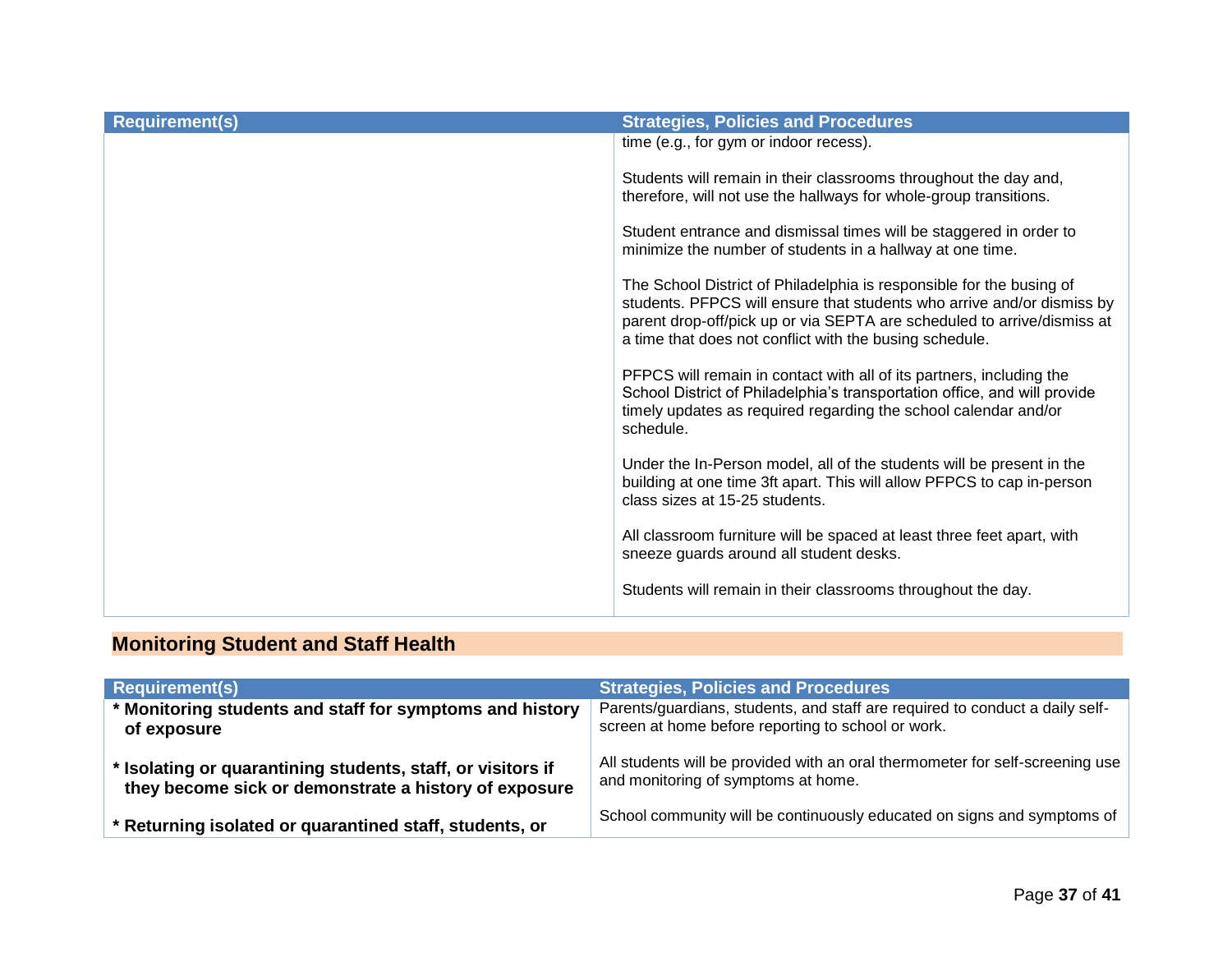| <b>Requirement(s)</b>                                                                                     | <b>Strategies, Policies and Procedures</b>                                                                                                                                           |
|-----------------------------------------------------------------------------------------------------------|--------------------------------------------------------------------------------------------------------------------------------------------------------------------------------------|
| visitors to school                                                                                        | COVID-19.                                                                                                                                                                            |
| Notifying staff, families, and the public of school<br>closures and within-school- year changes in safety | Students and staff with symptoms will not report to school and will follow up<br>with their healthcare providers.                                                                    |
| protocols                                                                                                 | PFPCS has the capacity to temperature screen at the school via recently<br>purchased temperature screeners.                                                                          |
|                                                                                                           | Symptomatic individuals will wait in the Isolation Room on the first floor,<br>immediately outside of the Student Health Center.                                                     |
|                                                                                                           | Following a positive COVID test, individual will remain home until all of the<br>following are true:                                                                                 |
|                                                                                                           | At least 5 days since the onset of symptoms has passed AND<br>At least three days free of ever without the use of fever-reducing<br>medication AND                                   |
|                                                                                                           | Improvement in respiratory symptoms (e.g., cough, shortness of<br>breath)                                                                                                            |
|                                                                                                           | When symptomatic, tested, and determined to be COVID-19 negative,<br>individual will remain home until:                                                                              |
|                                                                                                           | (Student) meets the school's normal criteria for return after an<br>illness which includes fever-free, vomiting and diarrhea-free for<br>greater than 24 hours without medication OR |
|                                                                                                           | A clinician has evaluated the individual and documented an<br>alternative diagnosis and that the individual may return to school                                                     |
|                                                                                                           | When symptomatic, but COVID-19 testing was not completed, the<br>individual will remain home until all of the following are true:                                                    |
|                                                                                                           | At least 5 days since the onset of symptoms has passed AND<br>At least three days free of ever without the use of fever-reducing<br>medication AND                                   |
|                                                                                                           | Symptoms are improving AND<br>A clinician has evaluated the individual and documented an<br>alternative diagnosis and that the individual may return to school                       |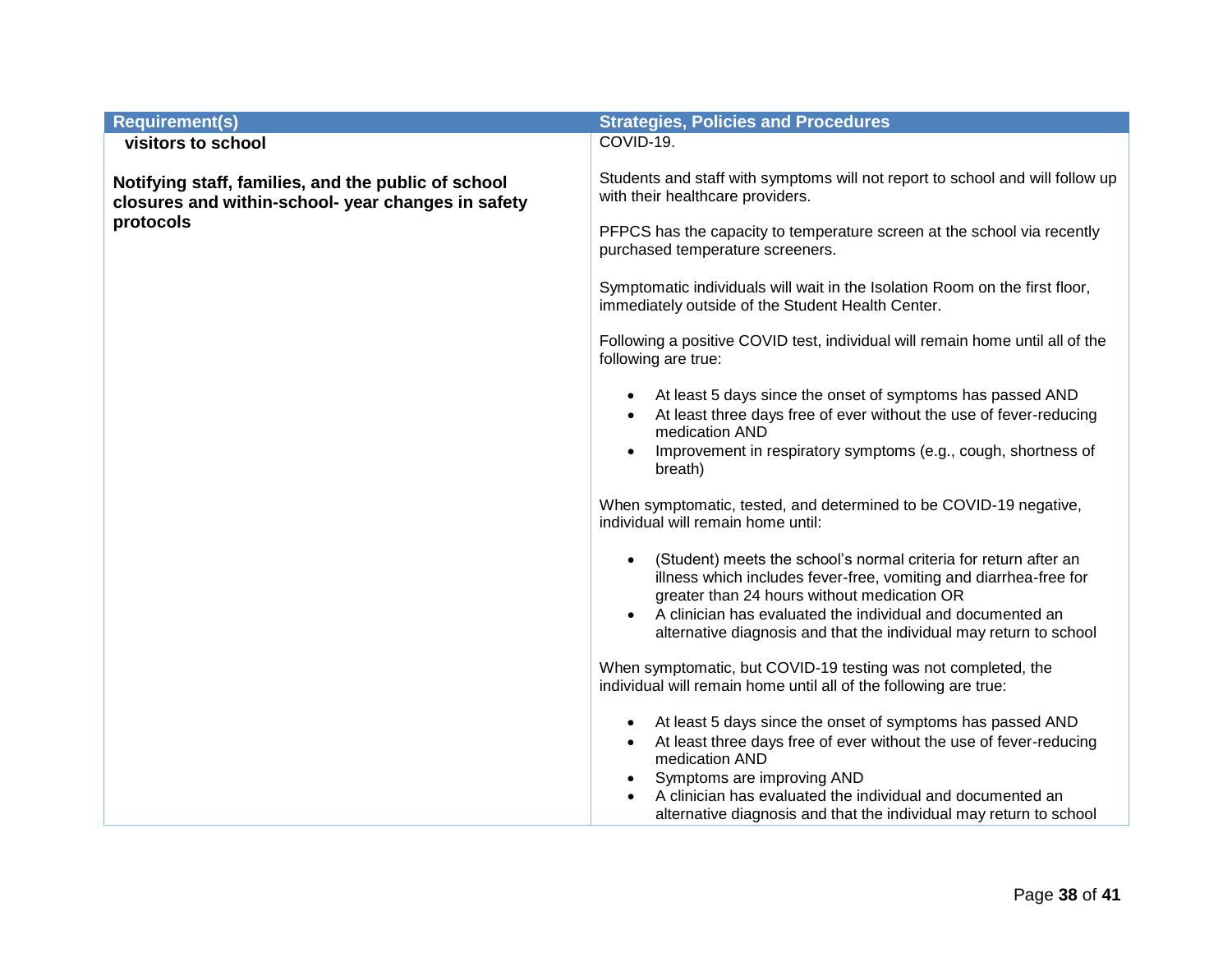| <b>Requirement(s)</b> | <b>Strategies, Policies and Procedures</b>                                                                                                                                                                                                                                                                                                                                                                                                                                                                                                                                                                                                                                                                                                                                                                                                            |
|-----------------------|-------------------------------------------------------------------------------------------------------------------------------------------------------------------------------------------------------------------------------------------------------------------------------------------------------------------------------------------------------------------------------------------------------------------------------------------------------------------------------------------------------------------------------------------------------------------------------------------------------------------------------------------------------------------------------------------------------------------------------------------------------------------------------------------------------------------------------------------------------|
|                       | Should a positive COVID-19 case occur at PFPCS, consistent with both<br>notification requirements for other communicable diseases and legal<br>confidentiality, PFPCS will follow PDPH regulations for exposure to a<br>communicable disease. All PFPCS students, staff, and families who have<br>been potentially exposed to a positive COVID-19 case will be notified.<br>These notifications will be completed by school administration, in<br>consultation with the SBHC, by phone, with written follow-up<br>correspondence that includes:<br>If known, date of potential exposure<br>$\bullet$<br>Information on self-monitoring for symptoms and safety<br>$\circ$<br>protocols that help to limit exposure (hand washing, face<br>coverings, physical distancing)<br>Local testing site information to schedule an appointment<br>for testing |

## **Other Considerations for Students and Staff**

<span id="page-37-0"></span>

| <b>Requirement(s)</b>                                                                                                                                        | <b>Strategies, Policies and Procedures</b>                                                                                                                                                                       |
|--------------------------------------------------------------------------------------------------------------------------------------------------------------|------------------------------------------------------------------------------------------------------------------------------------------------------------------------------------------------------------------|
| * Protecting students and staff at higher risk for severe<br>illness                                                                                         | Staff: Employees returning to work should consult with their doctor if<br>they feel that they are part of a high-risk population. Some employees<br>may be granted an accommodation to work from home, if it is  |
| * Optional Use of face coverings (masks or face shields)<br>by all staff                                                                                     | considered reasonable. Others for whom a remote work accommodation<br>is not reasonable have various leave options available to them.                                                                            |
| * Optional Use of face coverings (masks or face shields)<br>by older students (as appropriate)<br>Unique safety protocols for students with complex needs or | Students: Students with chronic illnesses that may place them at higher<br>risk of complications if infected with COVID-19, as outlined by the CDC,<br>will be able to consider a full-virtual learning plan.    |
| other vulnerable individuals                                                                                                                                 | All students (and staff) will have the option to wear a face covering<br>(mask or face shield) that fully covers their mouth and nose at all times,                                                              |
| <b>Strategic deployment of staff</b>                                                                                                                         | while in the school building.                                                                                                                                                                                    |
|                                                                                                                                                              | Any student who cannot wear a face covering due to a medical<br>condition, including those with respiratory issues that impede breathing,<br>a mental health condition, or disability, and students who would be |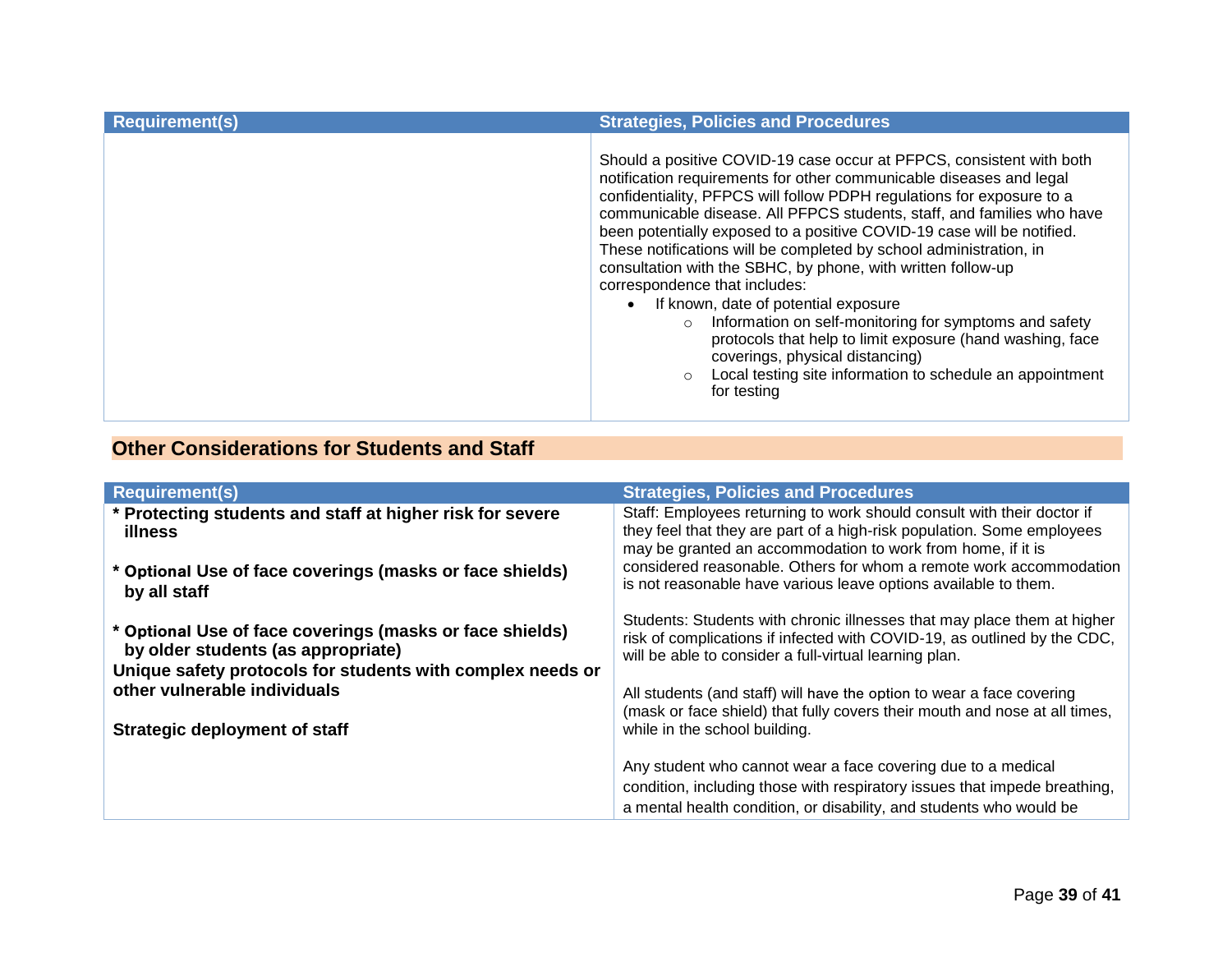| <b>Requirement(s)</b> | <b>Strategies, Policies and Procedures</b>                                                                                                                                                                                                                                                                                                                                                                                                                                                                                                                                                                                                                                                                                                                                                                                                               |
|-----------------------|----------------------------------------------------------------------------------------------------------------------------------------------------------------------------------------------------------------------------------------------------------------------------------------------------------------------------------------------------------------------------------------------------------------------------------------------------------------------------------------------------------------------------------------------------------------------------------------------------------------------------------------------------------------------------------------------------------------------------------------------------------------------------------------------------------------------------------------------------------|
|                       | able to remove a mask without assistance are not required to wear face<br>coverings. Prior to entering the school building, any student who is<br>unable to wear a face covering on account of a health-related or other<br>concern should contact the SBHC for further instructions.                                                                                                                                                                                                                                                                                                                                                                                                                                                                                                                                                                    |
|                       | An individualized approach for COVID-19 may be needed for individuals<br>with physical and intellectual disabilities who have limited mobility and<br>difficulty accessing information, require close contact with direct service<br>providers, have trouble understanding information, have difficulties with<br>changes in routines, or have other concerns related to their disability.<br>This approach should account for the following:<br>Social distancing and isolating may be difficult for people with<br>disabilities.<br>Wearing a face covering may be difficult for people with sensory,<br>cognitive, or behavioral issues. If a student is unable to wear a<br>mask as a result of his/her/their disability, or a health or medical<br>condition, the student will have the option to not wear the face<br>mask during the green phase. |
|                       | IEP case managers will reach out to families to determine whether their<br>students are willing/able to return to school for in-person instruction and<br>will work with families to determine whether alternate schedules or<br>digital learning should be provided to support their student's needs.                                                                                                                                                                                                                                                                                                                                                                                                                                                                                                                                                   |
|                       | All of PFPCS' teaching and support positions will be filled by the first<br>day of school. We have several staff members whose roles are flexible<br>enough to allow for emergency staff coverage.                                                                                                                                                                                                                                                                                                                                                                                                                                                                                                                                                                                                                                                       |
|                       | DVCH through the partnership with the school has provided COVID-19<br>vaccinations to all school staff. DVCH will also offer vaccination clinics<br>to families and students at our school location.                                                                                                                                                                                                                                                                                                                                                                                                                                                                                                                                                                                                                                                     |